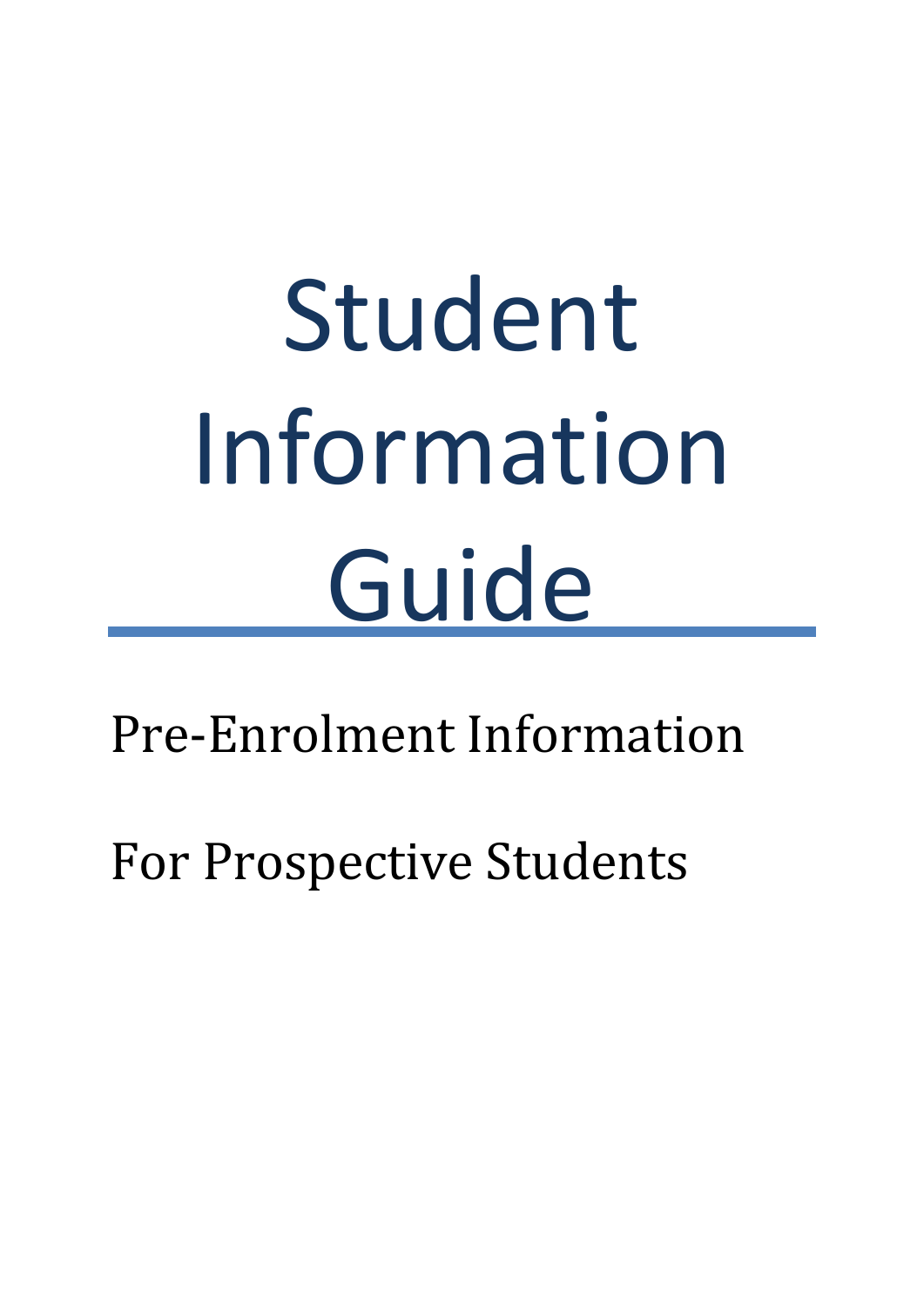

IIT's Student Information Guide applies to all nationally recognised courses, products and services that lead to a formal qualification and/or statements of attainment under the AQTF.

Subject to the conditions proscribed under the Copyright Act of Australia, no part of this publication may, in any form or by any means (electronic, mechanical, micro copying, photocopying, recording or otherwise), be reproduced, stored in a retrieval system or transmitted without prior written permission from IIT.

Students agree that the content of this Student Information Guide does not constitute legal advice. Students should seek independent legal advice regarding how this agreement and regulations referred to impact your personal situation.

Students are deemed to be legally bound by our Privacy Statement and Terms and Conditions contained in this Student Information Guide (collectively the Agreement) that govern the use of the website, Student Enrolment Form and use of, purchase of and application to the Approved Products and Services. Furthermore, students are deemed to be legally bound by their use of the Website and/or their agreement to pay and/or their selection or acceptance of the Declaration in the Student Enrolment Form, together with the definitions and the rules of interpretation contained in this Agreement. Inquiries should be addressed directly to:

# **International Institute of Education (IIT)**

Registered Training Organisation No. 21421

**www**: [www.iit.edu.au](http://www.iit.edu.au/)

**Email**: [education@iit.edu.au](mailto:education@iit.edu.au)

# **Australia**:

Phone: 1300 88 33 46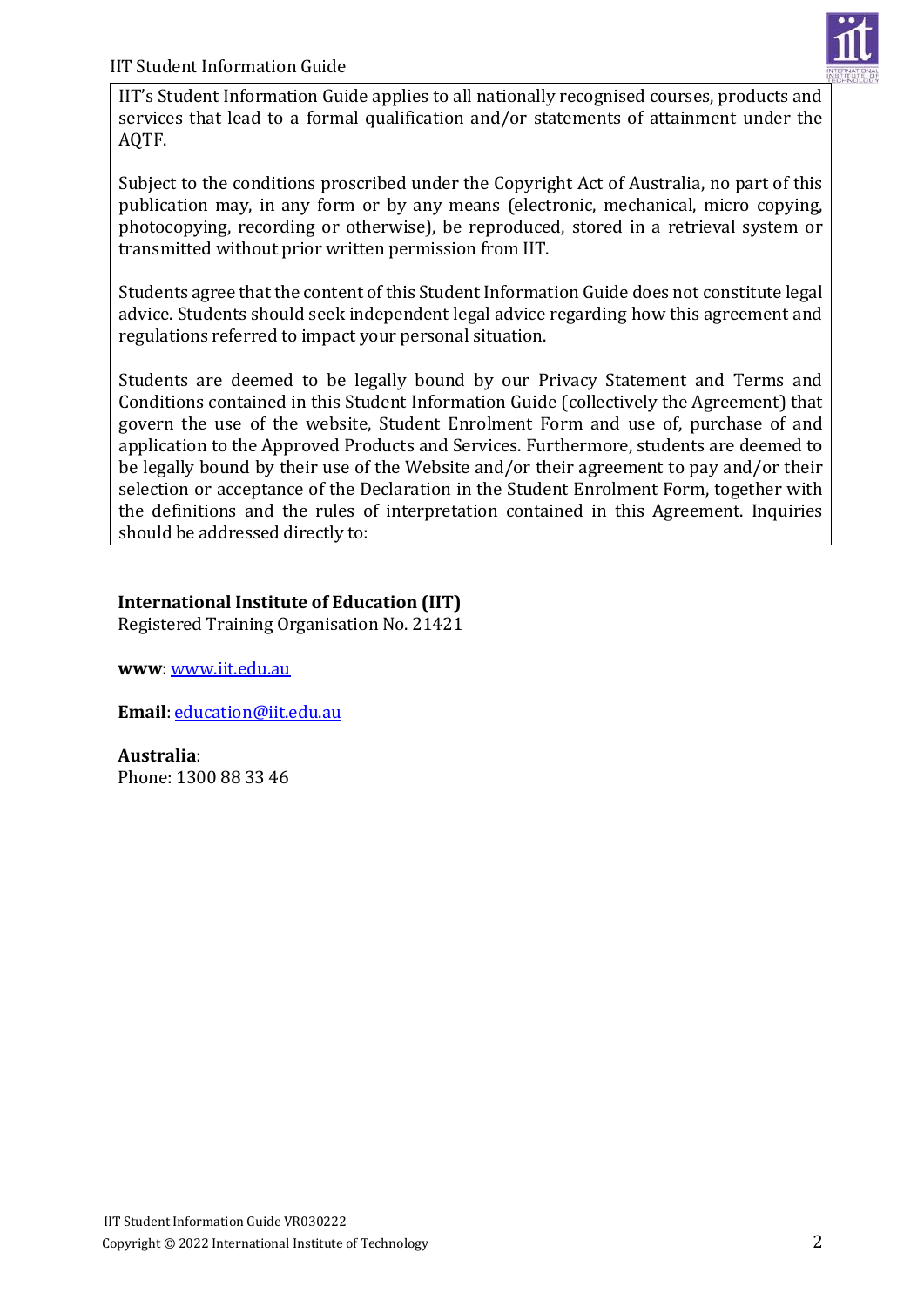# **Table of Contents**

| 2.                                     |  |
|----------------------------------------|--|
|                                        |  |
|                                        |  |
|                                        |  |
|                                        |  |
|                                        |  |
|                                        |  |
|                                        |  |
|                                        |  |
|                                        |  |
|                                        |  |
|                                        |  |
|                                        |  |
|                                        |  |
|                                        |  |
|                                        |  |
|                                        |  |
|                                        |  |
|                                        |  |
|                                        |  |
|                                        |  |
|                                        |  |
|                                        |  |
|                                        |  |
| IIT Student Information Guide VR030222 |  |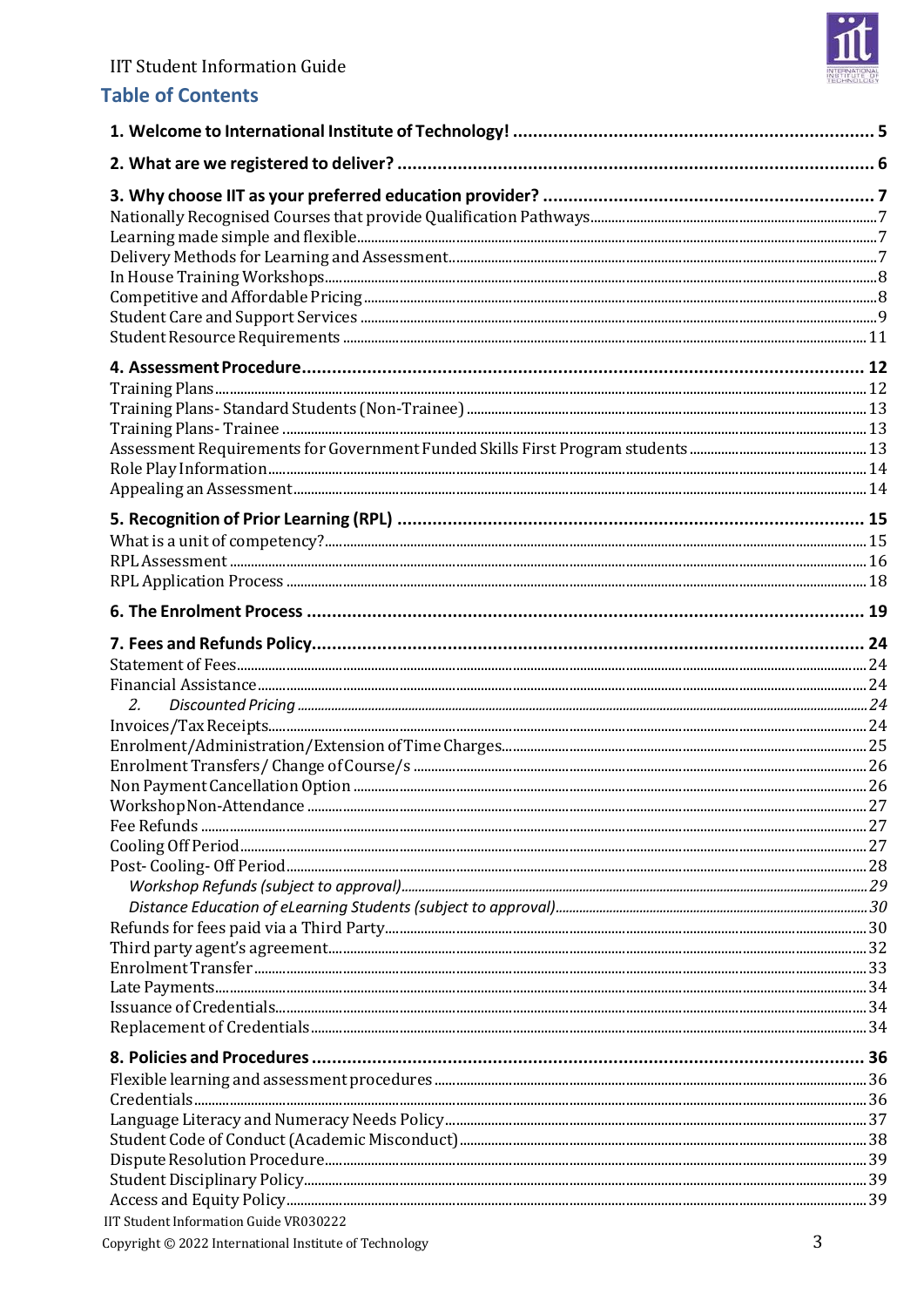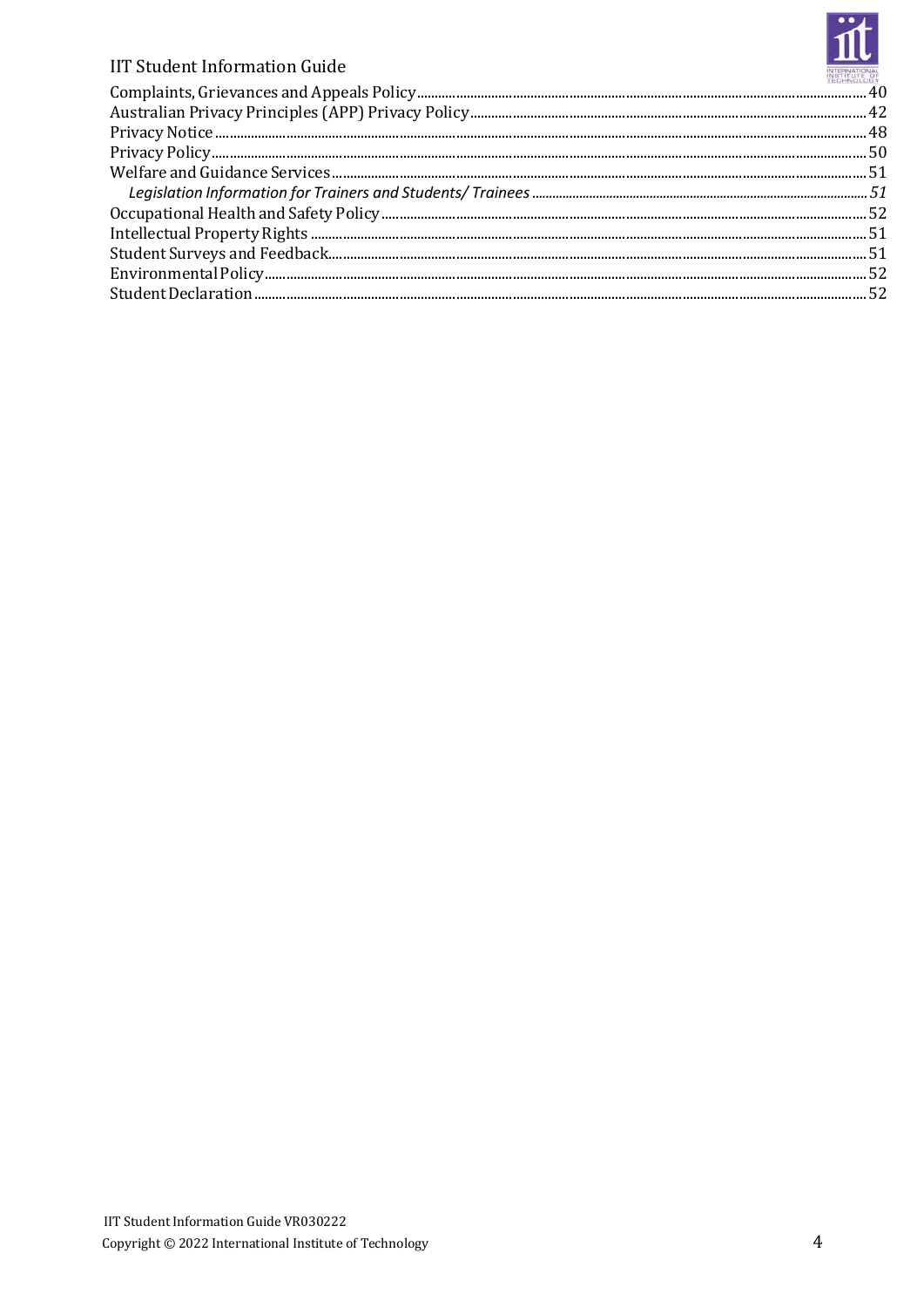

# <span id="page-4-0"></span>**1. Welcome to International Institute of Technology!**

Welcome and thank you for choosing the *International Institute of Technology* (IIT) as your preferred education provider and partner in your pursuit of a successful career in Paraplanning, Accounting & Bookkeeping, Mortgage Broking and more.

International Institute of Technology is a Registered Training Organisation (RTO 21421) registered by The Australian Skills Quality Authority (ASQA) to deliver competency based Vocational and Educational Training (VET) training courses throughout Australia.

IIT students are held in the highest regard by the financial services industry given their 'real world' learning outcomes and high-level development of knowledge and skills.

Our current scope of courses includes FNS60920 Advanced Diploma of Paraplanning, FNS40217 Certificate IV in Accounting and Bookkeeping, BAS short course, FNS40821 Certificate IV in finance and Mortgage broking, FNS50320 Diploma of Finance and Mortgage Broking Management, Tax Agent courses (Australian Taxation Law and Commercial Law). IIT offers Nationally Recognised Qualifications developed by industry experts through National Training Packages, which are governed by the Australian Qualifications and Training Framework (AQTF).

This Student Information Guide is designed to give students a comprehensive understanding of the Polices and Procedures of IIT. The courses are presented in English only.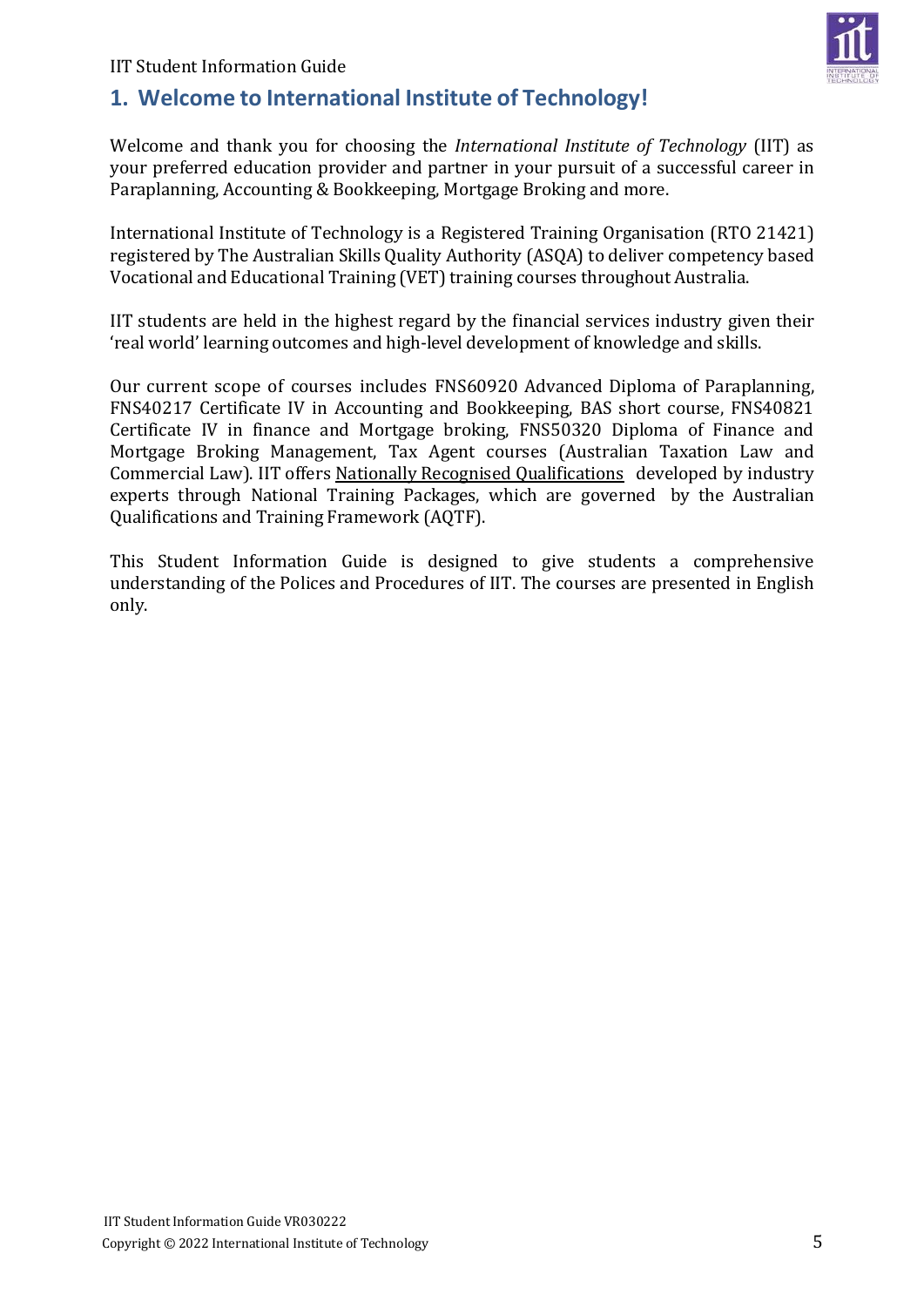

# <span id="page-5-0"></span>**2. What are we registered to deliver?**

IIT's range of courses has continued to expand. These courses below are the qualifications we are registered to deliver and are open for enrolments. Several other units and courses can be found on our scope of registration at- $\frac{http://training.gov.au/}{http://training.gov.au/}$  $\frac{http://training.gov.au/}{http://training.gov.au/}$  $\frac{http://training.gov.au/}{http://training.gov.au/}$ RTO 21421.

| Code                               | Title                                              |
|------------------------------------|----------------------------------------------------|
| <b>FNS40821</b>                    | Certificate IV in Finance and Mortgage Broking     |
| <b>FNS50320</b>                    | Diploma of Finance and Mortgage Broking Management |
| <b>FNS60920</b>                    | Advanced Diploma of Paraplanning                   |
| <b>FNS40217</b>                    | Certificate IV in Accounting and Bookkeeping       |
| lAustralian<br><b>Taxation Law</b> | Introductory and Advanced Units                    |
| <b>Commercial</b><br>lLaw          | 3 Core units                                       |
| <b>BAS</b> short<br><b>course</b>  | FNSTPB401 and FNSTPB402 units                      |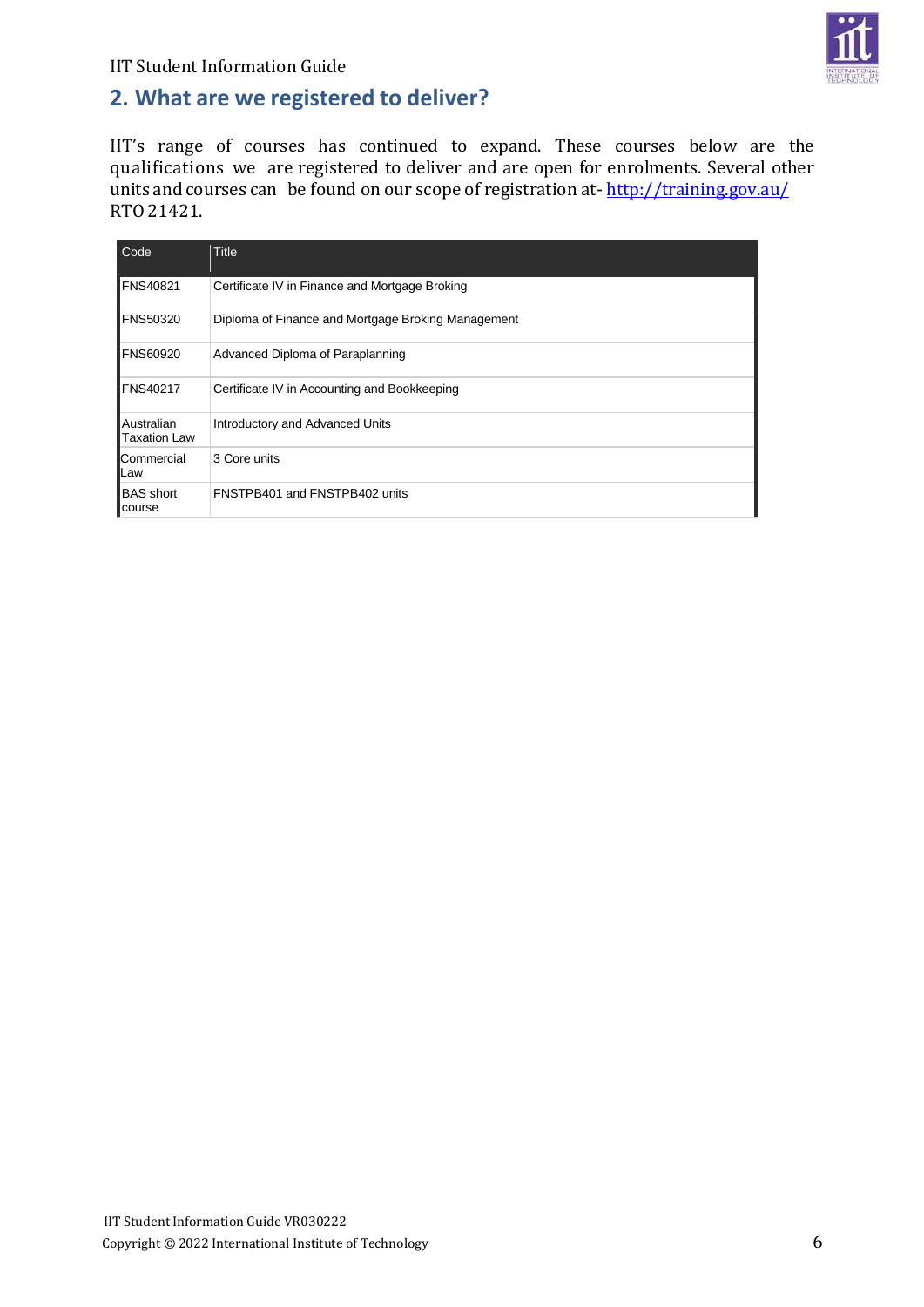

# <span id="page-6-0"></span>**3. Why choose IIT as your preferred education provider?**

The International Institute of Technology ('IIT') is a registered training organisation (RTO 21421) dedicated to delivering flexible, Self paced courses with full support so that you can complete courses in the comfort of your own home or as you travel to work or anywhere in the world online. IIT has operated since 2003 and in that time we have helped many students within Australia and overseas obtain nationally recognised qualifications and skills.

#### *Top reasons to study with IIT:*

- 1. Nationally recognised and accredited qualifications and courses under the Australian Qualifications Framework. (AQF)
- 2. Full Support as you study online
- 3. Easy to navigate through the E-learning portal
- 4. Efficient marking and issuance and no extra charge to resubmit
- 5. Easy online enrolment process
- 6. Competitive rates

# <span id="page-6-1"></span>**Nationally Recognised Coursesthat provide Qualification Pathways.**

IIT is a Registered Training Organisation with all of our courses being Nationally Recognised and Accredited by both the national training regulator (ASQA). Therefore, all graduates receive nationally recognised, industry standard qualifications and statements of attainment.

#### <span id="page-6-2"></span>**Learning made simple and flexible**

Flexible training with multiple assessment methods! Students can start their skills-based courses at any time. Our programs are not 'semester based' like traditional providers. Students are able to commence and enroll into our courses as rolling enrolments all year round and all of our courses are self-paced. No assessment deadlines!

#### <span id="page-6-3"></span>**Delivery Methodsfor Learning and Assessment**

Students are only able to enroll with IIT into Online courses unless specific workshops become available.

• **E-Learning (self-paced) Study**: eLearning or self-paced learning allows you to start a course at any time. It provides flexibility as students continue with other commitments in life, such as work, parenthood and social activities. BEST OF ALL this option give you access to our experienced Student Services Team of finance professionals who can discuss concepts, conduct skill-based role plays and provide feedback on assessments submitted.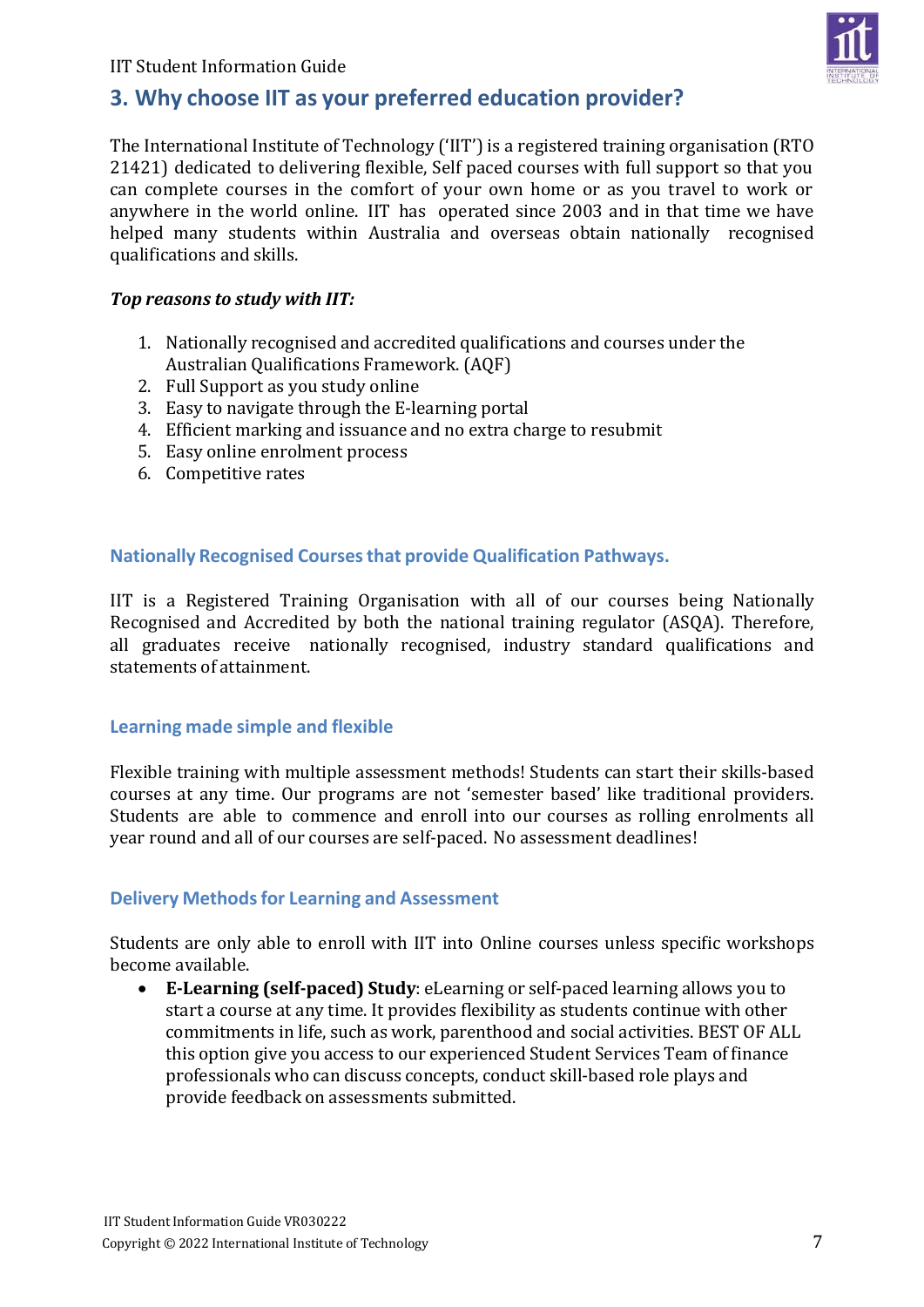

As there are no semester-based intakes, students are able to commence their training at a time of their choice. This allows students to achieve qualifications more quickly as they are able to work at their own pace.

The following merchant fees withheld may vary and are subject to change: (Payment made by) VISA Credit: 1.35% withheld VISA Debit/Pre-Paid: 0.66& withheld MasterCard Credit: 1.21% withheld MasterCard Debit/Pre-Paid: 0.95% withheld AMEX: 1.65% withheld

As transactions do not occur face to face, fees are paid by either credit card MOTO (remote merchant processing). Due to this we determine the card type used based on the card type selected on the enrolment form completed by the student. Or PayPal or EFT.

- **Recognition of Prior Learning (RPL)**: A Unit or Units of Competency in an accredited course leading to an award under the AQTF can be assessed by RPL. RPL assessment is based on prior courses or training undertaken within the workplace, professional organisations or other recognised training providers. Please see the RPL section later in this guide.
- **Qualification Pathways**: Many of the courses offered by IIT provide a pathway leading to higher nationally recognised qualifications specifically designed to assist with your career development in the Accounting and Financial Services Industries.

# <span id="page-7-0"></span>**In House Training Workshops**

IIT delivers private and confidential in-house training to corporate clients upon reasonable notice and subject to minimum student numbers. Course content is customised to client's specific industry to deliver enhanced learning outcomes whilst maintaining AQTF compliance standards.

# <span id="page-7-1"></span>**Competitive and Affordable Pricing**

IIT operates an efficient, effective business based on experience, in-house and professional educators, incorporating 'state of the art' technology resources to streamline business processes.

All course prices include:

- Learning and Assessment Materials online
- Resource Materials online
- Assessments online
- Issuance and delivery of achieved credentials (additional fee of \$35 for hard copy of Certificates or Statements of attainment)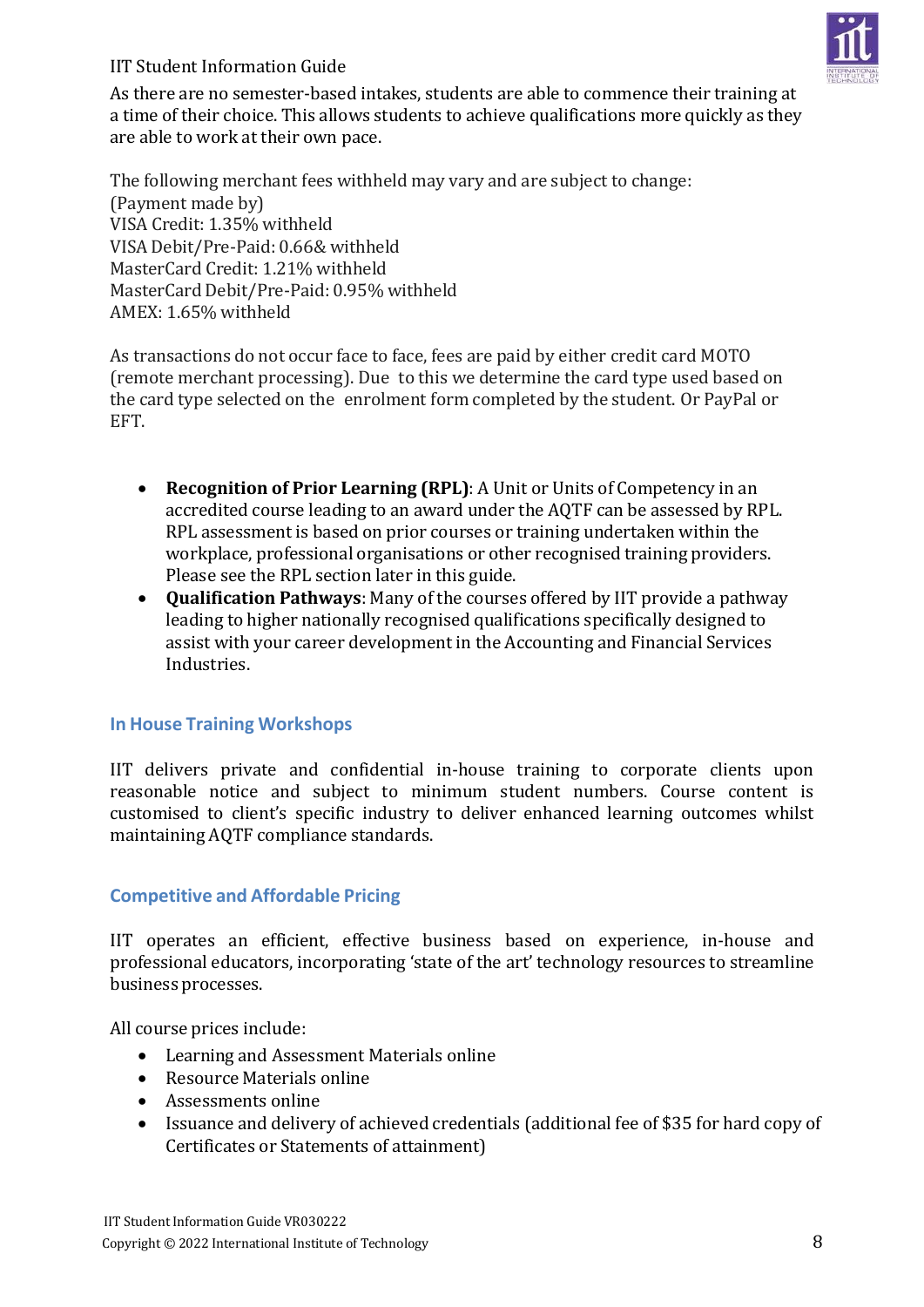

IIT offer a variety of payment options, including discounts for full upfront course payments, or a plan to pay via instalments. (Must be approved by IIT first).

There are **no hidden fees or costs** – the course fee covers all learning materials. Payment options available include:

• **Instalment Plan** – A negotiated plan of either two or up to five instalments for a full Advanced Diploma level qualification is possible. Please discuss with our Education Consultants the possibility of taking up this option.

*Please refer to the IIT website [www.iit.edu.au](http://www.iit.edu.au/) under the "courses" tab and available brochures for each course (and the modules that comprise them) for current pricing information.*

# <span id="page-8-0"></span>**Student Care and Support Services**

From initial contact to graduation, our knowledgeable Course Advisors, helpful mentors, industry-experienced Facilitators and expert Distance Education team will assist you as much as possible to ensure you reach your goals.

At IIT our student service charter ensures:

- **Fast Assessment:** Assessments submitted are assessed within 7 working days ensuring students receive timely feedback to make certain they are on the right with their training and assessment. The feedback will incorporate assessment and study tips to help students successfully complete their training.
- **Priority Marking:** Students requiring fast-tracked priority marking can pay a fee for each module to receive feedback under the 7 working day turn-around. Once form has been completed and fee paid, marking will be complete within 1- 3 working days.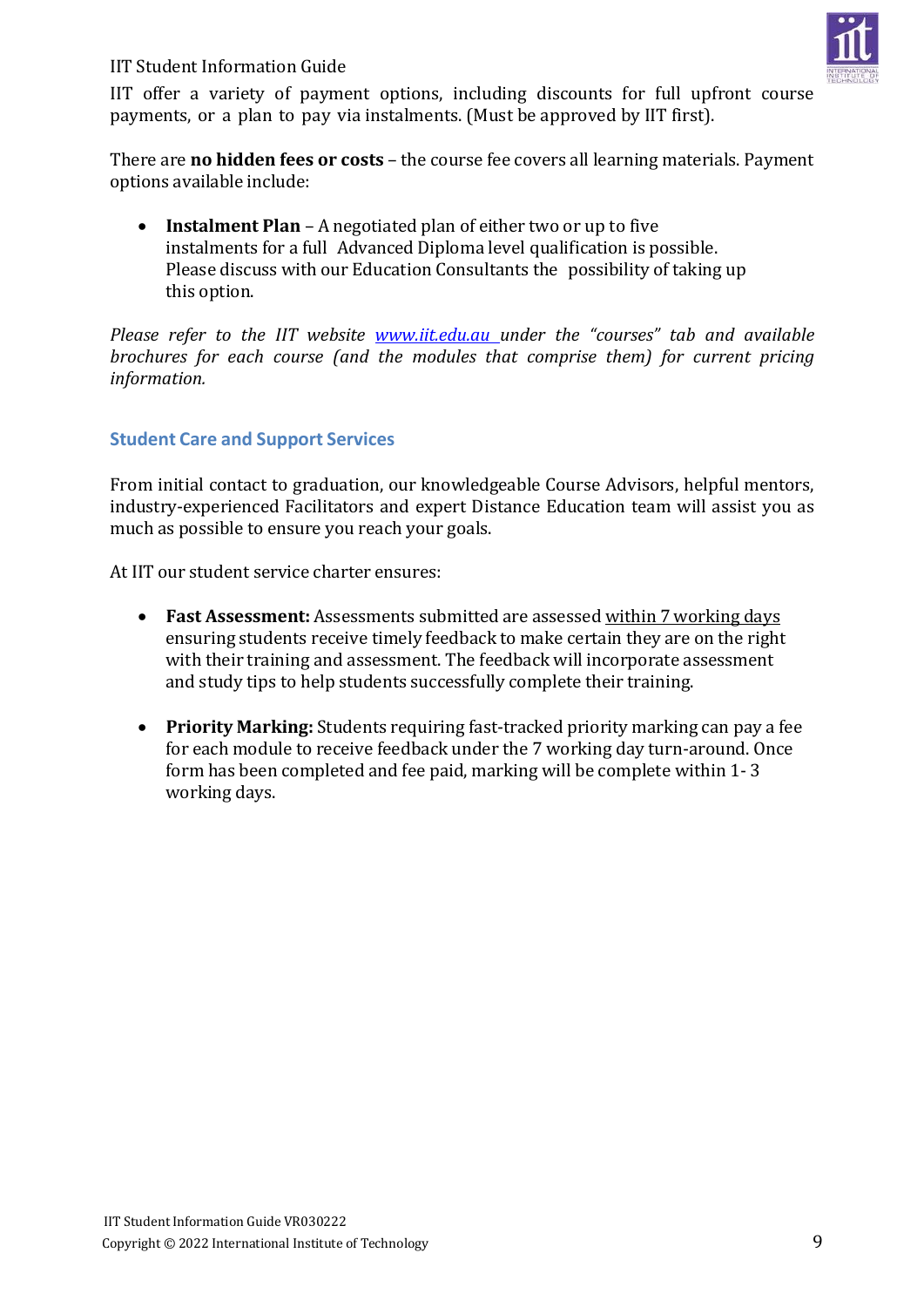

- **Telephone Support:**Students undertaking any of our courses have access to our experienced Student Support Team to assist with queries, conduct skill-based role plays and provide feedback on assessments submitted. Our mentor support system is designed to help keep students motivated. Our Distance Education Assessors are all experienced industry professionals. Each provides a wealth of knowledge to students outside the content of the course materials. Students are invited to converse with our assessors regarding queries and questions as they progress through their course via email. Students are encouraged to send specific questions or queries to the distance education email address regarding their query or assistance required. A facilitator will make contact with the student usually within a 24 hour period but often less (as long as it is inside business hours).
- **Regular Student Newsletters** keeping you up to date with what's happening at IIT and across the courses and industry you are enrolled into.

# <span id="page-9-0"></span>**Student Resource Requirements**

IIT requires all students to have access to a computer and reliable Internet connection. All students must nominate an email account that is accessed on a regular basis. Email is IIT's primary method of contact with students. A free web based email address (e.g. Gmail, Hotmail or yahoo) would be suitable for this purpose, provided it is checked regularly. If doing the eLearning option, you will be required to use Chrome, Firefox or Safari in order to run the platform correctly.

Students undertaking any of our courses will require the following resources: *Hardware- To complete all of the assessmentslearners will need a computer/laptop, preferably with USB capabilities. Software- To complete all of the assessments learners will need a Microsoft Excel 2003 or later, Microsoft Word 2003 or later, Internet Connection.*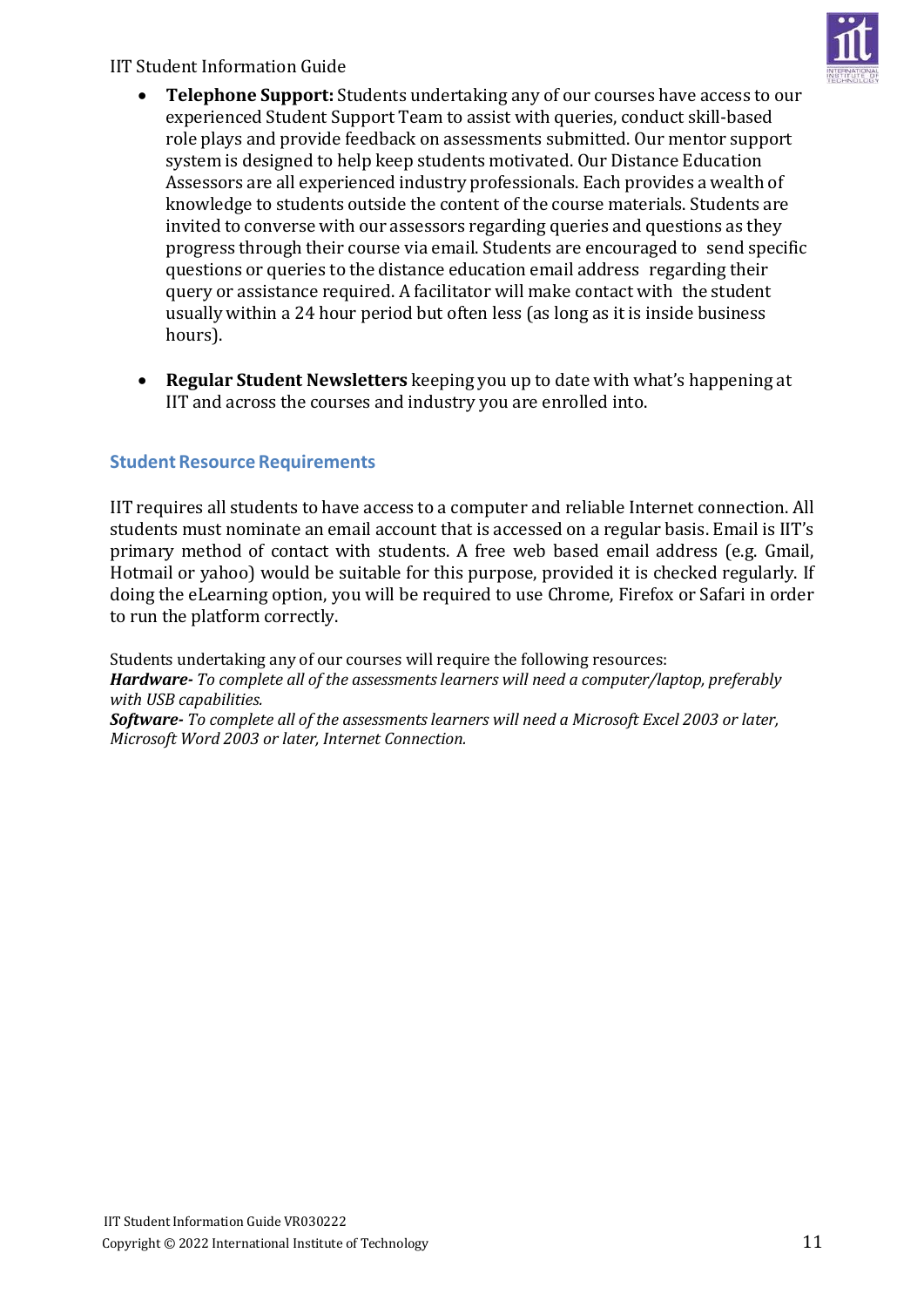

# <span id="page-10-0"></span>**4. Assessment Procedure**

Students are required to demonstrate, through their skills and knowledge, that they understand the relevant unit(s) of competency. Competency is assessed using several different assessment methods/tools. These methods are explained below but are not limited to the below. Each course enrolment can vary and students will be sent pre enrolment information regarding the specific assessments and course structure. Assessments may include;

- 1. True/False Quizzes
- 2. Multiple Choice Quizzes
- 3. Short Answer Questions
- 4. Case Study (short answer questions)
- 5. Role Play(s)
- 6. Oral assessment
- 7. Specific technology/program components
- 8. Invigilated exam

Students may make as many attempts as required to demonstrate competency in the unit(s) of competency being undertaken. There are no re-sit or resubmission charges payable. If the student has failed to demonstrate competency after the third attempt it will be recommended that the student speak with the assessor to determine what additional support or struggles the learner may be experiencing.

# <span id="page-10-1"></span>**Training Plans**

IIT understands, values and supports the implementation of training plans within the VET training sector.

A training plan documents the training journey for each student identifying all training to be undertaken, enrolment details and expected time-frames for the successful completion of training.

This document is instrumental in identifying all competency units being undertaken by the student.

When implementing a training plan the Wisenet Student management system is used to draw the information and develop the plan at the time of the student enrolment.

The training plan is then attached to the student IIT Welcome email and is stored in their electronic file and in the student profile on Wisenet Student Management System.

After successful completion of a course IIT will provide the student with a copy of the completed training plan upon request submitted by the student.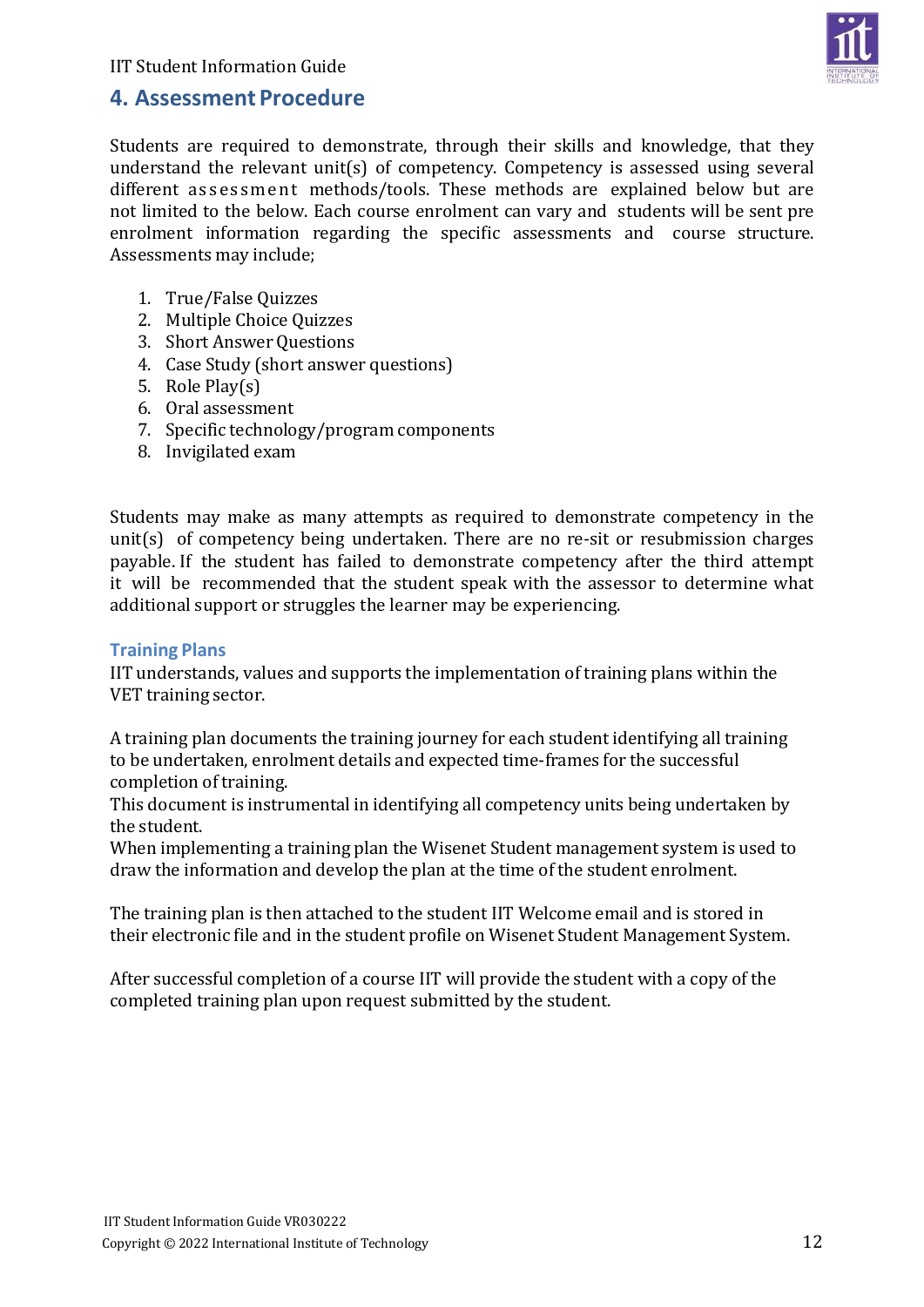<span id="page-11-0"></span>

The student is provided with the Training Plan with their IIT Welcome Email. By signing the Student Declaration on the course enrolment form, the student is confirming that they do not need to sign the training plan as they have received all required information to make an informed decision.

# <span id="page-11-1"></span>**Training Plans- Trainee**

The student is provided with the Training Plan with their IIT Welcome Email. The trainee student must send back the training plan to IIT with their signature, date, Employer's signature and date and Business address details. This may be required to be uploaded to individual state platforms for traineeship requirements.

# <span id="page-11-2"></span>**Assessment Requirementsfor Government Funded Skills First Program students**

Government Funded Skills First Program Students are informed upon enrolment that they are required to show that they are continually progressing through their course. eLearning students must submit a minimum of 2 Chapters of assessments for marking by the 20th of each month (Resubmissions are not considered as a monthly submission). This applies to students enrolled in all courses except for the Advanced Diploma of Leadership and Management and Advanced Diploma of Accounting where in eLearning students must submit a minimum of 1 Unit of assessments for marking by the 20<sup>th</sup> of each month (Resubmissions are not considered as a monthly submission). Workshop students can only attend 1 module per month.

Government Funded Skills First Program Students are given a maximum of 2 extensions on submission timeframes per course.

When a student has had no contact/participation in their course for 2 consecutive months, the course is suspended. This does not suspend the allocated enrolment duration. eLearning access will be removed, and the course will be re-enabled when the student contacts us to continue their studies.

#### **Course Materials are comprised of:**

#### **1. Lectures**

Students are given access to recordings of lectures for the majority of our courses. This can be found on the eLearning platform once fully enrolled into their course.

#### **2. Course Manual**

Students will be provided with a digital course manual or individual digital learner booklets corresponding to the module for which they are enrolled. These will be in the learner portal within the course link they are enrolled into.

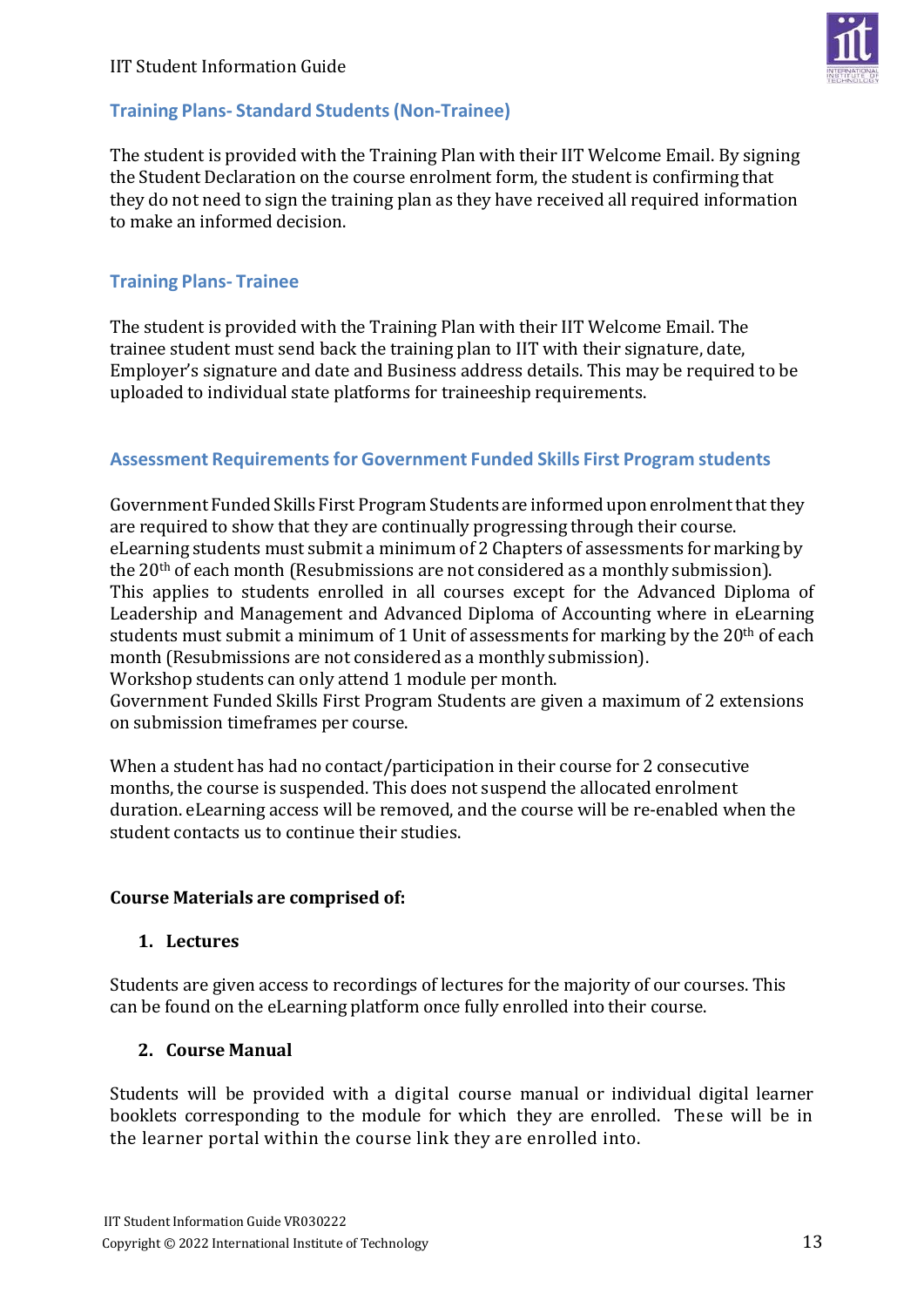

# **3. Assessment Booklet**

Students will be provided with an answer booklet and guidelines detailing how best to complete the required activities. If studying via workshop these will be provided by the facilitator on commencement of the workshop. Workshop students will also be given access to the eLearning Student Portal. If studying via distance education they will be available via the student portal. The assessment booklet will include the various assessment tasks to be completed as well as distance education instructions. These documents will be accessed via the eLearning Student Portal login details, which are sent to the student upon enrolment. It is recommended that students download learner manuals for each course they are enrolled into, as the course information and assessments can change without notice with each version update.

**Please note**; it is imperative to **keep either a digital or photocopy of completed assessments for personal records before sending it to the IIT team for assessment.** Submissions are assessed within 7 working days. IIT do not take any responsibility for assessments that are lost if the student posts a USB with course work or if the student has technical issues with their device and loses course work due to technology issues.

# <span id="page-12-0"></span>**Role Play Information**

Upon successful completion of all written assessment, students may be required to deliver a Role Play to demonstrate their practical skills with many of IITs courses. As detailed in the course materials, a student will be presented with a particular scenario where they act as industry professional providing information to a client. The course materials contain specific instructions on how to prepare for this assessment task.

When completing a course via workshop, the Role Play will be conducted in a classroom environment with the facilitator. When completing the course by distance education the Role Play will be conducted as a video role play, unless there are extenuating circumstances that require them to book an appointment for over the phone (which may take up to 2 weeks for an available time slot).

Should a student have extenuating circumstances, they need to outline this in writing to the Distance Education Team and can complete the assessment as a phone assessment, however fees are applicable as outlined in the "Phone Appointment Role Plays Form" to cover these additional costs for assessment with a trainer"

# <span id="page-12-1"></span>**Appealing an Assessment**

If a student wishes to challenge an assessment outcome they may speak with the assessor in the first instance. If the matter is not resolved to the student's satisfaction a review request can be submitted in writing to the CEO. The matter will be addressed within seven working days and the outcome will be provided in writing.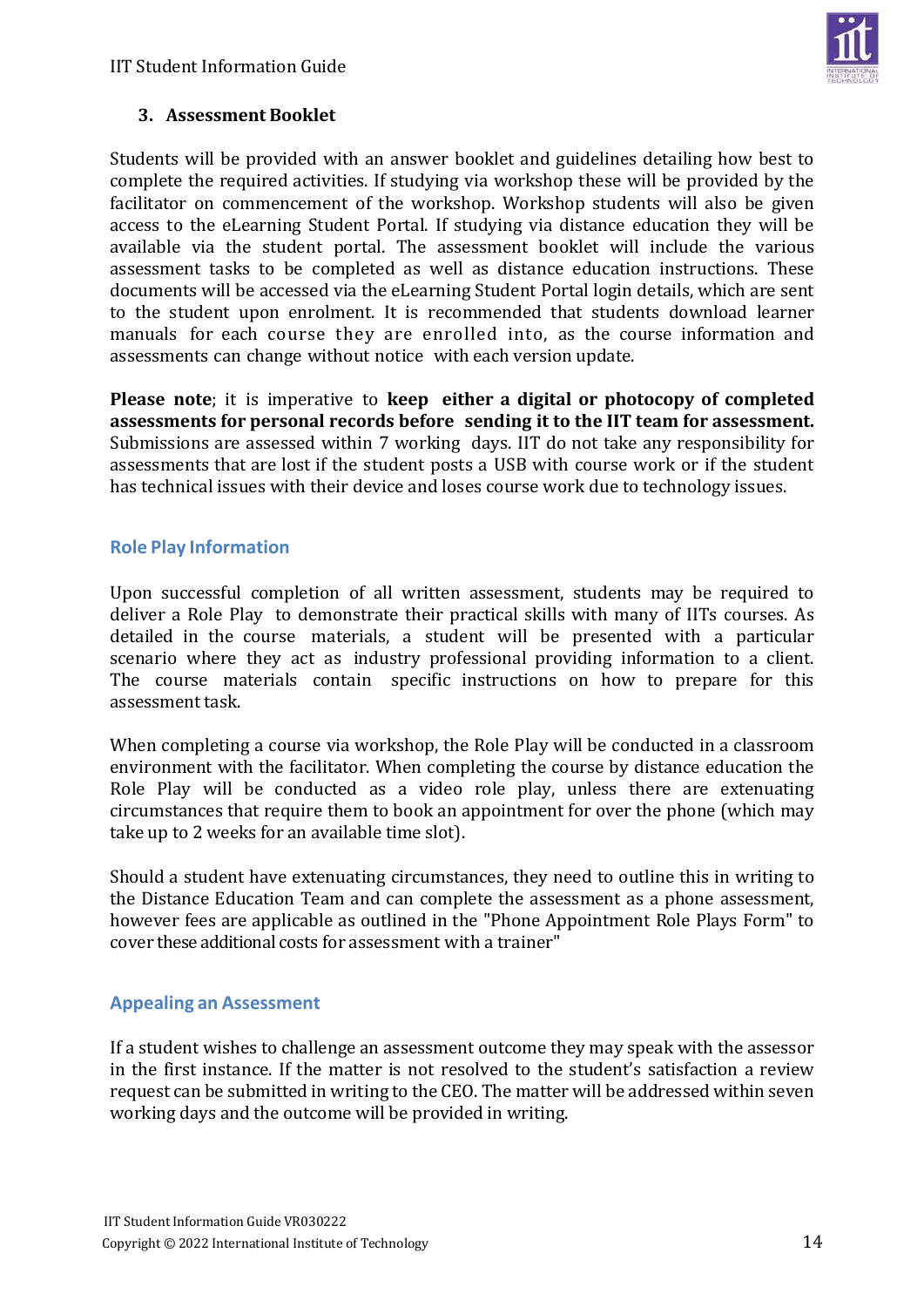

# <span id="page-13-0"></span>**5. Recognition of Prior Learning (RPL)**

This pathway has many names – Skills Recognition, Recognition of Current Competency (ROCC) and Recognition of Prior Learning (RPL). With competency based training (which training packages and nationally recognised qualifications are based on), the focus is with learners demonstrating competency in the specified areas. Competency can be demonstrated by the physical 'doing' and/or by evidence and documentation of the 'doing'. That is, recognition of prior learning can be achieved through work experience, qualifications or knowledge and skills gained over time in a specialised area.

Training packages are developed in consultation with industry and define the outcomes of vocational training in Australia. A training package consists of three parts:

- Units of competency, which specify the knowledge and skills required in the workplace;
- Qualifications which are awarded when a person achieves specified combinations of units of competency; and
- Assessment guidelines that are designed to ensure assessments are thorough, consistent and valid.

Recognition is available for all units of competency in all the qualifications and courses offered by IIT. The elements of competency for each unit provide the RPL benchmarks. Candidates may receive full recognition or high standing for the competencies required for a qualification or unit of competency. High standing recognises attainment of some but not all competencies for the course or unit of competency.

# <span id="page-13-1"></span>**What is a unit of competency?**

ASQA advises that the Australian VET sector operates on a competency-based principle, with the *Standards* defining competency as '*the consistent application of knowledge and skill to the standard of performance required in the workplace.'*

'Competency' embodies the ability to transfer and apply skills and knowledge to new situations and environments. Therefore, a learner can either consistently apply the knowledge of skill to the standard of performance required in the workplace or they cannot—they are either 'competent' or 'not competent'. A result of 'competent' in this case represents a theoretical 'score' of 100%.

As such, learners are required to achieve 100% competency to be deemed competent in a qualification or unit of competency. Learners will generally be given a second attempt if they are deemed not yet competent on the first attempt.

A unit of competency specifies the knowledge and skills for a workplace task or activity and the application of these to the standard of performance expected in the workplace.

Each unit of competency is grouped into elements, a series of work activities or steps directed toward the achievement of the overall outcome of the unit. For each element there are a number of performance criteria that specify the required level of performance in the workplace. The critical aspects of evidence usually reflect the performance criteria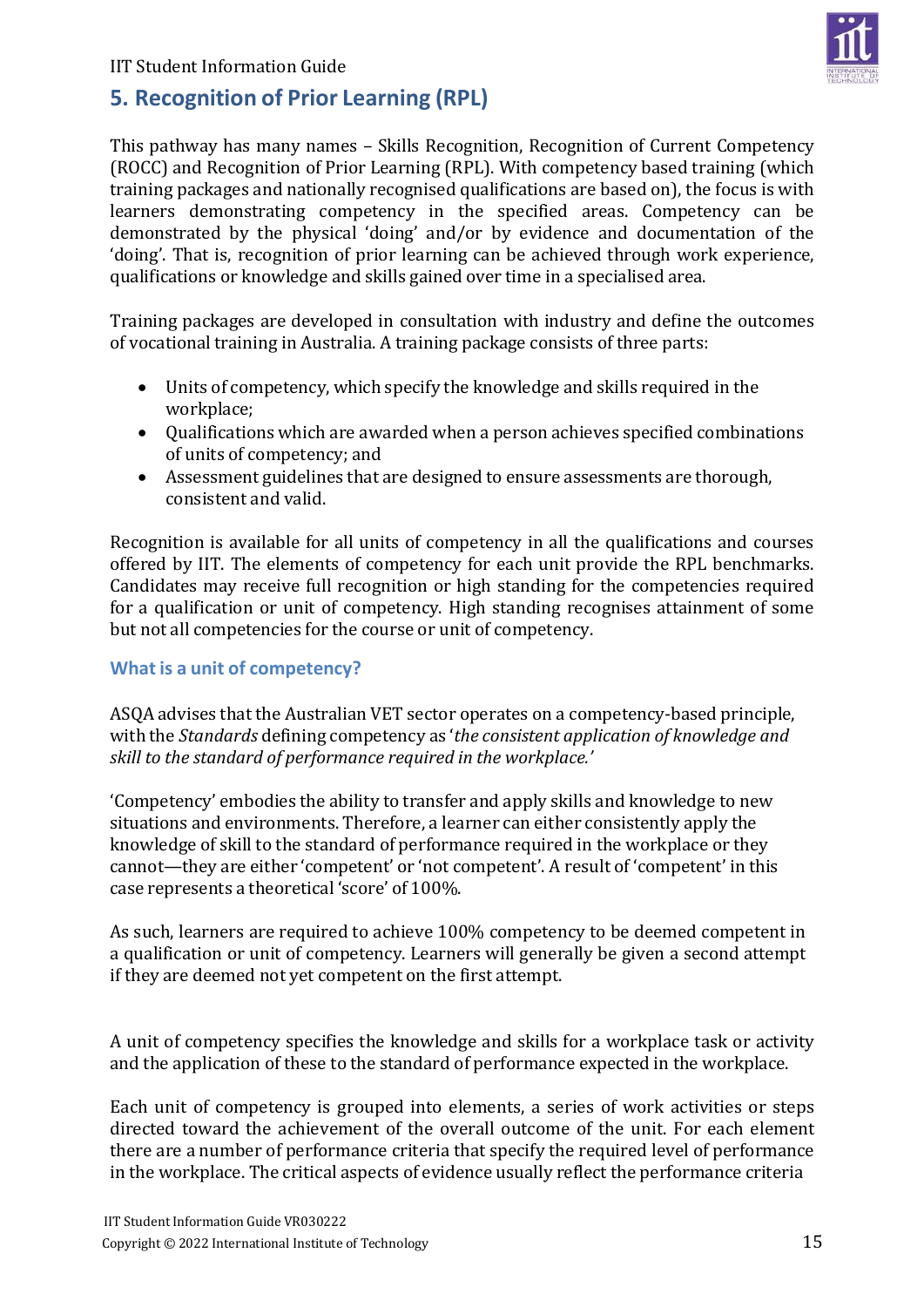

but may contain important, additional information required for demonstration of competence.

The relationship between the elements, performance criteria and critical aspects of evidence to the unit of competency is shown below:



Evidence is anything that supports a claim by the student that they are competent or a demonstration of competence based on a recognised standard, learning outcome and/or performance under certain conditions.

#### <span id="page-14-0"></span>**RPL Assessment**

#### *RPL by Recognition of Qualification / Statement of Attainment*

This method is to be used if you have completed a course, having achieved a Statement of Attainment, similar to those offered by IIT. The accredited transcript/Statement of attainment must include the required Units of Competency of the particular qualification/units of competency against which it is assessed. You may seek recognition of prior learning if:

- you have completed a course that covers the same competencies under the Australian Quality Training Framework (AQTF) as those offered by IIT; and
- the course is listed on the ASIC training register (for Financial Planning).

This method requires that you supply **certified** copies of academic transcripts and/or certificates and Statements of Attainment for evidence of competency.

Key evidence required for RPL assessment for Credit Transfer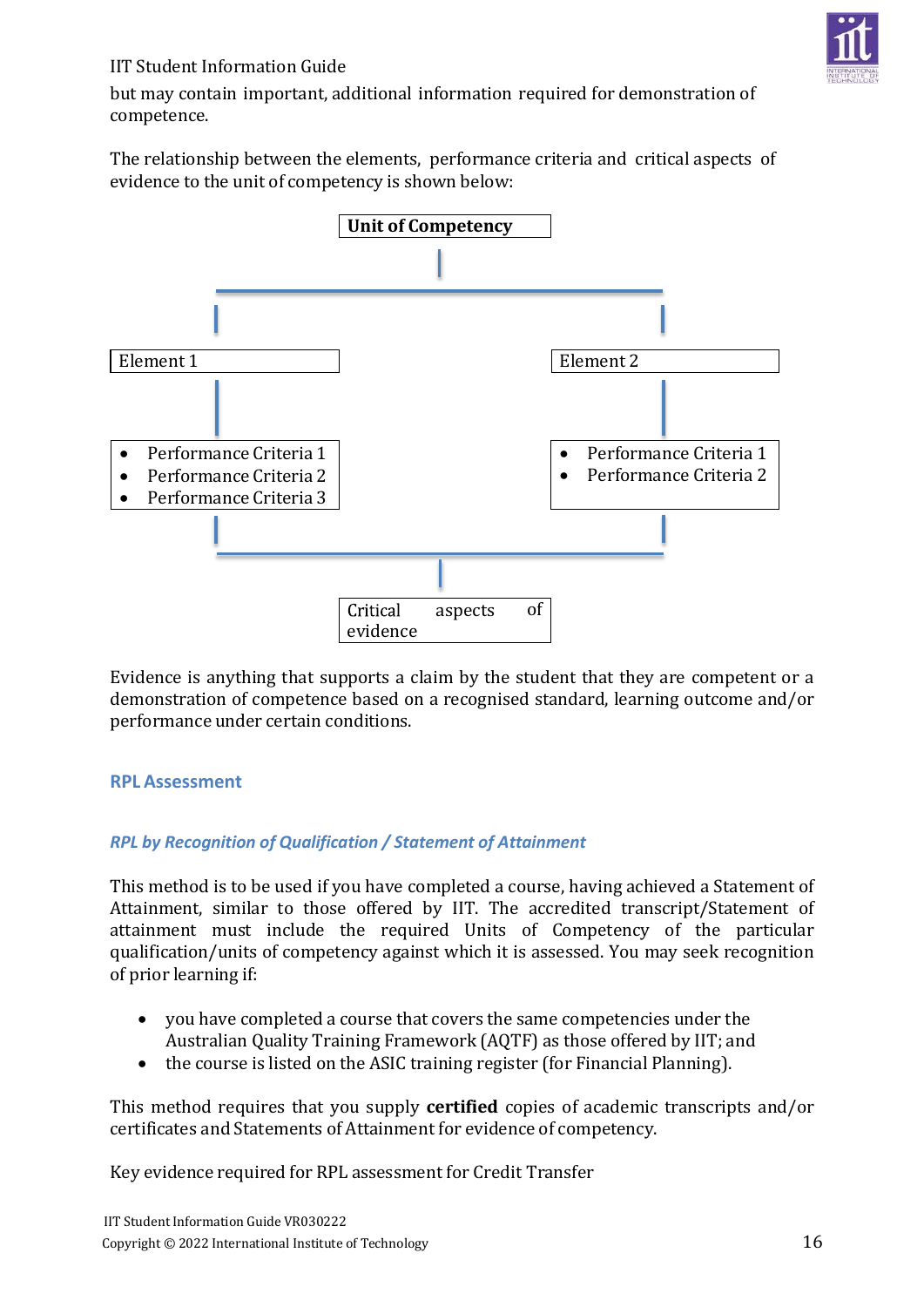

• Copy(s) of Statement of Attainment and/or relevant Qualification

# *Financial Planning Courses only*

# *RPL and Credit Transfer*

Although RPL and Credit Transfer are closely related, the boundaries between them are often blurred; they are distinguished as alternative pathways to an AQF qualification. They are differentiated by the way they relate to learning achieved through formal education and training (credit transfer) and learning achieved outside the formal education and training system (RPL).

RPL is an assessment process that considers the individual's non-formal and informal learning to determine the extent to which that individual has achieved the required learning outcomes, competency outcomes, or standards for entry to, and/or partial completion of a qualification.

Credit transfer assesses the initial course or subject that the individual is using to claim access to the award of credit in the destination course, and is used to determine the extent to which it is equivalent to the required learning outcomes, competency outcomes, or standards in a qualification. This may include credit transfer based on formal learning that is outside the AQF framework.

\*IIT do not charge to assess a student's previous qualifications or Statements of attainment for credit transfer. Once the process has taken place, if the student is eligible for credit transfer for a full qualification, the fees will be outlined to the student via email with enrolment documentation at that time. Fees for RPL via portfolio of evidence will be explained and outlined prior to the RPL process commencing.

No Certificates or Statements of attainment will be issued until all fees are paid. Certificate issuance timeframes are as per the Certificate issuance policy.

Students need to complete the appropriate course enrolment form and select "RPL" on the form if they have been successful in gaining full or partial RPL or CT.

Once they complete the forms and send in any relevant documentation as evidence, one of the IIT administration officers will send the application and evidence to the IIT assessor to review and assess.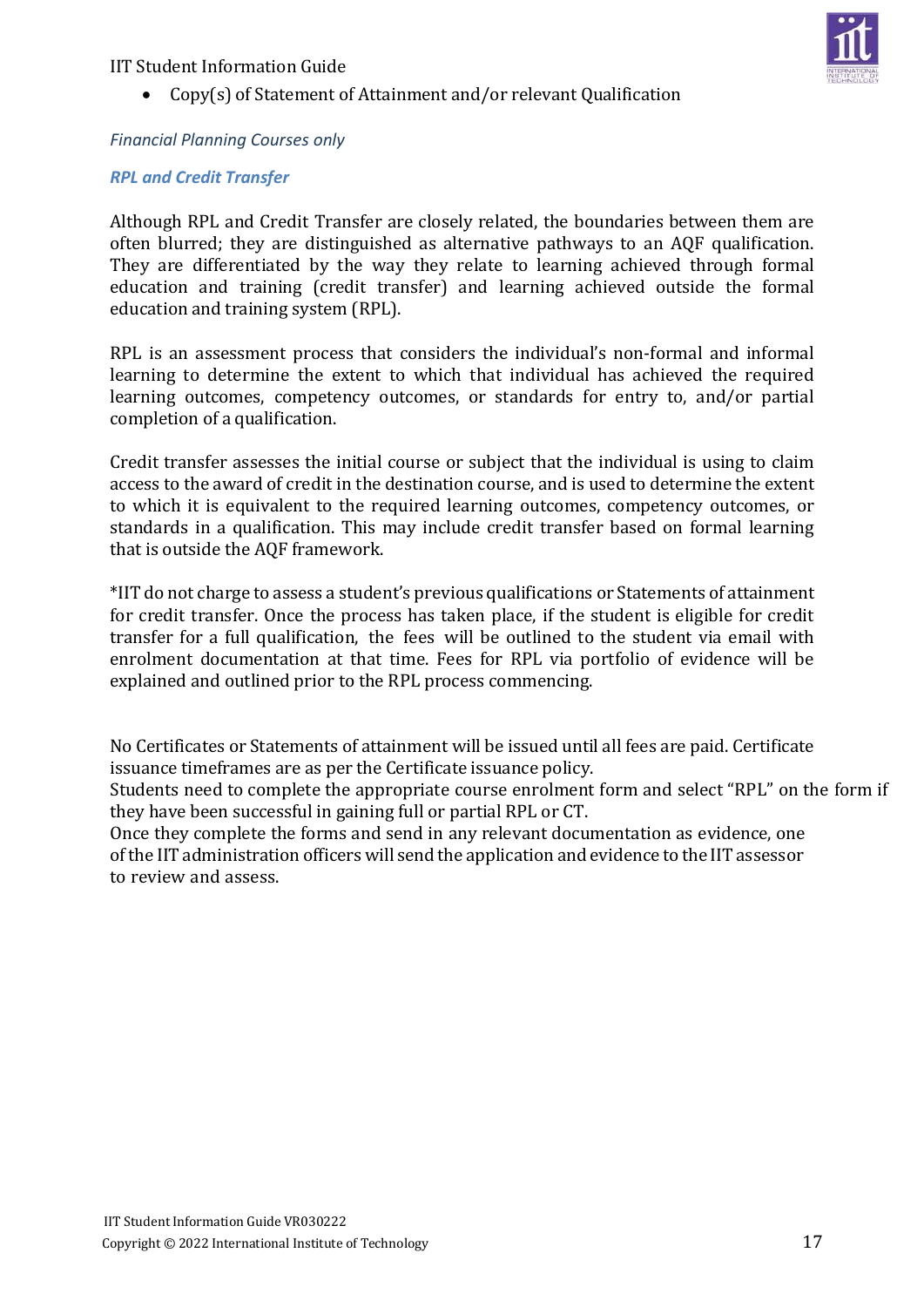

#### <span id="page-16-0"></span>**RPL Application Process**

Please nominate on the "Recognition of Competency" form, which course/s RPL is being sought for and provide ALL necessary documentary evidence to support the application. This can be downloaded from [www.iit.edu.au](http://www.iit.edu.au/) in the 'Forms' section.

When submitting an RPL application, be aware that evidence and inclusions cannot be returned. Therefore, ensure **Certified copies** of originals are provided rather than original documents.

- There is no fee payable for submitting an RPL application for credit transfer and applicants who are unsuccessful with an application will not incur a fee.
- Applicants who receive partial recognition towards units of competency will benefit from reduced training and/or assessment requirements and no fee is payable in relation to the RPL application, however applicants will be quoted a fee for the remaining units of competency at the time the RPL outcome is sent to the applicant.
- Students who apply for RPL by portfolio of evidence will be charged an extra fee to assess documentation for this method of RPL. \*Please note this method is very time consuming and can be quite expensive. A quotation will be supplied at the time the student is applying for this method of RPL. There is no guarantee that the applicant will be successful for exemptions after this method.
- To make an RPL application a student needs to submit evidence prior to enrolment by downloading the Recognition of Competency form from the website under the forms tab and send it to the [education@iit.edu.au](mailto:education@iit.edu.au) email address with appropriate documentation.
- Candidates are notified promptly of the RPL outcome along with appropriate fees to proceed further and the verification of the RPL outcome is explained via email to the student.
- Candidates may appeal unsuccessful applications to the CEO.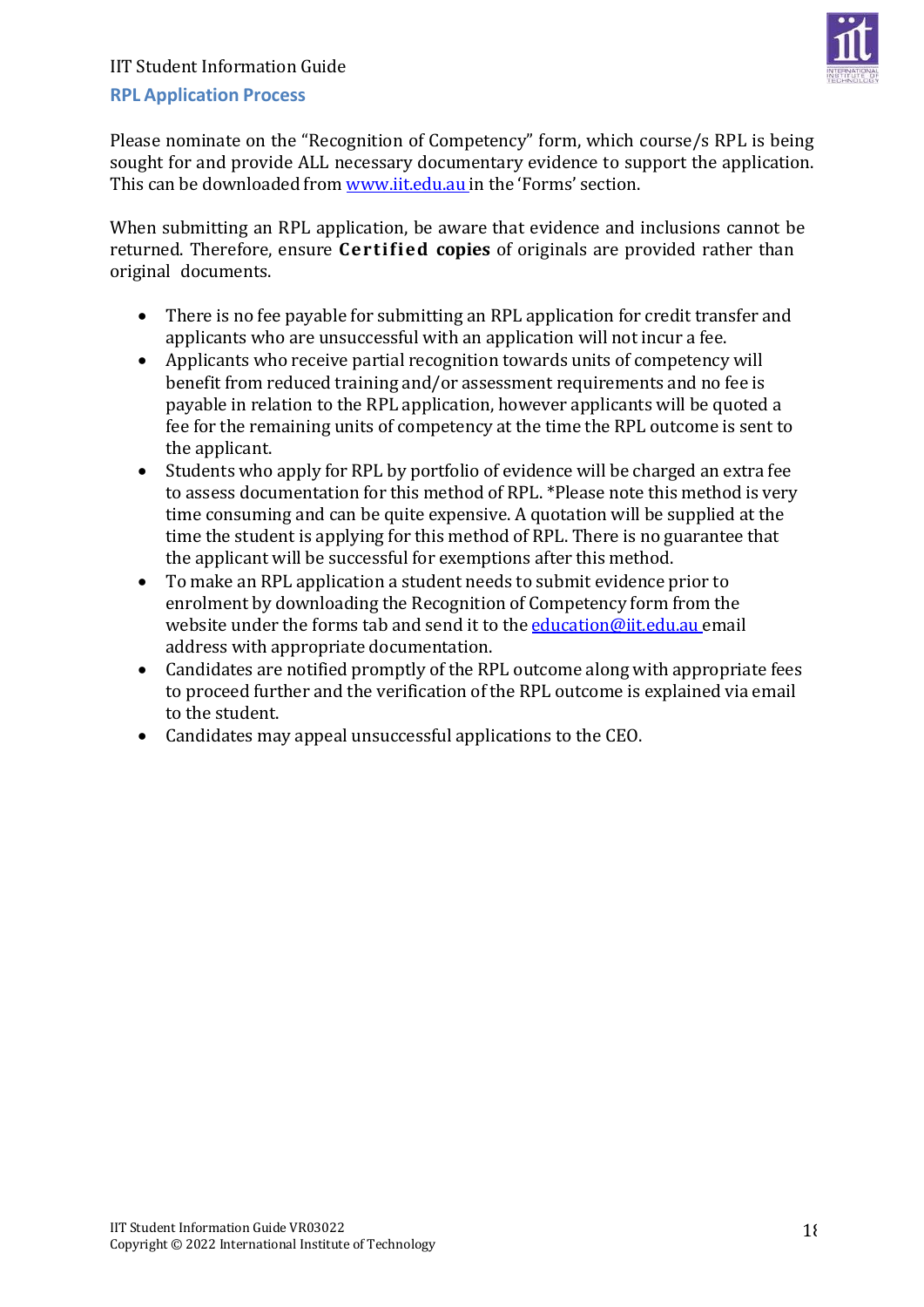

# <span id="page-17-0"></span>**6. The Enrolment Process**

# **Important Note:**

IIT consider all students to be Distance Education or eLearning students. Those who choose to attend tutorial workshops in a face to face delivery method, are enrolling in a blended learning option in a structured and helpful environment

Therefore, students wishing to attend courses with assistance in the tutorial workshop environment should enrol at least two weeks prior to the commencement of their chosen workshop dates.

Students are required to complete the relevant course enrolment form which is provided to students via an email link or on our website under Enrolment forms tab.

Payment may be made by bank transfer/credit card or Paypal. IIT may negotiate partial payment, however all course fees must be paid in full prior to the certificate being issued. Enrolments are processed after payments are cleared. Course material is dispatched once payment has been made.

Student enrolments are confirmed in writing (via email) along with relevant timetables. A tax receipt is issued once payment is made. If students discover any incorrect details in correspondence they are requested to make contact with IIT via email at [enrolments@iit.edu.au](mailto:enrolments@iit.edu.au) within seven days.

Students are informed of the period of enrolment as part of their pre-enrolment information and IIT Welcome Email. The enrolment period applies to ALL students, regardless of mode of study, and commences from the date of enrolment. Students failing to complete the course within the enrolment period may make a 'Request for Extension of Time' in writing to the CEO at [education@iit.edu.au](mailto:education@iit.edu.au) . Fees may be incurred for students who wish to apply for an extension. This is based on a case by case scenario. Typically 1 month extension will incur a \$50 fee. 3 months \$100 and 6 months \$200.

As part of the enrolment process, all students nominate the email account to which all correspondence is directed. Any changes in contact details should be advised via email to [enrolments@iit.edu.au](mailto:enrolments@iit.edu.au) or students may update their email address and contact details via the Wisenet portal once they are enrolled.

Once enrolment forms are signed either manually or a typed student's name (equivalent to a signature) on the electronically enable form, and submitted to IIT, the students is bound to the terms and conditions contained in this Students Information Guide and associated documents.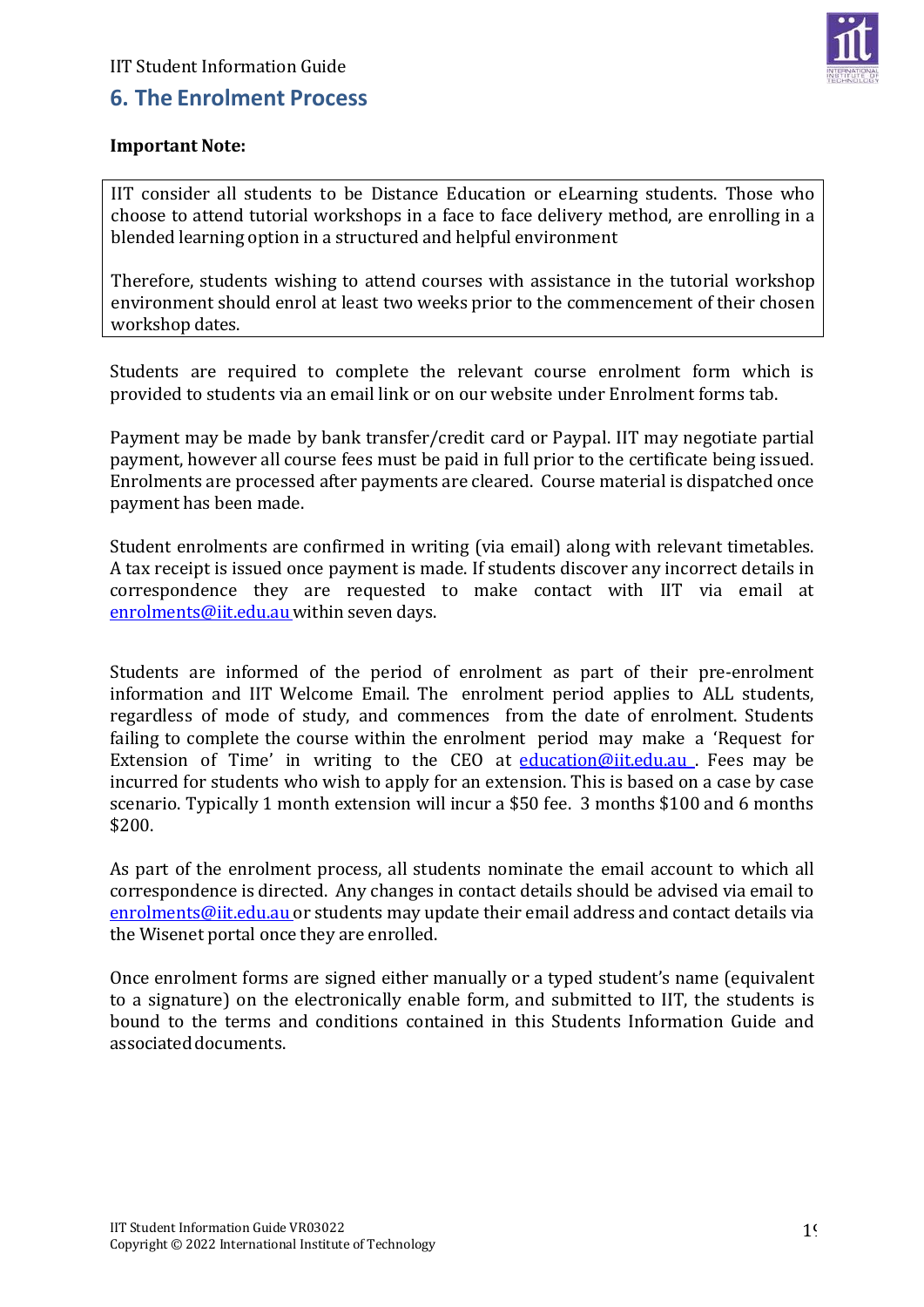# <span id="page-18-0"></span>**7. Fees and Refunds Policy**

IIT is committed to delivering the highest quality training and assessment services possible at the most competitive price.

| <b>Course Code</b> | <b>Course Title</b>                                                                                                     | D.E    | Blended | <b>Duration</b>            | <b>Tuition</b> | Concession | Govt.<br>Payment | Gov. RPL<br>Payment |
|--------------------|-------------------------------------------------------------------------------------------------------------------------|--------|---------|----------------------------|----------------|------------|------------------|---------------------|
| FNS40821           | Certificate IV in Finance & Mortgage<br><b>Broking</b>                                                                  | \$650  | \$1199  | 535 hours/12<br>months     | \$275          | \$55       | \$3445           | \$863.9             |
| <b>FNS50320</b>    | Diploma of Finance & Mortgage Broking<br>Management (if you have not completed<br>pre requisite units from FNS40815/21) | \$950  | \$2199  | 1070<br>hours/24<br>months | \$550          | N/A        | \$4590           | \$1147              |
| FNS50320           | Diploma of Finance & Mortgage Broking<br>Management (upgrade if you already hold<br>the FNS40815/21)                    | \$650  | \$1199  | 535 hours/12<br>months     | \$375          | N/A        | \$3210           | \$802.5             |
| FNS40217           | Certificate IV in Accounting and<br><b>Bookkeeping</b>                                                                  | \$1399 | n/a     | 710 hours/12<br>months     | \$275          | \$55       | \$4290           | \$1075.8            |
| FNS60920           | Advanced Diploma of Paraplanning                                                                                        | \$1799 | n/a     | 632 hours/18<br>months     | n/a            | n/a        | n/a              | n/a                 |

# <span id="page-18-1"></span>**Statement of Fees**

#### <span id="page-18-2"></span>**Financial Assistance**

#### **1. Payment Plans**

IIT provides a payment plan option for some Certificate IV level and most Diploma and Advanced Diploma level qualifications, by enabling students to enrol in and pay for their course fees over either 2, 3 or 4 monthly or 6 weekly instalments.

#### <span id="page-18-3"></span>2. **Discounted Pricing**

Students who elect to enrol in course and pay in full will be offered a discounted course price. This discounted price cannot be paid in two, three or up to a maximum of 5 instalments. However, the instalment option will be considered, as a case by case situation with an IIT consultant.

#### <span id="page-18-4"></span>**Invoices/TaxReceipts**

IIT recognises student's course fees are at times paid by their employers, associations, or other organisations that require invoices prior to payment. We also understand some individual students prefer this option. Upon request, IIT will furnish the relevant body with an invoice. A tax receipt will be issued when enrolment is confirmed. There is no additional fee for this service.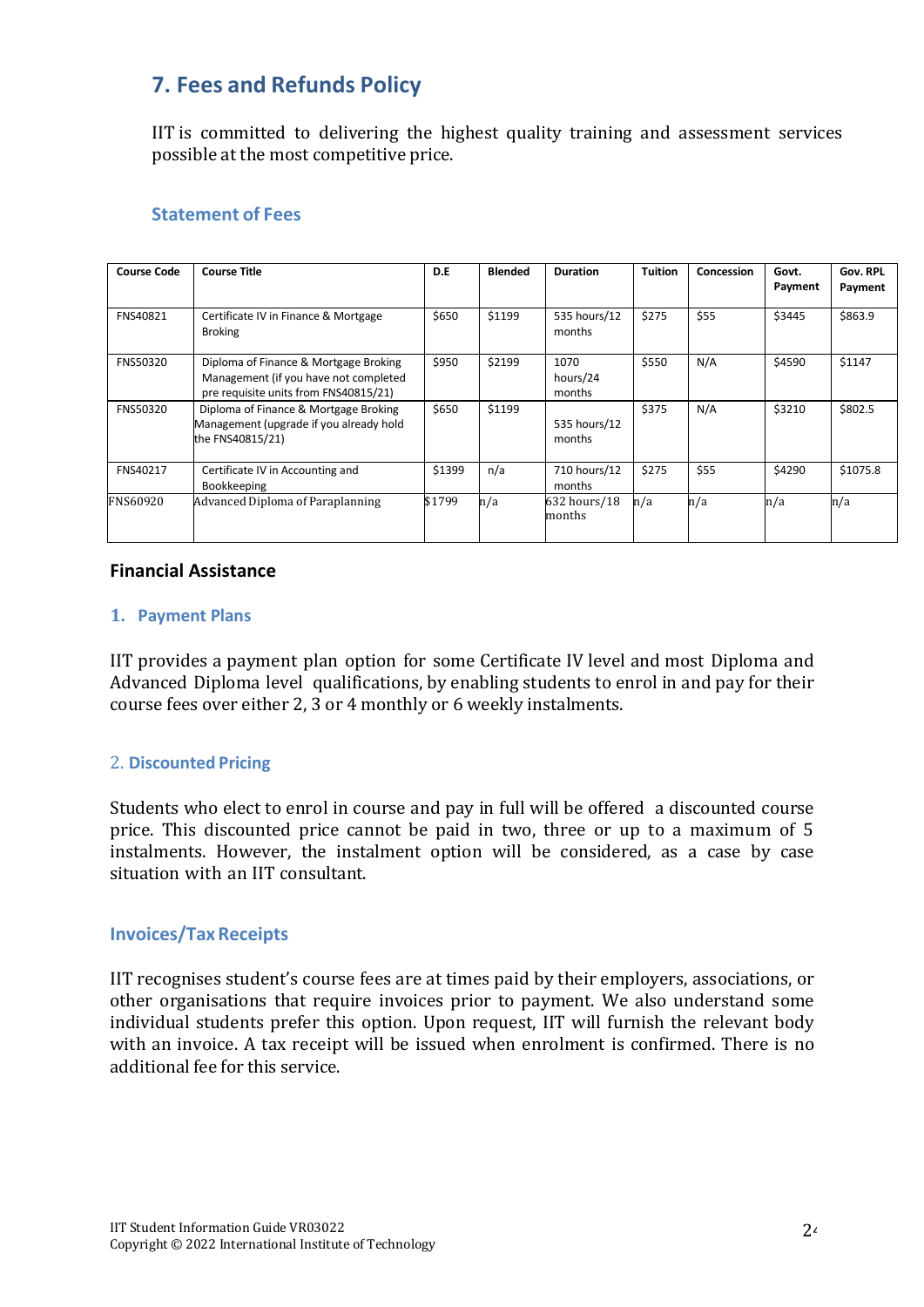### <span id="page-19-0"></span>**Enrolment/Administration/Extension of Time Charges**

The price detailed in any marketing, on our website, or in email correspondence supplied to applicants prior to enrolling, is the only charge to be paid in order to enrol and complete one of our courses

There are no additional enrolment fees or administration fees other than the following:

Express postage is charged at \$15 extra for hard copy Certificates to be sent the same day of request, provided the request and payment are received prior to 2pm on a business day. \$35 is charged for a Hard copy of Certificates to be sent with standard postage.

- Course Material replacement is charged at \$35 for manual. (Currently No hard copies of course material are available)
- Certificate replacement is charged at \$35 for hard copy to be re-issued and posted within 5 working days.
- Priority Issuance Certificates, Statement of Attainment certificates, (for under the standard timeframe of up to 30 days) will incur a fee of \$30 for one course or \$50 for two, which will be issued within 3 business days via soft copy. Standard postage fees apply for hard copies to be sent (\$35 standard postage or \$15 extra for Express)
- Priority Marking is charged at \$50 for one full module in the Certificate IV Accounting and Bookkeeping or Advanced Diploma of Paraplanning or full Cert IV in Mortgage Broking or Diploma of Finance and Mortgage Broking and marking will be completed within 1-3 business days instead of 7.

#### IIT Student Information Guide

Some education providers charge for a request to grant extra time to complete studies. At IIT, we do not charge for a small extension of time to a course, unless the course has been expired for more than one month. Extensions for more than 1 month will incur an extension fee. Fees are charged at 1 month for \$50, 3 months for \$100 or 6 months for \$200. Extensions are applied from the original expiration date of the course. Applications for extension of time must be made in writing to the CEO. Each case will be based on it's own merit depending on the CEOs decision based on each individual application for extension. Extensions may not be possible if the teach out period of a superseded or deleted qualification or unit is beyond the extension date required.

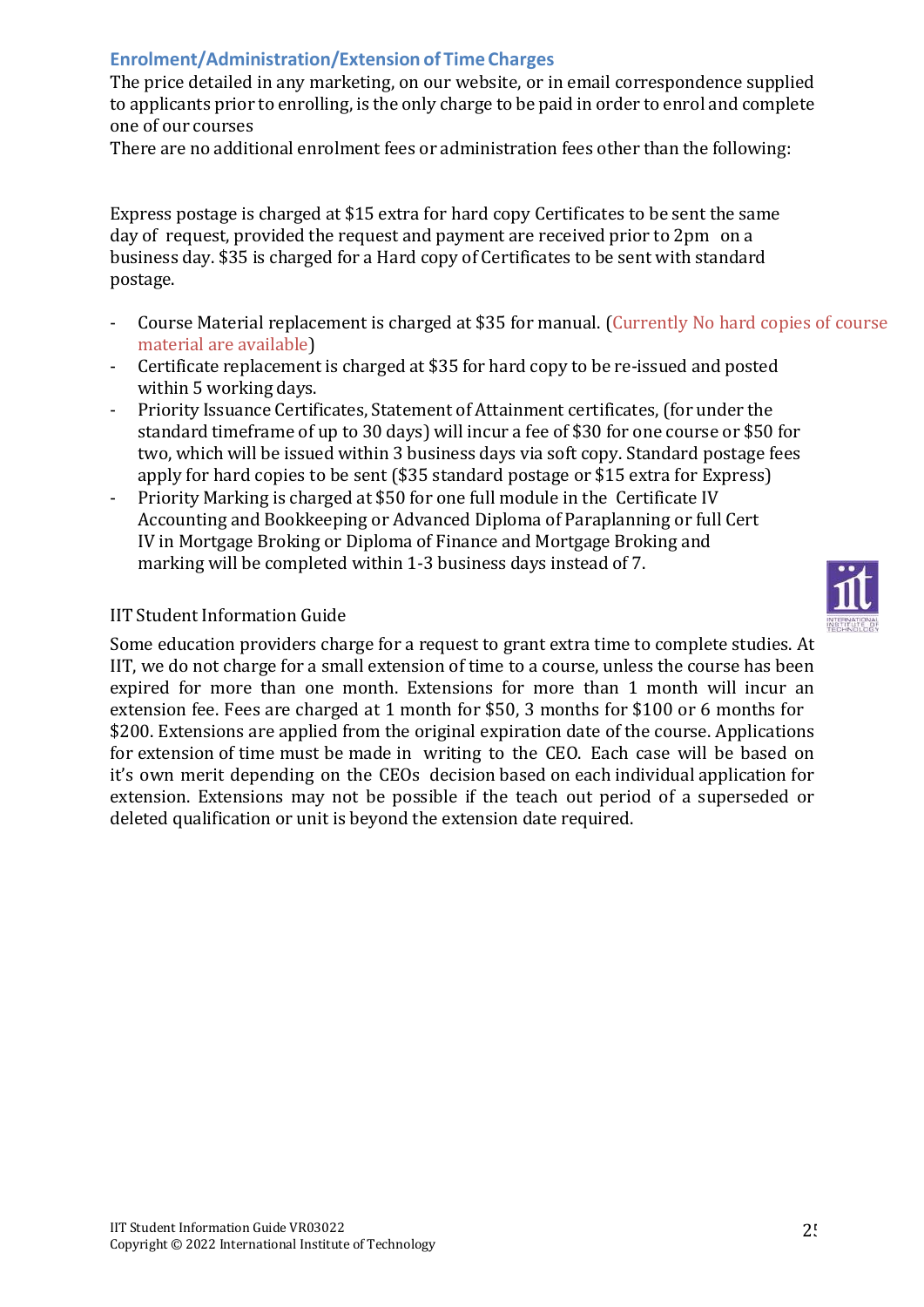#### <span id="page-20-0"></span>**Enrolment Transfers/ Change of Course/s**

No Enrolment Transfers will be permitted outside of the 60 day period of original enrolment confirmation.

Students will be required to submit their request for Enrolment Transfer for a friend/colleague or family member within 60 days of their original enrolment being processed. This request must be in writing to the CEO at [education@iit.edu.au](mailto:education@iit.edu.au)

The Transfer of enrolment within the 60 day period will incur an administration fee of \$75 for the transferred student for administration costs to set up the transferred persons enrolment details. The transferred students must complete a new enrolment form and pay the \$75 for the administration costs.

It is then the responsibility of the original student to arrange fees between themself and the transferred person. IIT hold no responsibility for the transfer of course fees between one student and another.

The transferred student is not permitted to transfer their enrolment to another person. The enrolment will commence from that date they have been sent an IIT Welcome Email Students who no longer wish to commence the course will need to abide by the cancellation policy found in the student information guide regarding cancellations and refunds.

#### <span id="page-20-1"></span>**Non Payment Cancellation Option**

IIT reserves the right to cancel an enrolment for non-payment if the course fees are not paid within a reasonable timeframe after due date or payment. We do understand circumstances change, so please feel free to contact one of our education consultants to discuss payment options that may be available.

The right to cancel an enrolment due to non-payment is the sole right of IIT and not that of the student. This right does not reduce the student's obligation to pay a Cancellation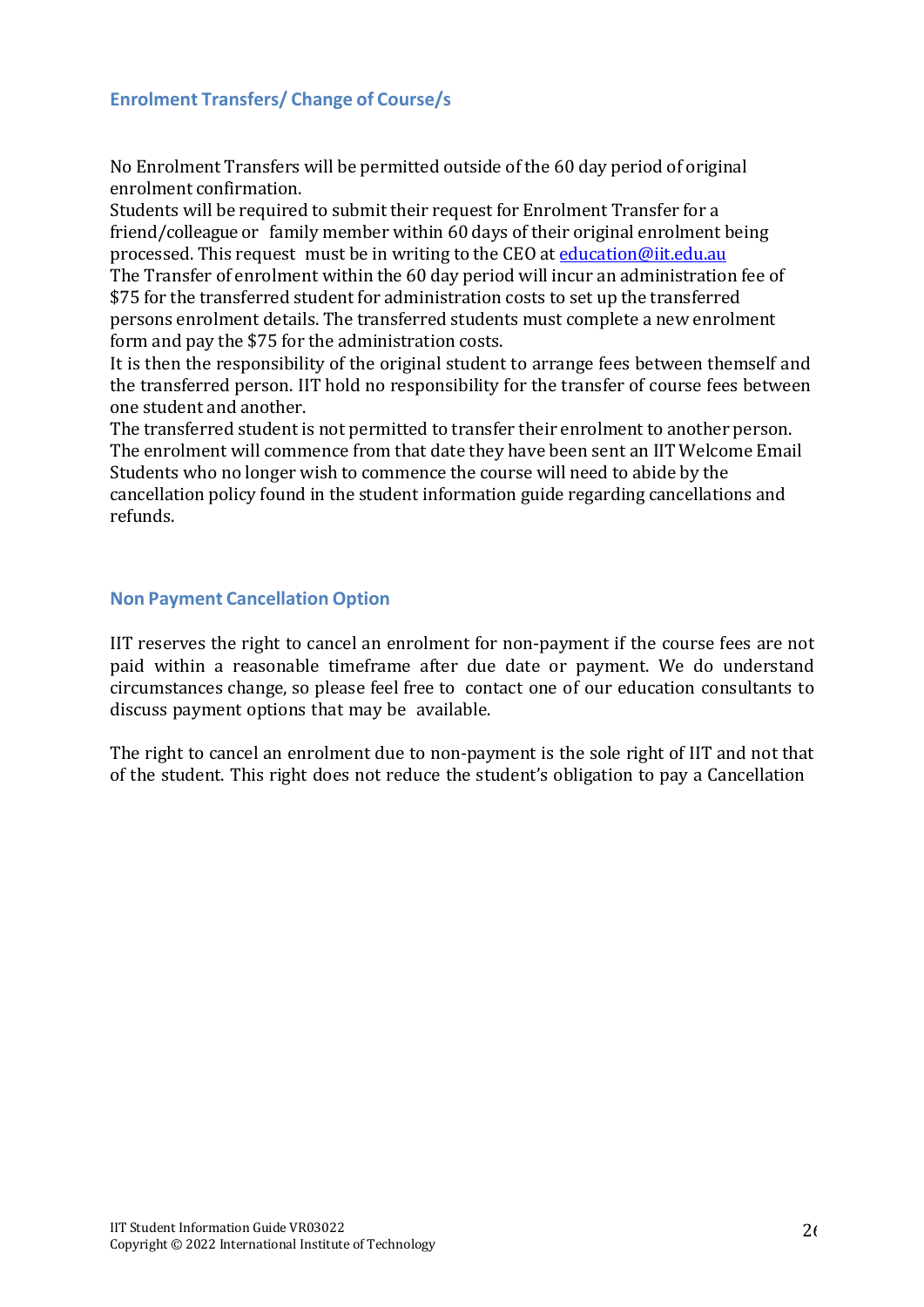

Fee or the course fees in full in the event of the student cancelling an enrolment or failing to attend scheduled training.

# <span id="page-21-0"></span>**Workshop Non-Attendance**

Students enrolling in face-to-face workshops are made aware that additional fees may apply if suddenly withdrawing from a program at the last minute. IIT require 7 days notice from students who are unable to attend training. IIT require a doctors certificate if students are unwell at the last minute and therefore unable to attend a scheduled workshop.

Failure to inform IIT will result in students being required to pay for future training at the cost of \$150 per module.

Each case will be reviewed by the CEO and based on its own merit.

# <span id="page-21-1"></span>**Fee Refunds**

By accepting a place offered by International Institute of Technology (IIT), submitting enrolment forms and paying fees a student enters a binding contract between themselves and IIT and is subject to the conditions below and throughout this Student Information Guide.

As of 1st September 2017 the Reserve Bank updated amounts to be refunded based on the type of card used in the original transaction.

The following merchant fees withheld may vary and are subject to change:

(Payment made by) VISA Credit: 1.35% withheld VISA Debit/Pre-Paid: 0.66% withheld MasterCard Credit: 1.21% withheld MasterCard Debit/Pre-Paid: 0.95% withheld AMEX: 1.65% withheld

As transactions do not occur face to face, fees are paid by mail order or phone order. Due to this we determine the card type used based on the card type selected on the enrolment form completed by the student.

# <span id="page-21-2"></span>**Cooling Off Period**

Students have a Cooling Off Period of 2 Weeks or 10 working days (of enrolment and payment being made) A request in writing must be made to the CEO via the education email account stating reason for refund. 80% refund of any money paid if a request is received in writing within first 2 Weeks or 10 working days of enrolment and payment being made. \$35 per course manual is withheld if course material has been used or is not re saleable. An additional amount for merchant fees is withheld for payments made by credit card.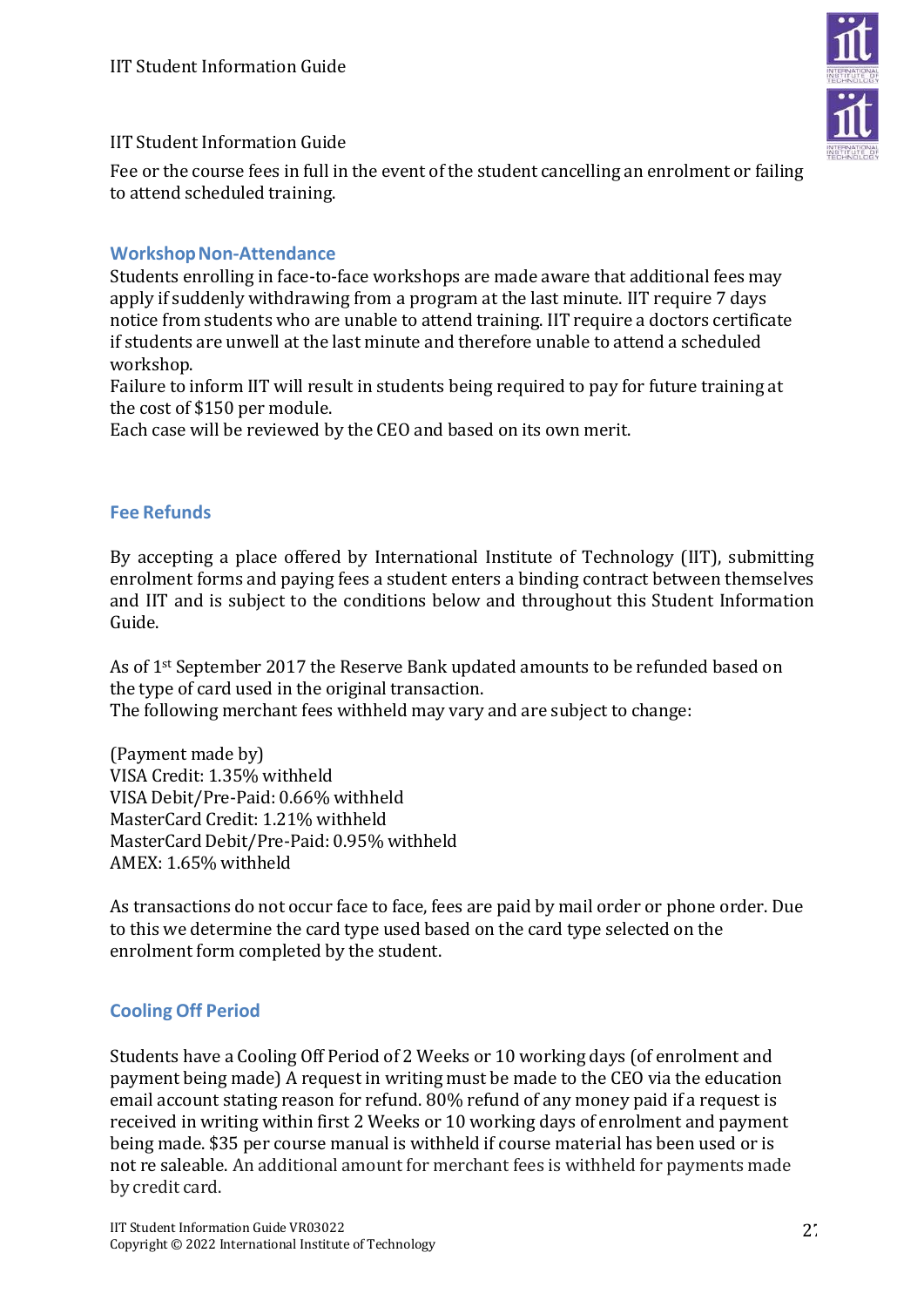

# <span id="page-22-0"></span>**Post- Cooling- Off Period**

After the Cooling Off Period (2 weeks of enrolment and payment being made) the student must provide a request in writing to the CEO via the education email account stating reason for refund. Any cancellation request made after the first 2 weeks of enrolment will not receive any funds refunded. Extenuating circumstances will be reviewed by the CEO on a case by case basis and IIT may refund partial fees but will not refund full fees.

IIT reserves its right to review each refund request on its merits. The Chief Executive Officer or nominee must approve all refunds.

If a student re-enrols into a course that they have cancelled/withdrawn from previously, another withdrawal/cancellation of the same course will result in all paid fees forfeited. IIT reserve the right to decline a student application to register for a course, if the student has previously enrolled, then cancelled an enrolment with IIT more than once. This right is solely at the discretion of IIT and no further justification is required from IIT.

The refund application process:

- a. The student/company contacts IIT's CEO making a request in writing for a refund. Reasons for this request should be specified.
- b. The refund request is analysed and considered against IIT's refund policy and the relevant refund amount (if applicable) is substantiated.
- c. The maximum refund amount is based on the course mode.
- d. The refund amount is communicated with the applicant. If disputed then IIT's complaint/dispute procedure applies.
- e. Once approved, the CEO of IIT will process refund requests to the applicant within 1 week from the day of request receipt.
- f. The No Grievance Policy of IIT removes the right of a person who has entered into a contract with IIT to pursue other legal remedies. This Refund Policy does not remove the right of a person who has entered into a contract with IIT to take further action under Australia's consumer protection law.

A copy of refund documents will be filed with the applicants file.

#### All requests for a refund must be made via email to [education@iit.edu.au](mailto:education@iit.edu.au) attention to the CEO at:

If a student is dissatisfied with the outcome the may request a review of their case by the Chief Executive Officer (CEO) or other senior member of management at IIT. This request must be made in writing to the CEO who will confirm receipt within 48 hours. The student will be notified of the outcome of the review within 5 working days (or will be provided with a notification of this not being possible).

If the student is still not satisfied with the outcome of the subsequent review, they should notify the CEO in writing who will then schedule a meeting at which an independent thirdparty will attend in order to mediate the dispute. The independent party will be a registered mediator from the Institute of Arbitrators & Mediators Australia (IAMA) [www.iama.org.au.](http://www.iama.org.au/)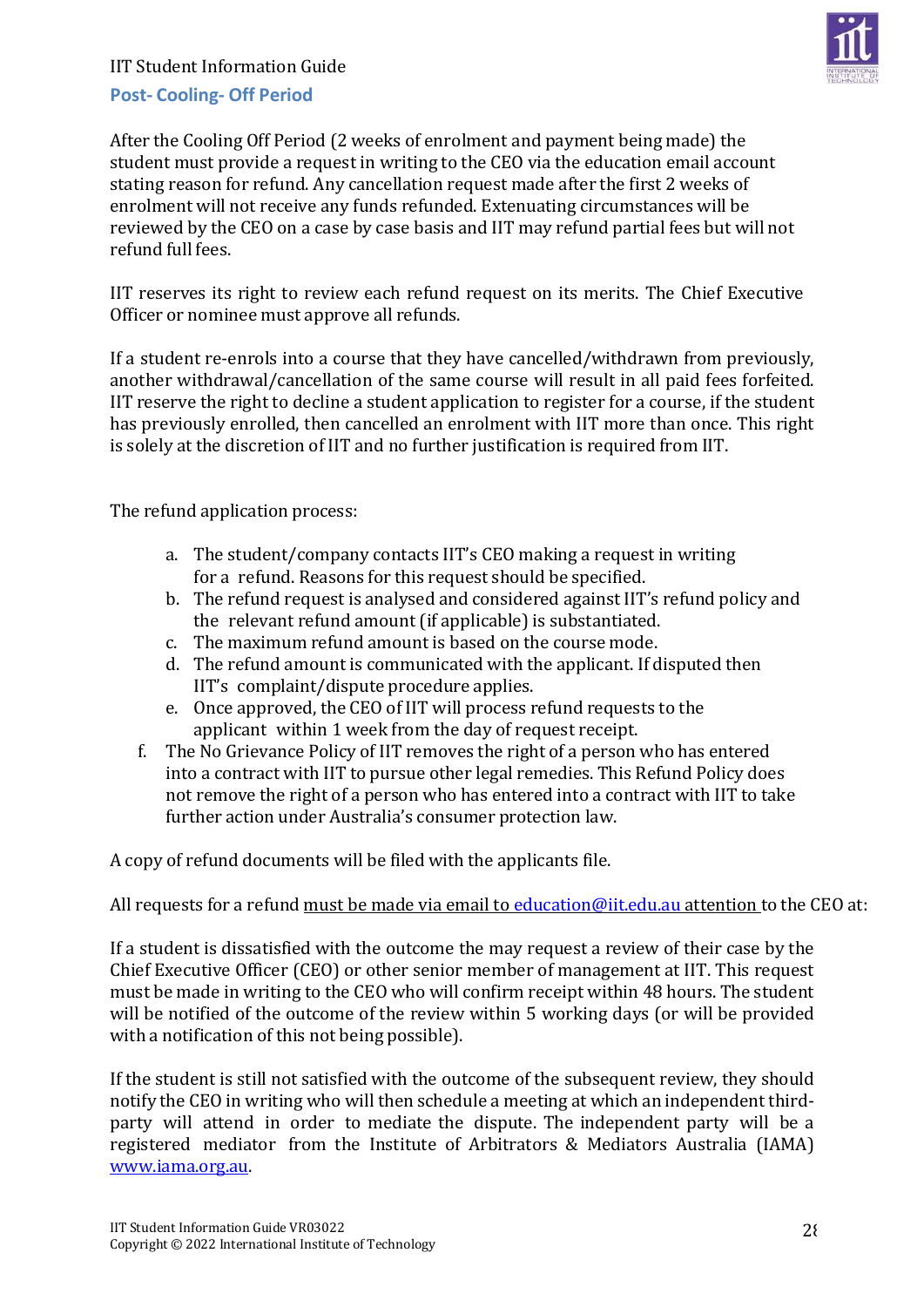

# <span id="page-23-0"></span>**Workshop Refunds(subject to approval)**

A refund is available to a student who has paid for a course and chooses to cancel their enrolment as follows:

- For students enrolled and paid additional fees for workshop attendance, refunds can be given outside of the Cooling Off Period if notice given minimum of 2 weeks prior to scheduled workshop attendance. Amount refunded is the balance between the distance education price and the price paid to attend workshops.
- The student cancels their enrolment in a workshop course **10 weeks or more** prior to the scheduled workshop commencement date. The student will receive a refund of all fees paid, less an Administration Fee of \$150;
- The student cancels their enrolment in a workshop course **more than 4 weeks but less than 10 weeks** prior to the scheduled workshop commencement date, the student will be entitled to a refund of 70% of enrolment fees. If the student has only paid a portion of the enrolled course fee any amount representing more than 30% of the enrolled fee will be refunded to the student.
- The student cancels their enrolment in a workshop course **less than 1 week** prior to the scheduled workshop commencement date, the student will **not** be entitled to a refund.

If at any time when the cancellation is made the student changes the workshop to be scheduled at a later date then no fee will be charged.

If a student does not cancel their enrolment prior to the commencement of the workshop they are not entitled to any refund and the full course price will be payable.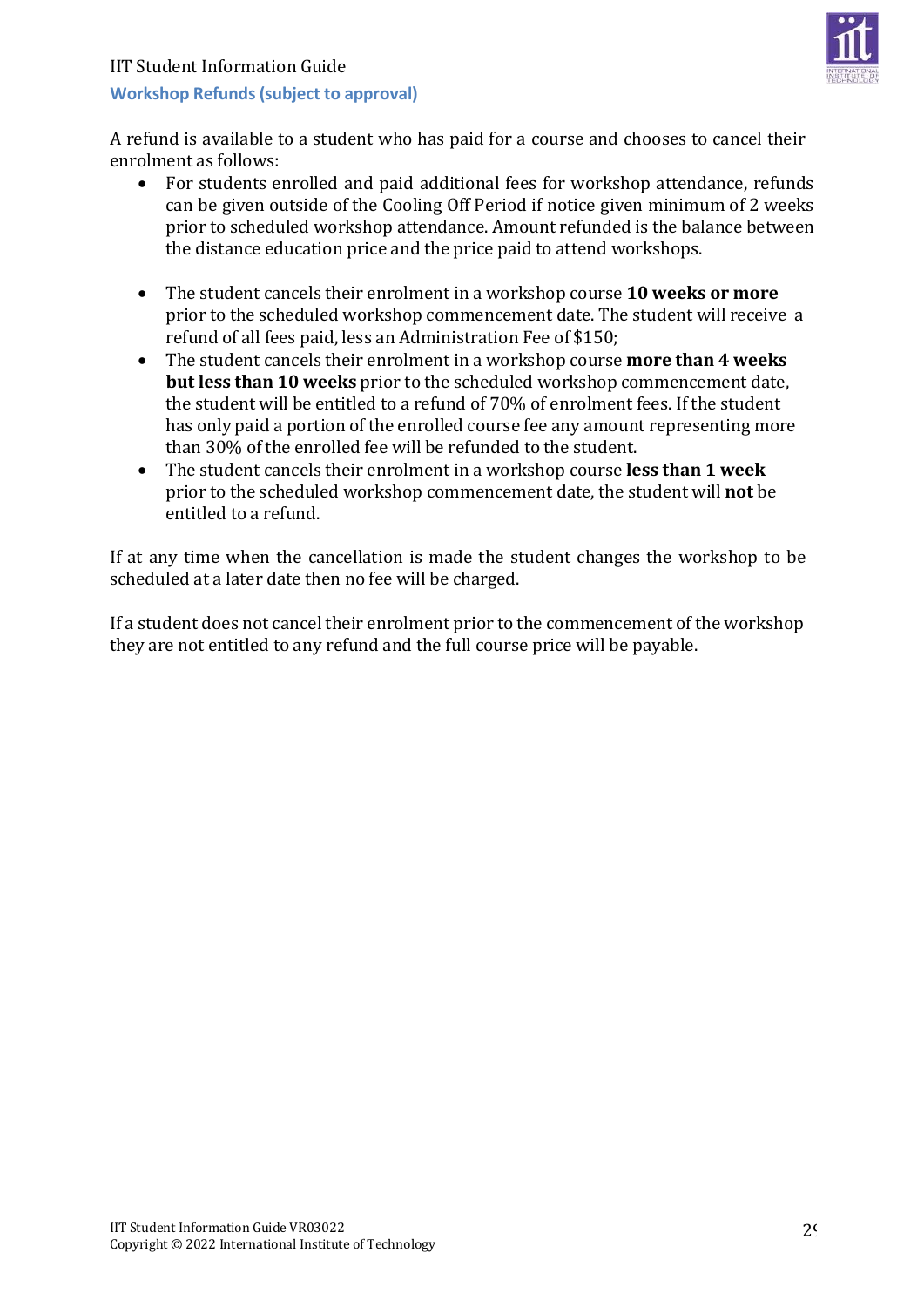#### <span id="page-24-0"></span>**Distance Education of eLearning Students (subject to approval)**



- If the student has enrolled but not as yet paid or paid only partial fees, the enrolment will be cancelled at no cost and written confirmation sent to the student.
- If the student has paid the full amount for the course learning materials will have been dispatched.

The following reflects IIT refund process:

80% refund of any money paid if a request is received in writing within the Cooling Off Period (first 2 Weeks or 10 working days of enrolment and payment being made). \$35 per course manual is withheld if course material has been used or is not re saleable. An additional amount for merchant fees is withheld for payments made by credit card.

If the client commences but does not complete the course, cluster or unit, the full fee is refundable minus 20% for postage and admin fees and minusthe cost of any face to face training that the student attended, to cover the venue and facilitator costs. The fee withheld for any face to face training is up to \$225 for each full day attended. Provided the request is made within the first 4 weeks of enrolment and payment made.

In the case of a refund being granted, a \$35 fee per course manual is withheld if the books have been damaged or are not able to be reused by IIT due to being an older version.

a Any cancellation request made after the first 2 weeks of enrolment will not receive any funds refunded. Extenuating circumstances will be reviewed by the CEO on a case by case basis and IIT may refund partial fees but will not refund full fees.

The previous policies notwithstanding under no circumstanceswill fees be refunded after the time a student has been issued with any course credentials.

# <span id="page-24-1"></span>**Refundsfor fees paid via a Third Party**

Refunds for fees paid via a third party are processed as per our policy, which meets SNR Standards for RTOs (2015) specifically Standard 5.3 and Standard 5.4. To find out more information about the standard please [follow](https://www.legislation.gov.au/Series/F2014L01377) this link.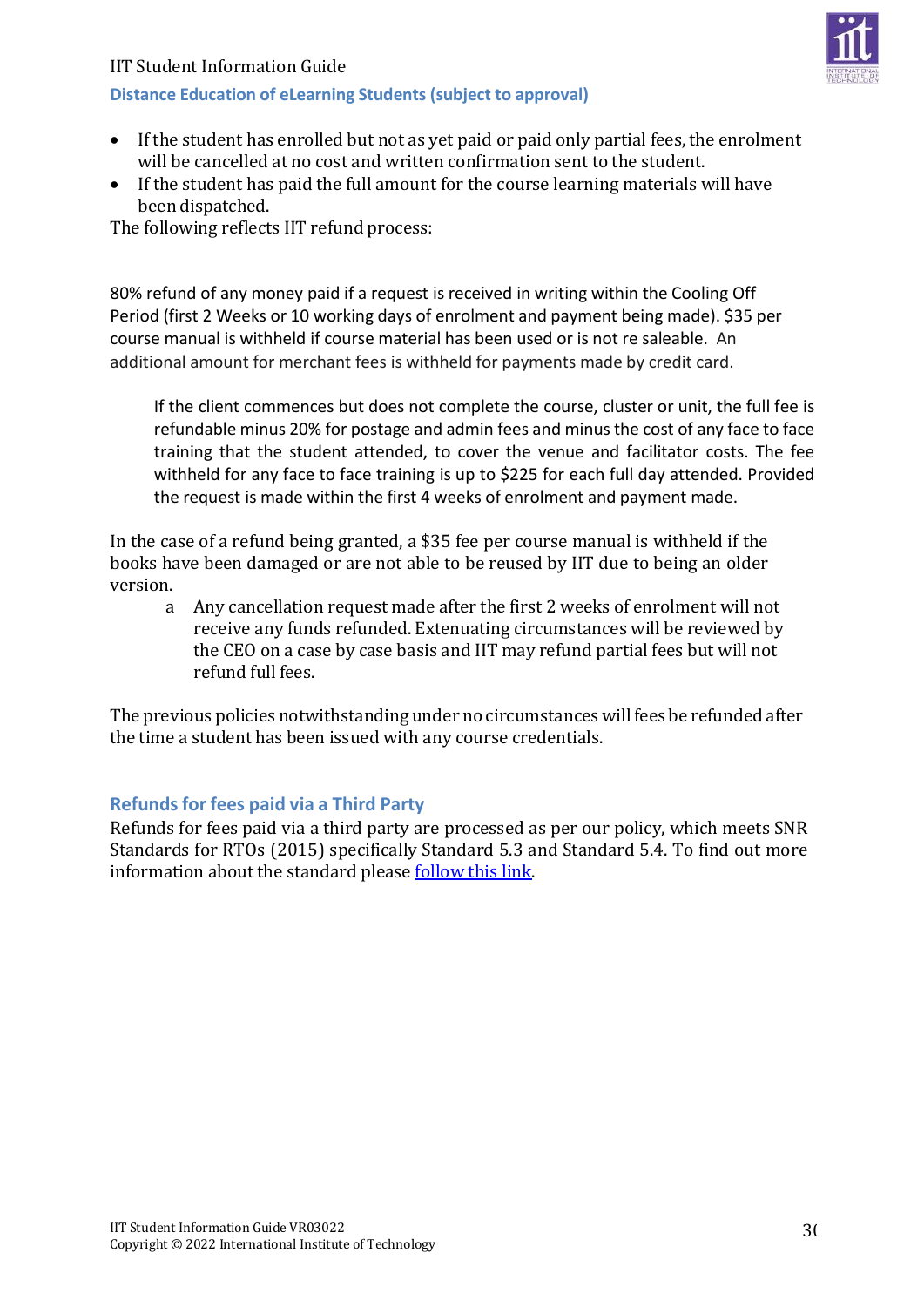

When a student enrols with IIT in any course on our scope of registration and the student's employer or another third party pays IIT directly for the student's tuition fee, the student must be informed about the fees IIT has been paid for the course, from the employer or third party.

In the case of a request to cancel a course by the student with IIT within the eligible timeframe or cooling off period, the student can only be refunded by IIT directly, if the student has paid IIT directly for the tuition fees.

If the employer or another third party has paid the IIT for the student's tuition fee, the amount of refund must be refunded to the student via the third party or via the employer instead of IIT and any unrelated fees paid by the student to the third party or employer which are not related to the tuition fee, are not the responsibility of IIT and will not be paid to the student by IIT. This is a matter between the student and the third party only.

If IIT is collecting fees directly from the student who has been referred to IIT by a recruitment agency or third-party provider and IIT are paying a third party, commission for the referral or recruitment of that student, the student is only able to receive 80% refund, within the cooling off period, from the portion of fees retained by IIT, not full fees paid by the student.

Example; Student pays \$1000 in total after being referred to IIT by a third-party recruitment agency or company. Commission is paid to Third party by IIT from these fees for the purpose of marketing and advertising fees. The portion retained by IIT, is the only amount the student can receive 80% refund from, not total the fees the student has paid.

Example of Breakdown; \$1000 paid. 30% Commission paid to third party. \$700 is retained by IIT. If the student cancels the course within the cooling off period, only 80% of the \$700 amount can be refunded (\$560 would be paid to the student). Not 80% of total fees the student has paid in this case.

If a student leaves or is retrenched from employment and has paid IIT for course fees required for their job, IIT is not responsible for any refund after the refund time frame lapses. The standard refund policy applies.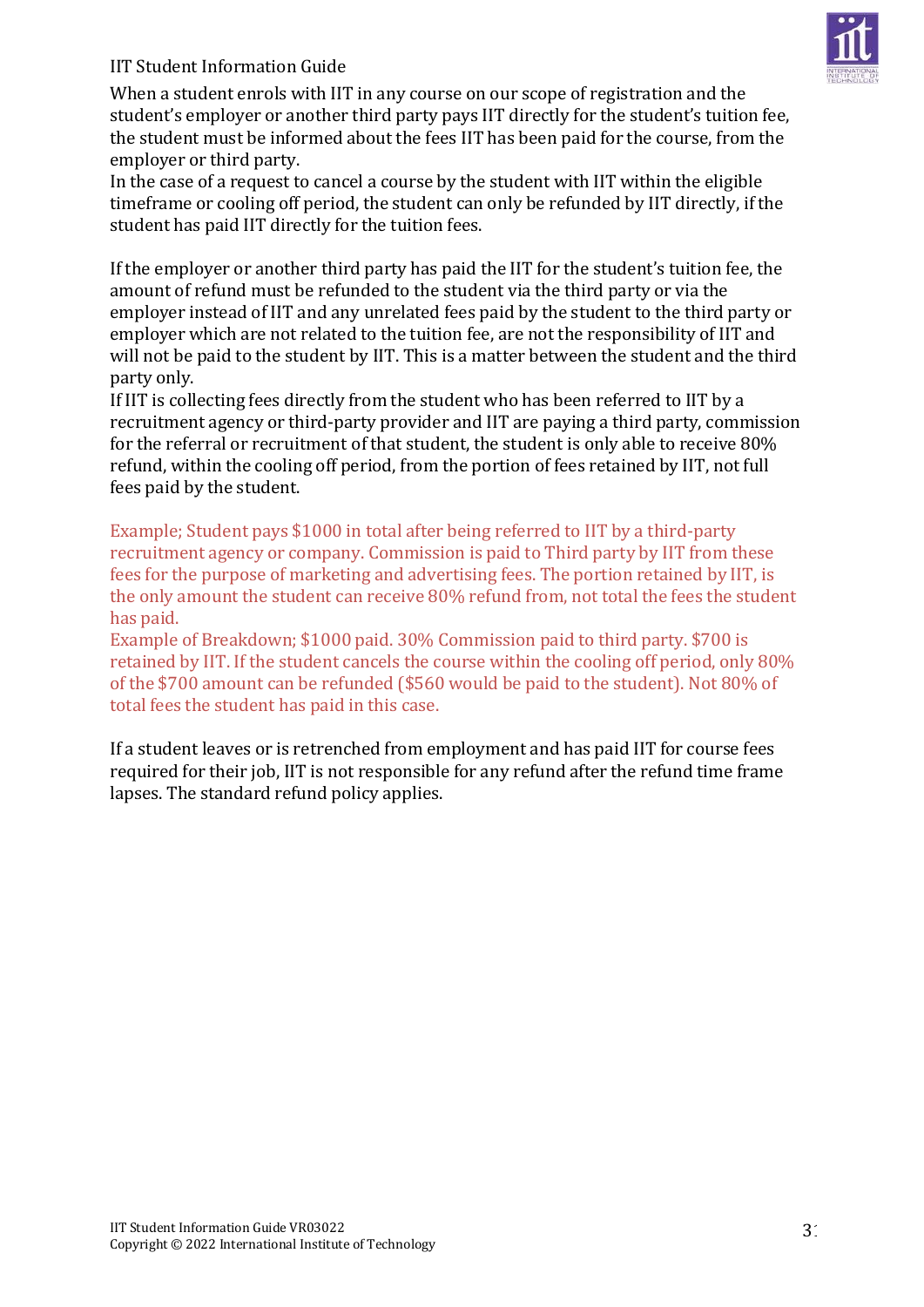

# <span id="page-26-0"></span>**Third party agent's agreement**

Operative Terms of Third party agreements, for the purpose of recruiting students in an enrolment place with IIT.

- The third party provider will advertise all relevant courses or qualifications found on IIT's scope of registration [\(www.training.gov.au\)](http://www.training.gov.au/) on behalf of IIT, for the purpose of recruiting eligible students to enrol into a place with IIT.
- The third party provider will be acting as an independent contractor to IIT and must not hold itself out as an agent, partner or representative of IIT. No representation made by any third party will bind IIT, its directors, officers or staff.
- The third party provider must use the correct training package qualification code and title of qualification when advertising on any recruitment platform or website
- The third party provider must specify in any marketing, that the course is being marked, assessed, delivered and issued by the International Institute of Technology and The third party provider must display IIT's RTO code 21421 on any marketing platform or publication
- IIT must approve any website or marketing prior to it going live on any third party provider marketing/recruitment platform or other means of digital or physical marketing.
- The third party provider must make sure all potential students receive all pre enrolment information and students must complete IIT's enrolment forms themselves. The student must sign the declaration section on IIT's approved enrolment forms, after agreeing to the IIT student information guide and policies found within pre enrolment information
- IIT reserves the right to refuse students based on IIT's assessment of student capability and LLN requirements or any other reason IIT deems appropriate to reject an enrolment place with IIT
- All potential students will be reviewed by IIT, prior to being accepted into an enrolment place with IIT. The third party provider must send potential students IIT's marketing information, which includes mode of delivery, brochure, enrolment forms, student information guide link, fees, timeframe of course, units of competency and nominal hours recommended for the course timeframe, as well as all resources required to undertake the course via distance/Online learning and support information
- The third party provider agrees to publish and advertise courses on behalf of(IIT) and agrees to meet SNR standards, specific to 4 -5 for Registered Training Organisations (Standards 2015), regarding third party agreements, specific to the referral of students and advertising on behalf of an RTO.
- IIT agrees to pay any agreed commission in agreement signed and witnessed by IIT and the third party provider, for students who are referred by The third party provider for the purpose of marketing costs and advertising costs. Only agreed pricing can be advertised by The third party provider. No change to pricing is permitted without written agreement between IIT and The third party provider
- If there are any changes to the agreed services, IIT will inform all students and The third party provider directly. If IIT is not able to deliver the course for any reason, all enrolled students, have a right to apply for a portion of the refund, if they are within the cooling off period. This relates to the portion of course fees retained by IIT, not fees retained by The third party provider for commission.
- All referred students from The third party provider must use the specific Third party agreed code on enrolment forms (where instalment box is)
- IIT will transfer the agreed commission from enrolments who were referred to IIT by The third party provider, within 7 days of receiving course enrolment forms and payment. Where instalments have been agreed to for the student. Only the portion of instalment fees will be paid in commission until all fees are paid, ie 1/3 instalment, 1/3 of the agreed commission will be paid.
- No other compensation or payments are due to The third party provider, pursuant to this arrangement other than amounts agreed upon in writing as between the parties.
- The third party provider shall be responsible for its own costs of supplying the services including salary paid to any staff, superannuation, taxes and any other costs incurred.
- The third party provider agrees to publish the prices of courses, as set out by IIT, for Distance/online mode of delivery.
- The third party provider will only market the course on behalf of IIT. The third party provider will not deliver or assess any part of the course. All students must adhere to IIT's Student Information Guide, Privacy Policy and terms and conditions of IIT's website [www.iit.edu.au.](http://www.iit.edu.au/) If any student is not able to complete the course for any reason, they must contact IIT directly.
- The third party provider agrees to publish accurate information regarding IITs courses and information, including clear information pertaining to The third party provider acting on behalf of IIT, for the purpose of recruitment only into one of IIT's enrolment places.
- IIT retains all intellectual property rights including copyright and trademarks relating to the IIT business and any new intellectual property created by either party in relation to the IIT business shall vest with IIT.
- IIT reserves the right to engage any other contractor to supply similar services as those contemplated in any agreement with a third party provider and nothing in this agreement shall imply an exclusive arrangement.
- Either party may terminate this agreement immediately by the giving of written notice to the other party. Upon termination of the agreement, all payments accrued and due must be paid and The third party provider must immediately cease any further work on behalf of IIT. The third party provider shall have no entitlement to payment or commissions accrued following termination of this agreement.
- The third party provider hereby indemnifies IIT in respect of any claim, action, damage, loss, liability, cost, charge, expense, outgoing or payment which IIT pays, suffers, incurs or is liable for by reason of The third party provider breaching any term of this agreement. This term survives termination of this agreement and may be relied upon by IIT notwithstanding that the agreement has come to an end.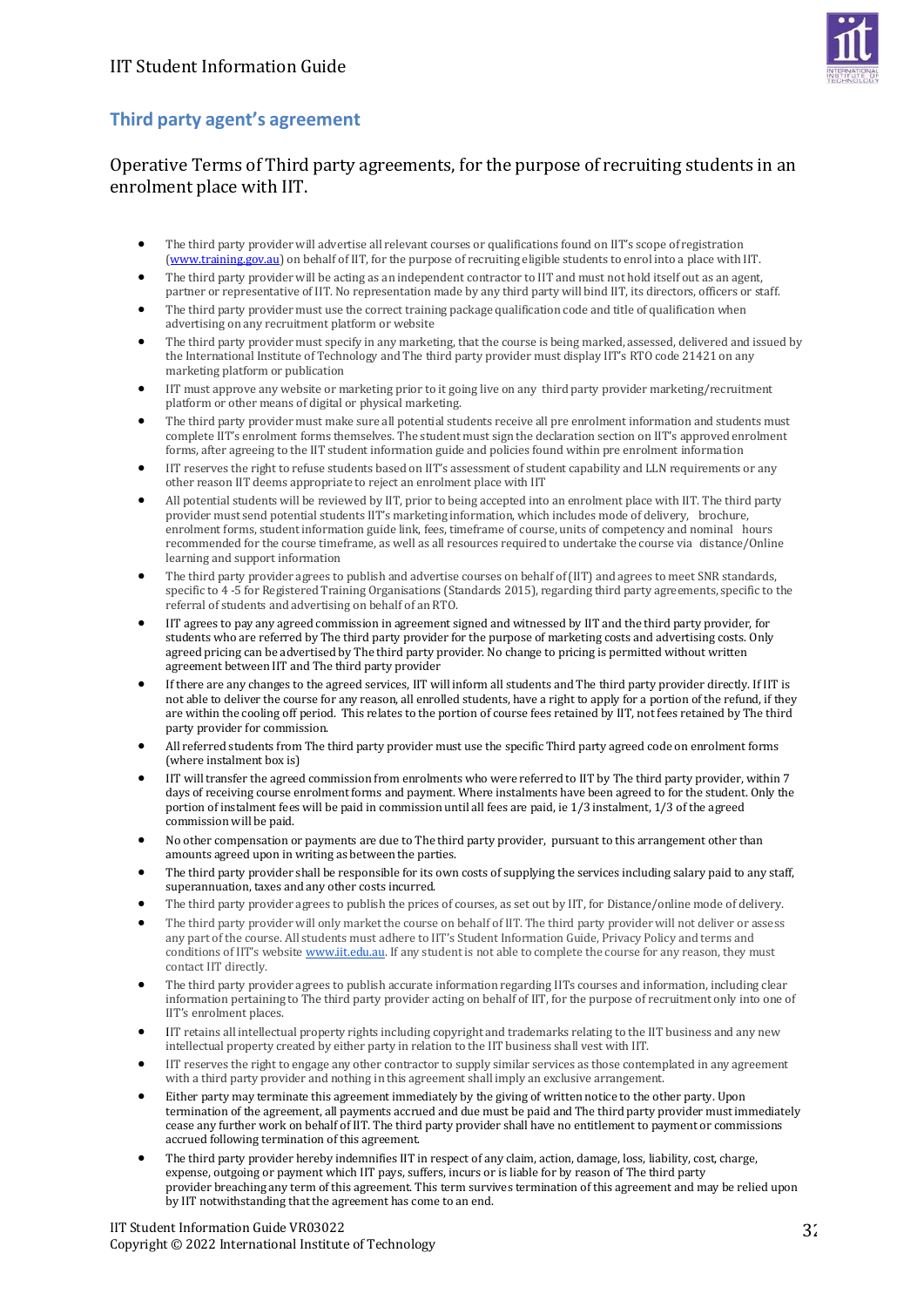

• The parties agree that any amounts payable under this agreement may be set off against other amounts owing as between the parties and in particular against any amount for which The third party provider has indemnified IIT under this agreement.

# <span id="page-27-0"></span>**Enrolment Transfer**

No Enrolment Transfers will be permitted outside of the 60 day period of original enrolment confirmation.

Students will be required to submit their request for Enrolment Transfer for a friend or family member within 60 days of their original enrolment being processed. This request must be in writing to the CEO at [education@iit.edu.au](mailto:education@iit.edu.au)

The Transfer of enrolment within the 30 day period will incur an administration fee of \$75 for the transferred student for administration costs to set up the transferred persons enrolment details. The transferred students must complete a new enrolment form and pay the \$75 for the administration costs.

It is then the responsibility of the original student to arrange fees between themself and the transferred person. IIT hold no responsibility for the transfer of course fees between one student and another.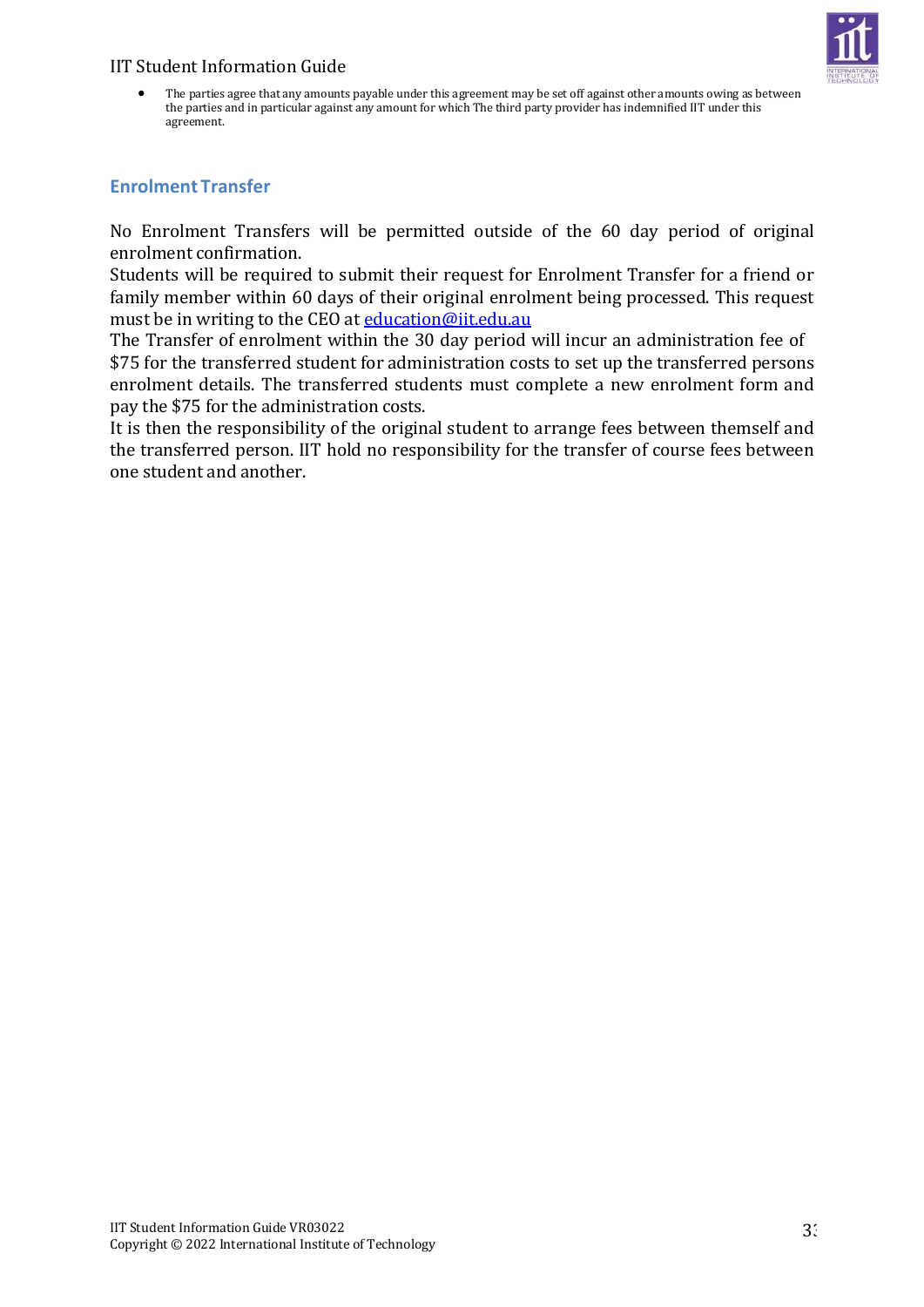

The transferred student is not permitted to transfer their enrolment to another person. The enrolment will commence from that date they have been sent an IIT Welcome Email. Students who no longer wish to commence the course will need to abide by the cancellation policy found in the student information guide regarding cancellations and refunds.

If IIT ceases to be able to provide a course of study, students will under the 'Higher Education Support Act 2003' Tuition Assurance requirements will be able to enrol in a similar course of study with another higher education provider and receive full recognition (that is full credit towards the same or a comparable qualification) from the second provider for any successfully completed units of study undertaken as part of that course of study.

Under 'Higher Education Support Act 2003' if IIT closes or ceases to operate, students will be able to receive a payment equivalent to any student contribution amount or tuition fee paid for any undelivered unit of study.

For more information on the 'Higher Education Support Act 2003' please click on the hyperlinked text below:

[Tuition Assurance Requirements Guidelines for the Higher Education providers](https://www.legislation.gov.au/Details/F2005L02590/54654645-ac3a-4635-8a4e-c78da700e1dd)

#### <span id="page-28-0"></span>**Late Payments**

There is a penalty fee equal to 10% of the invoiced amount that is applied to all instalments that remain unpaid 30 days after the student has commenced any course with IIT. An amended invoice will be issued on that date.

This is of particular relevance to companies and organisations that have applied for and received special payment terms from IIT.

#### <span id="page-28-1"></span>**Issuance of Credentials**

Credentials will NOT be issued to students who have completed required units of competency until full payment (including penalties for late payment) have been received, irrespective of whether the individual student is personally liable to pay the invoice.

For example, if a student is enrolled by a company or organisation the student will not be entitled to the relevant credentials until the company or organisation has settled the invoice pertaining to the enrolment of the individual student.

Should the student, having successfully completed the relevant course work, cease employment with the company or organisation prior to payment, they will not be entitled to the relevant credentials until such time as full payment has been made to IIT.

#### <span id="page-28-2"></span>**Replacement of Credentials**

Students who request a replacement copy of their certificate must pay \$35 to have a hard copy posted to them and \$15 extra if they request express post. They must fill in the Certificate Replacement form with contact details and evidence of their Student ID details. They also need to select on the form which specific Certificate they are requesting a copy of. Certificates are then re-issued within 5 working days.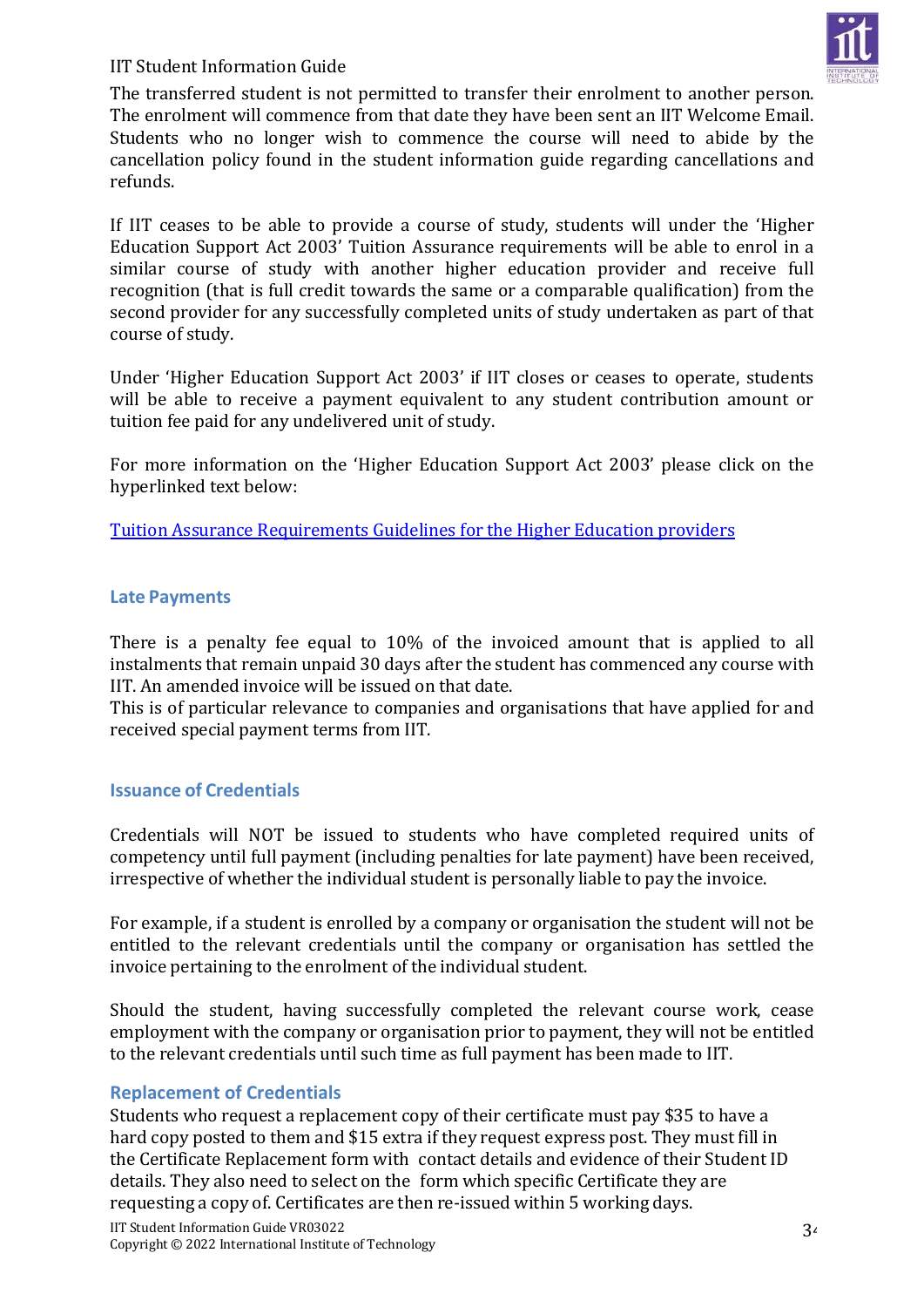

Should International Institute of Technology (IIT) shut down students need to direct enquiries regarding re-issuance of credentials to ASQA using the following contact details:

By phone: **ASQA info line** on **1300 701 801** between 9.00 am and 7.00 pm Eastern Standard Time (EST), Monday to Friday (dial +61 3 8613 3910 from outside Australia). Interpreter services are available through the Australian Government's Translating and Interpreting Service by calling 131 450.

# **Online**

**Email**: [enquiries@asqa.gov.au](mailto:enquiries@asqa.gov.au) **Post**: GPO Box 9928, Melbourne, VIC 3001.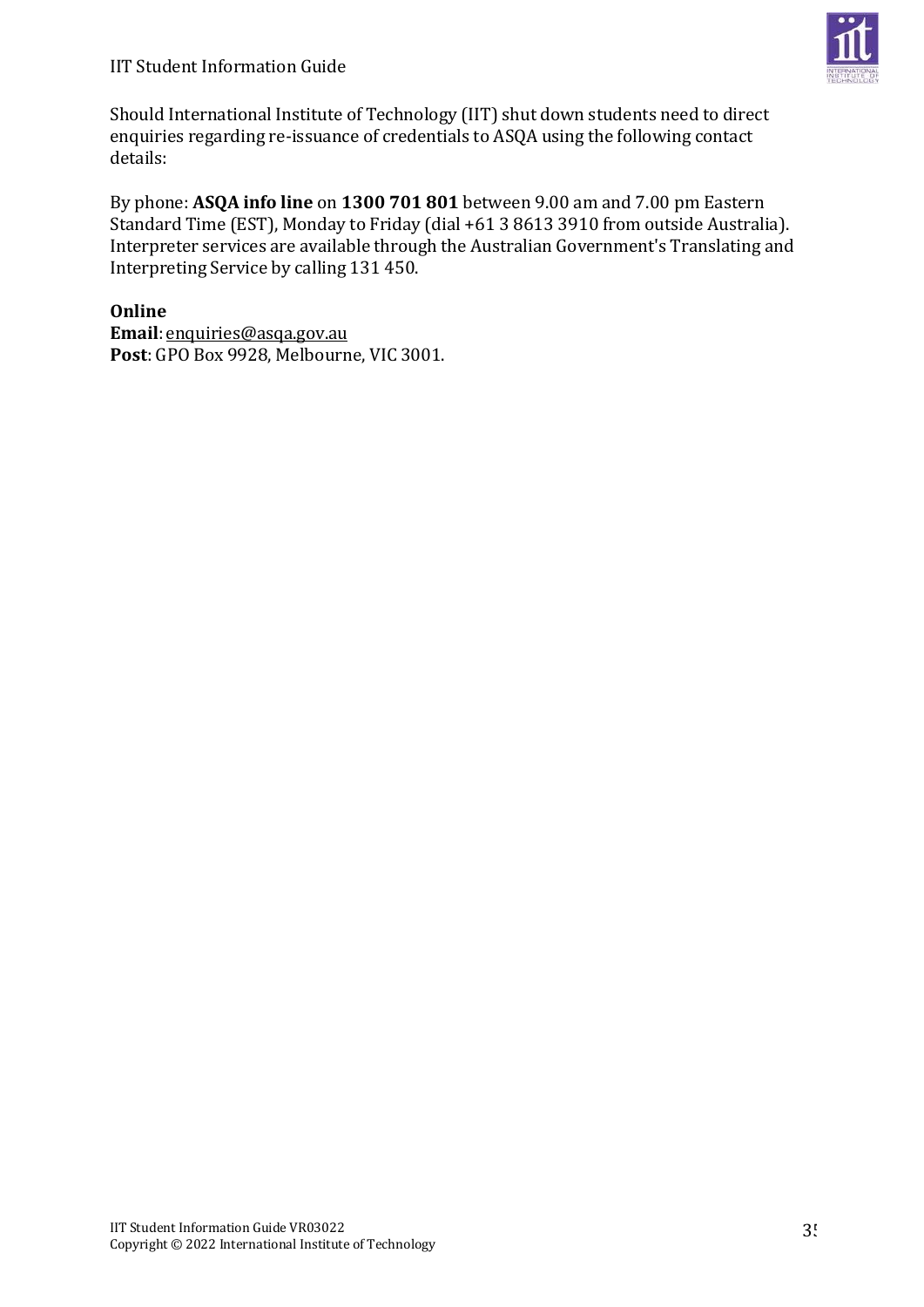

# <span id="page-30-0"></span>**8. Policies and Procedures**

# <span id="page-30-1"></span>**Flexible learning and assessment procedures**

There are a variety of ways in which the International Institute of Technology can assess the various competencies of involved in a course. A selection will be made to best suit the cohort.

In general terms assessment during training will involve:

- Oral responses to questioning
- Observation of performance (Role Plays)
- Previous relevant qualifications (see recognition of prior learning RPL)
- Written response to Multiple Choice, True/False, Short Answer Questions and Case Studies
- Invigilated Exam

Students are given advance warning of the time and type of assessment and are not expected to sit an assessment for which they are unprepared. Students are given as many opportunities as needed for reassessment to achieve competencies successfully. Additional fees are not payable for resubmissions.

Companies or employers enrolling staff in a qualification or units of competency need to understand that their staff member must meet our level of competency even if they believe they have met their own company level of competency. Employers and companies can often put pressure on facilitators to get their staff through a qualification or unit/s of competency due to licensing requirement or company compliance requirements. The employer or company does not have any right to demand certification under the normal time frame or demand a staff member be assessed as competent, if IIT facilitators do not believe they have yet met competency. Particularly when it comes to units of competency, where an oral skill assessment is required.

Part of this assessment requires the student to be able to orally give advice to a pretend client in a roleplay scenario with an IIT assessor, as per Skills assessment requirements. There is an oral assessment after the roleplay where the facilitator will bring in 5 short answer questions from the course material the student has completed previously. This is instead of a closed book examination for distance education students. IIT take these assessment tools seriously, as students are often giving important advice to clients in the real world after they qualify, that could cost clients a lot of money and risk, if the advisor is not competent in giving advice in those areas successfully. Under no circumstances are employers/companies able to manipulate or demand that their staff are given different assessments or given an exemption on these required assessments.

# <span id="page-30-2"></span>**Credentials**

Upon successful completion of the assessment requirements of the course students will be awarded a Statement of Attainment indicating the Units of Competency they have completed within a nationally recognised qualification. A qualification is issued when all of the relevant Units of Competency pertaining to it have been successfully completed.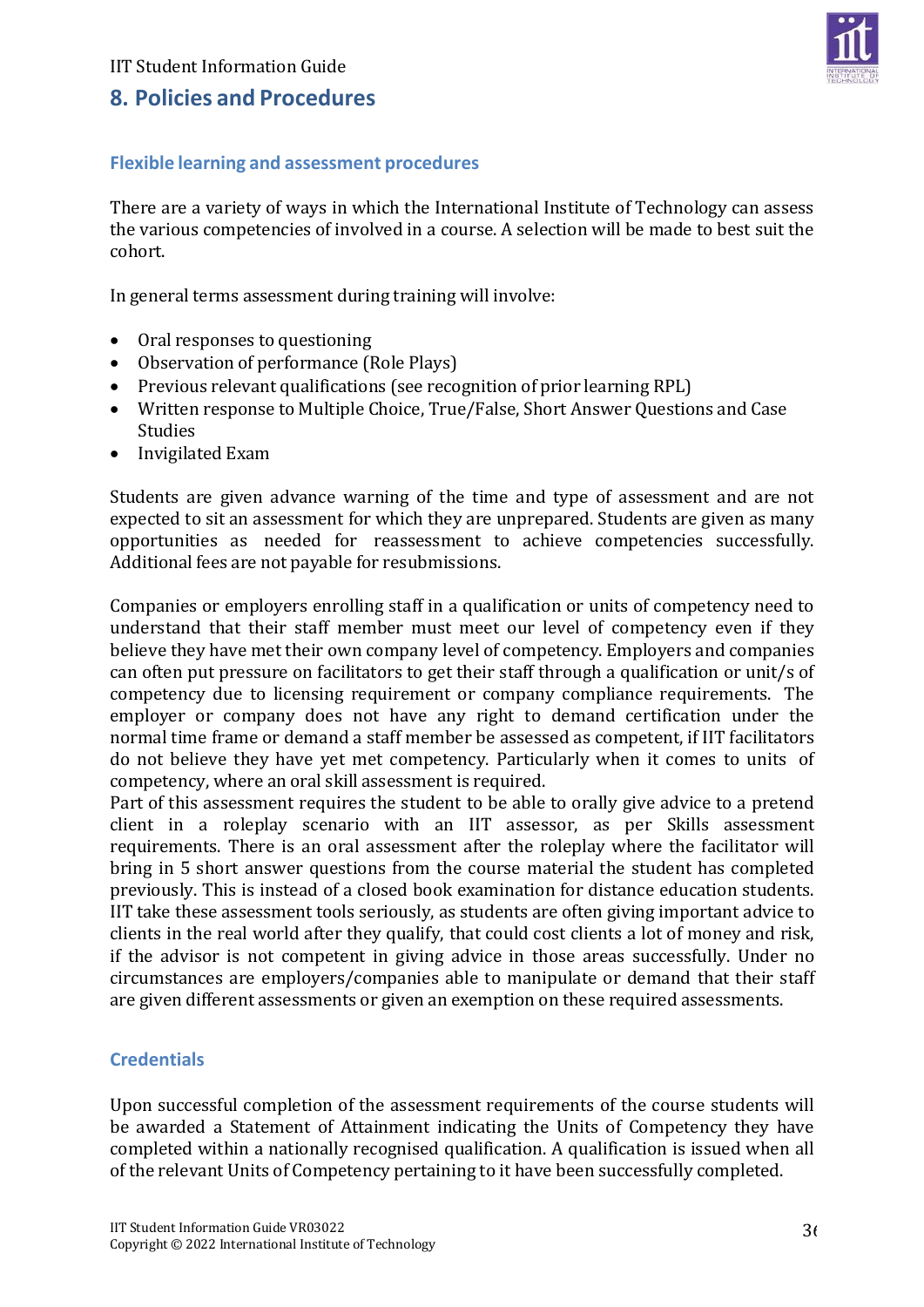

Credentials will be issued by IIT within 3 weeks of course completion provided course payment has been finalised and all required documents have been completed and returned to IIT.

This is in accordance with relevant standards (issue within 30 days of completion). IIT has the option for students to choose to fill out the priority certificate issuance form and pay with a fee of \$50 and the certificate will be issued within 1-3 working days. **All hard copies of Certificates incur a fee of \$35 for standard postage and \$15 extra for express postage.**

# <span id="page-31-0"></span>**Language Literacy and Numeracy Needs Policy**

For successful course completion students require:

- Reading competency to understand technical literature such as financial documents;
- Writing skills to prepare notes, procedures, journals, programmes, and documentation based on knowledge gained from lectures, group discussions, industry experience and literature reviews;
- Learning (Personal organisation) skills to work independently, self-manage learning activities and prepare material for presentation to colleagues and assessors in accordance with an agreed schedule;
- Oral Skills (Communication skills) to engage in group discussion of concepts and issues and present work to examiners and colleagues; and
- Numeracy skills to perform basic operations (addition, subtraction, multiplication and division) using a calculator.

For Certificate IV qualifications, students are required to have an overall Level 3, for Diploma and Advanced Diploma qualifications, students are required to have an overall Level 4. For further information and details on these levels please go to the Australian CoreSkills Framework website. <https://docs.education.gov.au/node/37095>

Candidates may meet the entry requirements through education, training, work experience, work training or life experience. IIT understand and recognise that a portion of the community may have Language, Literacy and Numeracy (LL&N) challenges.

In response to this issue, IIT provides enrolling students in need of further support in this area, information on available LL&N courses and referral to counselling services. Students are requested to notify us if they consider they may have LL&N challenges that could inhibit their participation in training.

IIT has established a network of professional providers who assist students in developing and improving learner skills. These organisations aim to provide people engaged in vocational training with additional language, literacy and numeracy training in order to succeed in their vocational training.

Language, Literacy and Numeracy Course Providers

| Institution       | <b>Contact Number</b> |
|-------------------|-----------------------|
| Centrelink        | 13 10 21              |
| ETAS (WA) PTY LTD | (08) 9409 7799        |
| WELL              | (02) 6240 7333        |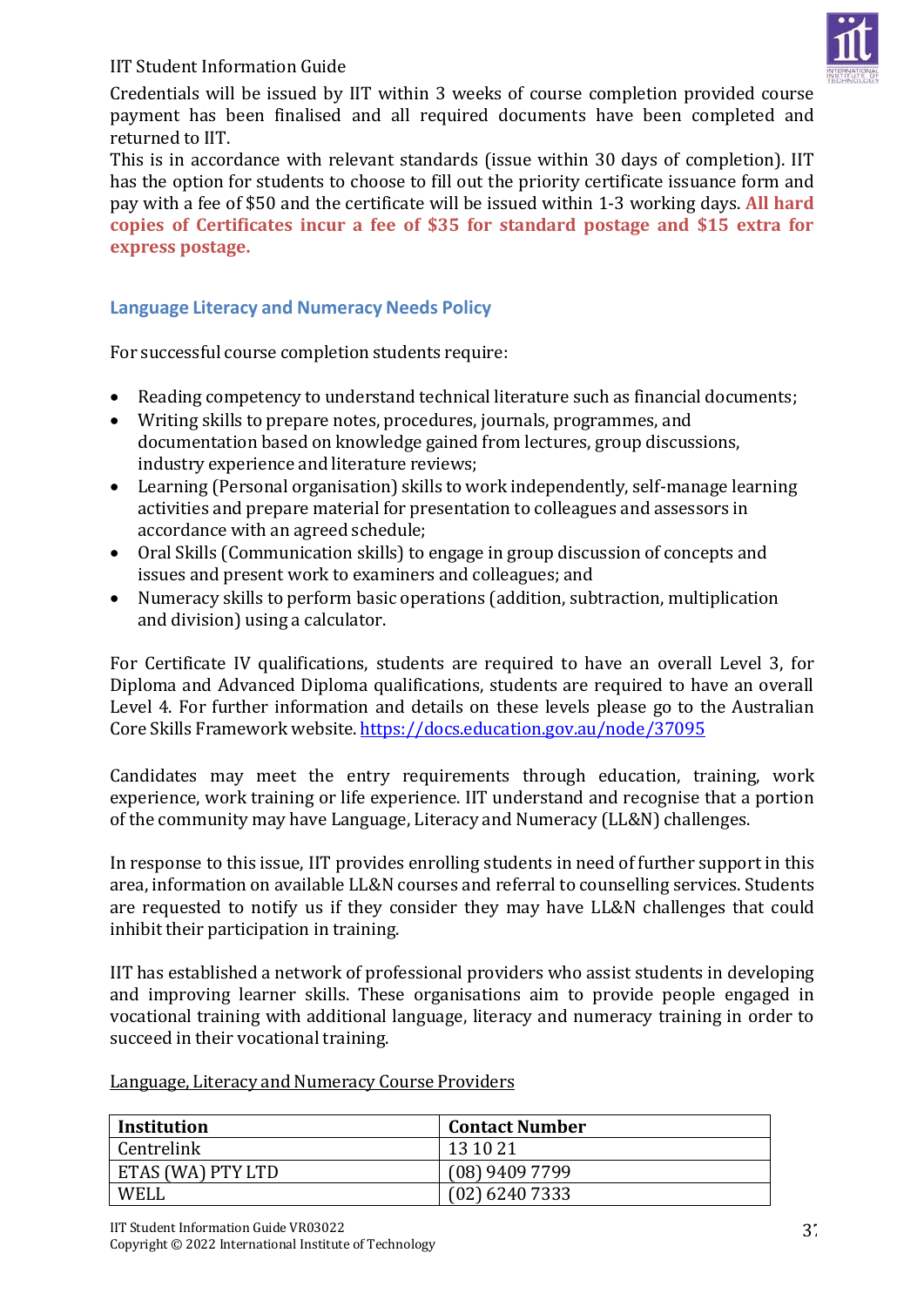

| <b>Institution</b>                   | Website                         | <b>Contact Number</b> |
|--------------------------------------|---------------------------------|-----------------------|
| and<br>Adult Literacy<br>Victorian   | http://www.valbec.org.au        | $(03)$ 9546 6892      |
| <b>Basic Education Council</b>       |                                 |                       |
| Reading Writing Hotline              | http://readingwritinghotl       | 1300 655 506          |
|                                      | ine.edu.au/                     |                       |
|                                      |                                 |                       |
| The Australian Government            | <u>http://www.australia.gov</u> |                       |
| Language Literacy and                | <u>.au/information-and-</u>     |                       |
| Numeracy Program                     | services/education-and-         |                       |
|                                      | training/literacy-and-          |                       |
|                                      |                                 |                       |
|                                      | numeracy                        |                       |
| <b>Adult Migrant English Program</b> | https://www.education.g         |                       |
|                                      |                                 |                       |
| (AMEP)                               | ov.au/adult-migrant-            |                       |
|                                      | <u>english-program-0</u>        |                       |
|                                      |                                 |                       |
| <b>GCF</b> LearnFree                 | http://www.gcflearnfree.        |                       |
|                                      | <u>org/</u>                     |                       |
|                                      |                                 |                       |

# <span id="page-32-0"></span>**Student Code of Conduct (Academic Misconduct)**

All students are expected to conduct themselves with integrity in their dealing with others, to ensure that an environment conducive to a friendly, productive and safe working relationship between students and staff is maintained. Any use of abusive or intimidating language, threatening behaviour, and the misuse or misappropriation of IIT property is unacceptable and may result in the students' suspension of enrolment or expulsion from class or IIT. Students are expected to respect the privacy of others. Students must respect the rights of others and not infringe on these rights. Confrontations or inappropriate behaviour towards others, including IIT staff or fellow students, will be reported to the CEO and necessary actions taken. IIT will not tolerate abusive, argumentative, aggressive or rude behaviour from any student under any circumstances. IIT reserves the right to cancel any student's enrolment with IIT if a student breaches this code of conduct in any way. Fees already paid will not be refunded under such circumstances.

#### *Plagiarism*

Plagiarism is presenting another's words or ideas as your own. Plagiarism and/or collusion are acts of dishonesty and are academic misconduct. IIT takes academic misconduct very seriously and will take appropriate action in all cases.

IIT's Student Misconduct Committee investigates all cases of suspected misconduct, including impersonating another student, submitting another student's work as your own and forging official results. IIT may impose penalties for action deemed to be academic misconduct.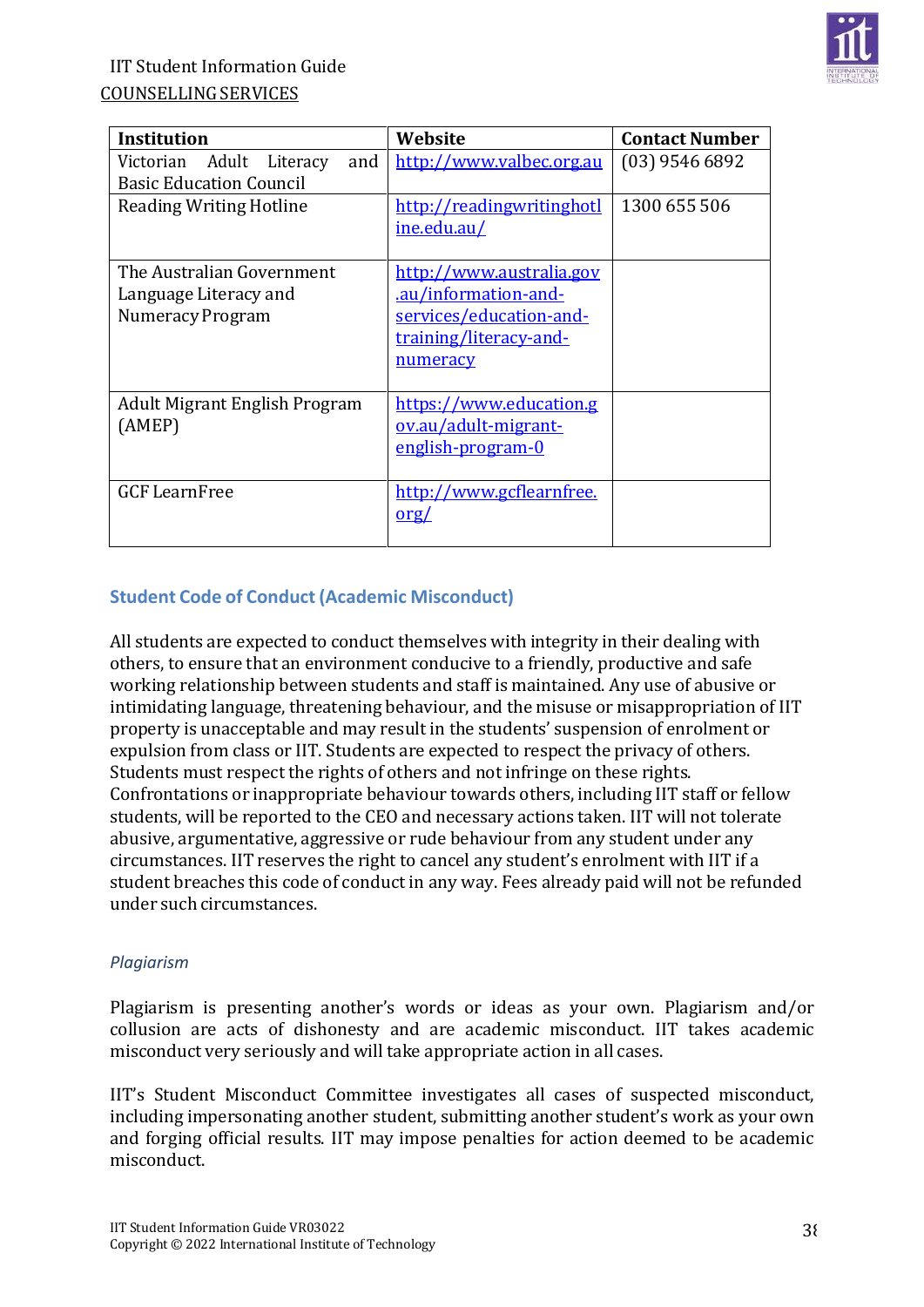

# <span id="page-33-0"></span>**Dispute Resolution Procedure**

The International Institute of Technology has documented procedures to provide students with a fair and equitable process for resolving disputes or complaints they may have.

Students of IIT are required to follow the Student Code of Conduct at all times. Failure to do so may involve the imposing of sanctions including removal from a course.

# <span id="page-33-1"></span>**Student Disciplinary Policy**

The purpose of this policy is to ensure a safe, healthy, comfortable and educationally productive environment for students, trainer/assessors, facilitators, visitors and all personnel involved in the delivery of course content.

Any behaviour that disrupts the learning process and/or threatens the safety of IIT students, employees or visitors is subject to this policy. Under this policy, there are three main consequences or infractions:

- 1. Verbal Warning
- 2. Suspension for the day
- 3. Suspension from the course

*IIT reserves the right to modify this discipline policy, or the implementation of its consequences to account for special circumstances.*

This determination will be made at the discretion of the CEO and will be subject to board review. Should the student disagree with action taken they are entitled to appeal as per *Clients Complaints, Grievance and Appeals Policy.*

#### <span id="page-33-2"></span>**Access and Equity Policy**

Students should notify IIT of any special considerations required with regard to access and equity at the time of enrolment.

IIT recognises AQF qualification and Statements of Attainment issued by other Registered Training Organisations (RTO's) and IIT, as an RTO, is bound by laws and regulations governing RTOs, and to that extent, the International Institute of Technology should ensure:

- 1. Policies and procedures are developed in compliance with all relevant legislation including, but not limited to RTO standards, Anti-discrimination Act, Australian Privacy Principles, Privacy Act and Trade Practices Act;
- 2. Training and assessment will be conducted in accordance with any other relevant policy or procedure and;
- 3. All training and assessment strategies will be reviewed for compliance prior to implementation
- 4. All training and assessment strategies will be reviewed after implementation for continuous improvement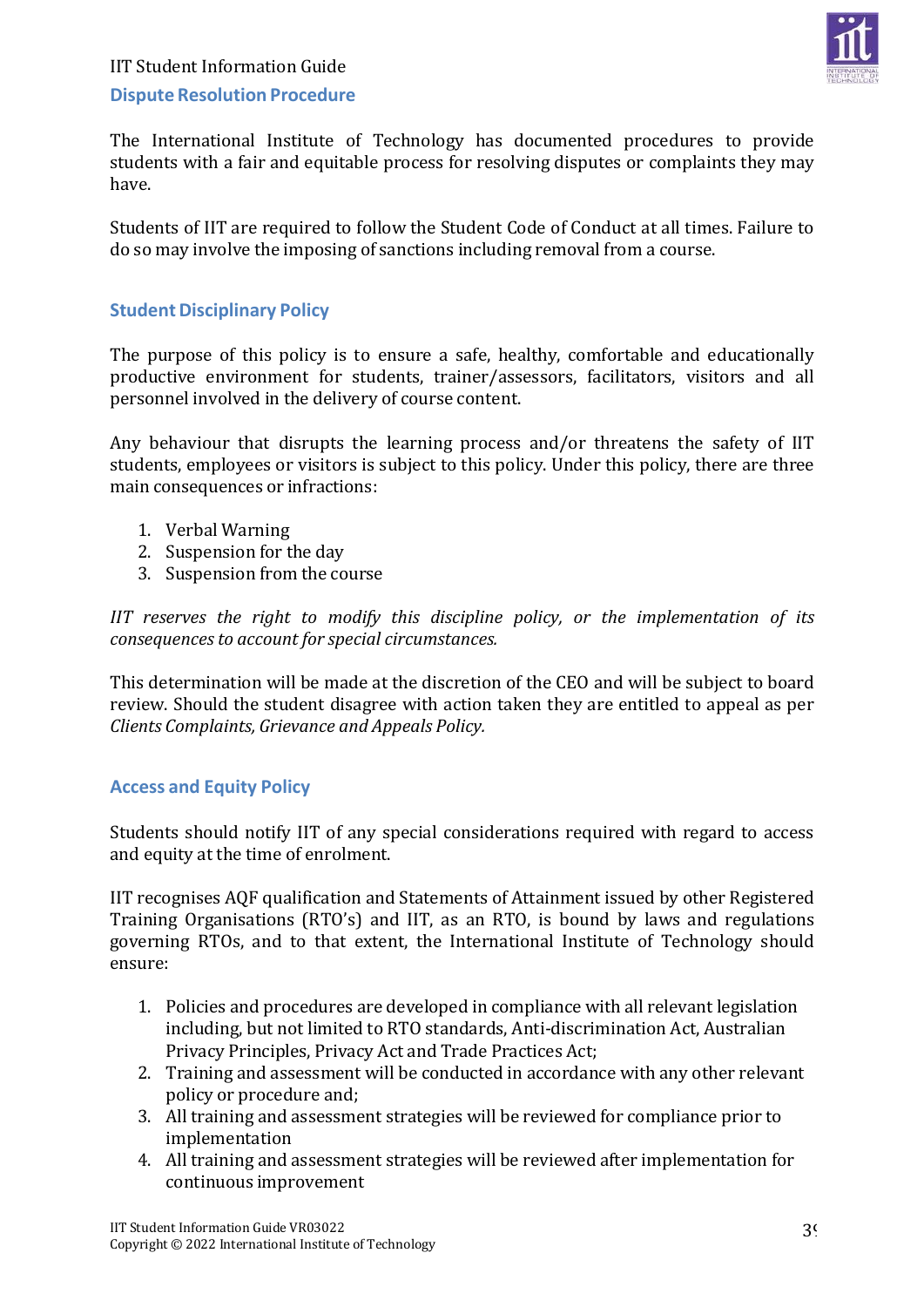

Access and Equity procedures further detail requirements and obligations defined by, but not limited to:

- Candidates with special needs;
- Fair and equitable assessment systems;
- Clarity in assessment standards and processes;
- Evaluation of potential candidates;
- Thorough evaluation of assessment processes and materials to ensure they do not disadvantage any candidates;
- Method for appropriate and effective review of access, assessment, certification or any other related issues
- Process for the creation of assessment tools, planning, conducting and reviewing assessments shall be documented for all employees and contractors of International Institute of Technology.

# <span id="page-34-0"></span>**Complaints, Grievances and Appeals Policy**

The complaints, grievances and appeals policy is based on principles of natural justice and sets out the International Institute of Technology's (IIT) guiding principles in respect to formal expressions of dissatisfaction about a work or learning situation.

IIT both recognises and respects that employees and students have the right for complaints and grievances to be heard through all levels of management. IIT is committed to solving problems as they arise. IIT shall ensure:

- An equitable and transparent process is in place to manage complaints and grievances, including an appeals process;
- All complaints, grievances and appeals including the outcomes will be recorded in writing;
- Each appellant is provided a written statement of the appeals outcome and the reasons for the decision;
- Complaints are fully described by the party (client or employee) with the grievance or complaint;
- The person(s) is given the full details of the allegation(s) against them;
- The person(s) against whom the grievance/complaint is made is provided with the opportunity to put forward their version of events prior to resolution and within a reasonable time;
- Proceedings are conducted honestly, fairly and without bias;
- Proceedings are not unduly delayed; and
- Each grievance incident is conducted to facilitate the following outcomes:
	- o A peaceful method of conflict resolution to reduce industrial or legal action and provide greater stability while maintaining relationships
	- o Quick and effective results
	- o Improved communications and working relationships
	- o Party participation and consultation
	- o Increased productivity and efficiency of the organisation
	- o Resolution of problems with workplace change programmes if appropriate
	- o Emotional well-being, performance and morale of all parties
	- o Avoidance of the costs and delays of going to a tribunal
	- o Natural justice for all parties involved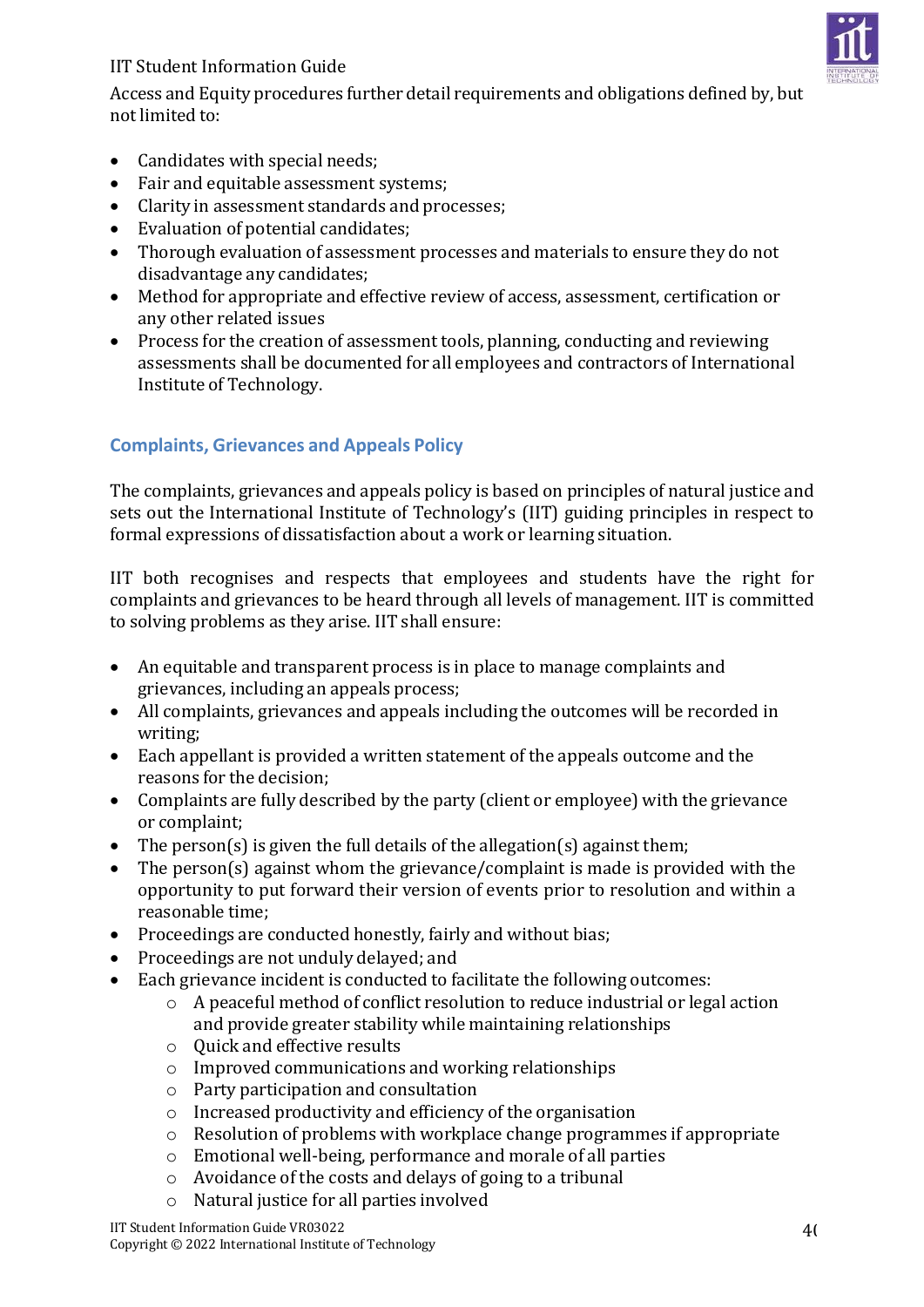

If a client has a complaint in relation to the Registered Training Organisation (RTO), RTO staff or facilitators, other clients (students) and/or any third parties such as facilities, they are encouraged to speak immediately with the trainer or administration staff or email the Education Team to resolve the issue.

At any point during the complaints and appeals process a support person can be brought in by the student.

If the complainant is not satisfied that the issue has been resolved they will be asked to complete a Student Complaints Grievances & Appeals (CAF) Form available from either the trainer or administration staff, or IIT website. IIT will then investigate the complaint and advise the complainant of the outcome.

All complainants shall follow the below procedure:

- a) Made in writing within 5 days of the incident using the CAF Form
- b) A submitted CAF Form will constitute a formal complaint from the participant
- c) The Director must be informed of receipt of all complaints
- d) The Director may delegate responsibility for the resolution of the complaint
- e) In the case of a complaint, the Director will initiate a transparent, participative investigation to identify the issues
- f) Assessment complaints will be processed in accordance with the Appeals Procedure - Annex A
- g) Complaints where possible are to be resolved within 10 working days of the initial application
- h) In all cases the final conclusion will be assessed by the Director
- i) The Participant will be advised in writing of the outcome of their complaint
- j) If the outcome is not to the satisfaction of the Participant, they may seek an appointment with the Director
- k) If the participant is not satisfied with the decision they have the option to seek outside assistance to pursue the complaint
- l) All complaints will be handled as Staff-In-Confidence and will not affect or bias the progress of the participant in any current of future training

IIT strives to deal with appeal issues as soon as they emerge, in order to avoid further disruption or the need for a formal complaint process.

The CEO or Director will respond to the complaint in writing within 10 working days. If the complainant is not satisfied with the outcome they may request a review of their case. This request must be in writing to the CEO or Director who will confirm receipt within 48 hours. The complainant will be notified of the outcome of the review within 10 working days (or will be notified if this is not possible).

If the complainant remains dissatisfied with the outcome of the review, they should notify the CEO or Director in writing who will schedule mediation with an independent party to resolve the dispute. (The independent party will be a registered mediator from the Institute of Arbitrators & Mediators Australia (IAMA) [www.iama.org.au\)](http://www.iama.org.au/).

IIT Student Information Guide VR03022 Copyright © 2022 International Institute of Technology After our internal processes if the complainant or appellant is not satisfied with the complaints and appeal outcome and they feel the matter is not resolved, the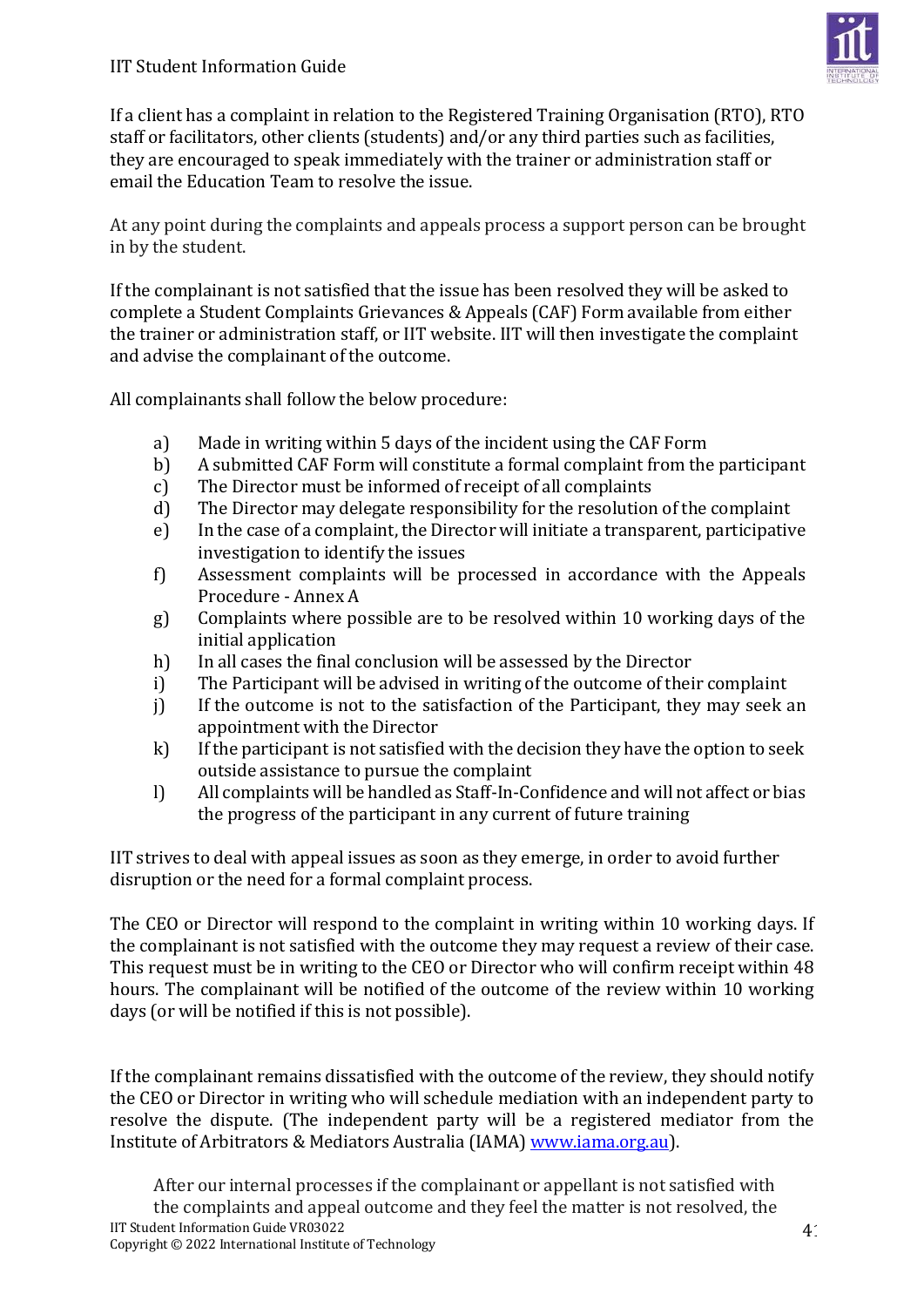

appeal is referred to an independent mediator. The appellant may again deliver their own version of the problem and request a support person be present. The mediator should then consider the issues raised and attempt to resolve the appeal to the satisfaction of both parties. Appeals that are found to be proven must be acted upon through the Continuous Improvement process to make systematic changes to prevent the recurrence of this as a problem again. The Independent Mediator (We use the Resolution Institute-

<http://www.resolution.institute/>), negotiates an outcome according to the legal rules for alternate dispute resolution. The resolution is then placed into the local court system and orders are issued to enforce this outcome.

There is no further dispute resolution process available and the decision of the courts is final.

The RTO can provide suggestions of external mediators to students. Students will be made aware that any costs incurred through this external process is at their cost and not IIT.

These include:

- a) Australian Mediation Association Commercial and Business Mediation <http://www.ama.asn.au/commercial-and-business-mediation/>
- b) The State Ombudsman Offices available from the websites below: [https://www.ombudsman.vic.gov.au](https://www.ombudsman.vic.gov.au/)
- c) The Commonwealth Ombudsman Offices available from the websites below: [http://www.ombudsman.gov.au](http://www.ombudsman.gov.au/)
- d) Department of Fair Trading for issues involving monies, service or product agreements.
- e) Industry Associations for judgement on course content and learning outcomes.

Students will be made aware that any costs incurred through this external process is at their cost and not IIT.

Once the registering body has made a decision in relation to a complaint, within 5 working days and in accordance with established procedures for disclosure of information, it will inform the parties of the outcomes of its investigation and any actions to be taken. The registering body will also inform the parties of any further avenues they may follow to resolve any outstanding issues arising from the complaint.

# <span id="page-36-0"></span>**Australian Privacy Principles(APP) Privacy Policy**

To ensure International Institute of Technology (IIT) maintain the privacy and confidentiality of its RTO personnel and participant records. IIT complies with the *Privacy Act 1988 including the* 13 Australian Privacy Principles (APPs) as outlined in the *Privacy Amendment(Enhancing Privacy Protection) Act 2012.*

IIT manages personal information in an open and transparent way. IIT comply with the APPs and any binding registered APP code, and provide suitable policies and procedures for IIT personnel to be able to deal with related inquiries and complaints that may be received from time to time.

The following sections of this policy outline how we manage personal information. **Data Collection of potential students (leads)**

For any course enquiry; telephone, email, online form etc, potential students (leads) details are obtained. These details may include: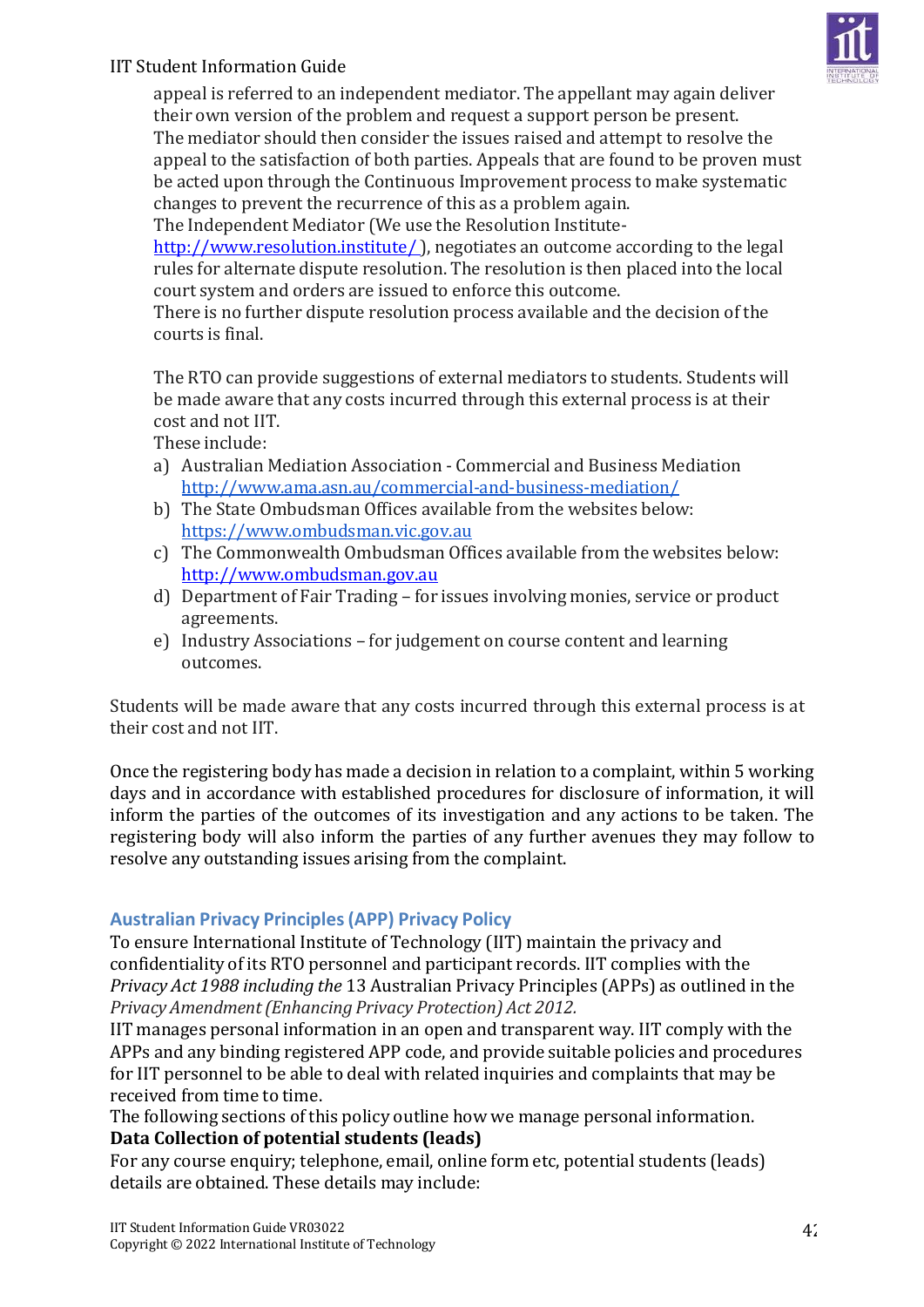- *Name (not a required field; enables student to remain anonymous)*
- *Email Address*
- *Contact Number (not a required field; enables student to remain anonymous)*
- *Location*
- *Course Enquiry is for*

Potential students (leads) may receive promotional emails in relation to the course/s they enquired about. Leads have the option of unsubscribing from these promotional emails by responding to the promotional email with "unsubscribe". The lead is then immediately removed from the internal marketing list.

# **Australian Privacy Principle 1 – Open and transparent management of personal information**

# *Purposesfor information collection, retention, use and disclosure*

As a government registered training organisation, regulated by the Australian Skills Quality Authority, IIT is required to collect, hold, use and disclose a wide range of personal and sensitive information on participants in nationally recognised training programs. This information requirement is outlined in the *National Vocational Education and Training Regulator Act 2011* and associated legislative instruments. In particular, the legislative instruments:

- *Student Identifiers Act 2014;*
- *Standards for Registered Training Organisations (RTOs) 2015;* and
- *Data Provision Requirements 2012.*

It is noted that IIT is also bound by various State Government Acts requiring similar information collection, use and disclosure (particularly *Education Act(s), Vocational Education & Training Act(s) and Traineeship & Apprenticeships Act(s)* relevant to state jurisdictions of IIT operations).

It is further noted that, aligned with these legislative requirements, IIT delivers services through a range of Commonwealth and State Government funding contract agreement arrangements, which also include various information collection and disclosure requirements.

Individuals are advised that due to these legal requirements, IIT discloses information held on individuals for valid purposes to a range of entities including:

- Governments (Commonwealth, State or Local);
- Job Network Providers, and Employers (student permission required via an *Authority to Access Form*)
- Service providers such as credit agencies and background check providers.

# *Kinds of personal information collected and held*

The following types of personal information are generally collected, depending on the need for service delivery:

- Contact details;
- Employment details;
- Educational background;
- Demographic Information;
- Course progress and achievement information; and
- Financial billing information.

The following types of sensitive information may also be collected and held:

■ Identity details;

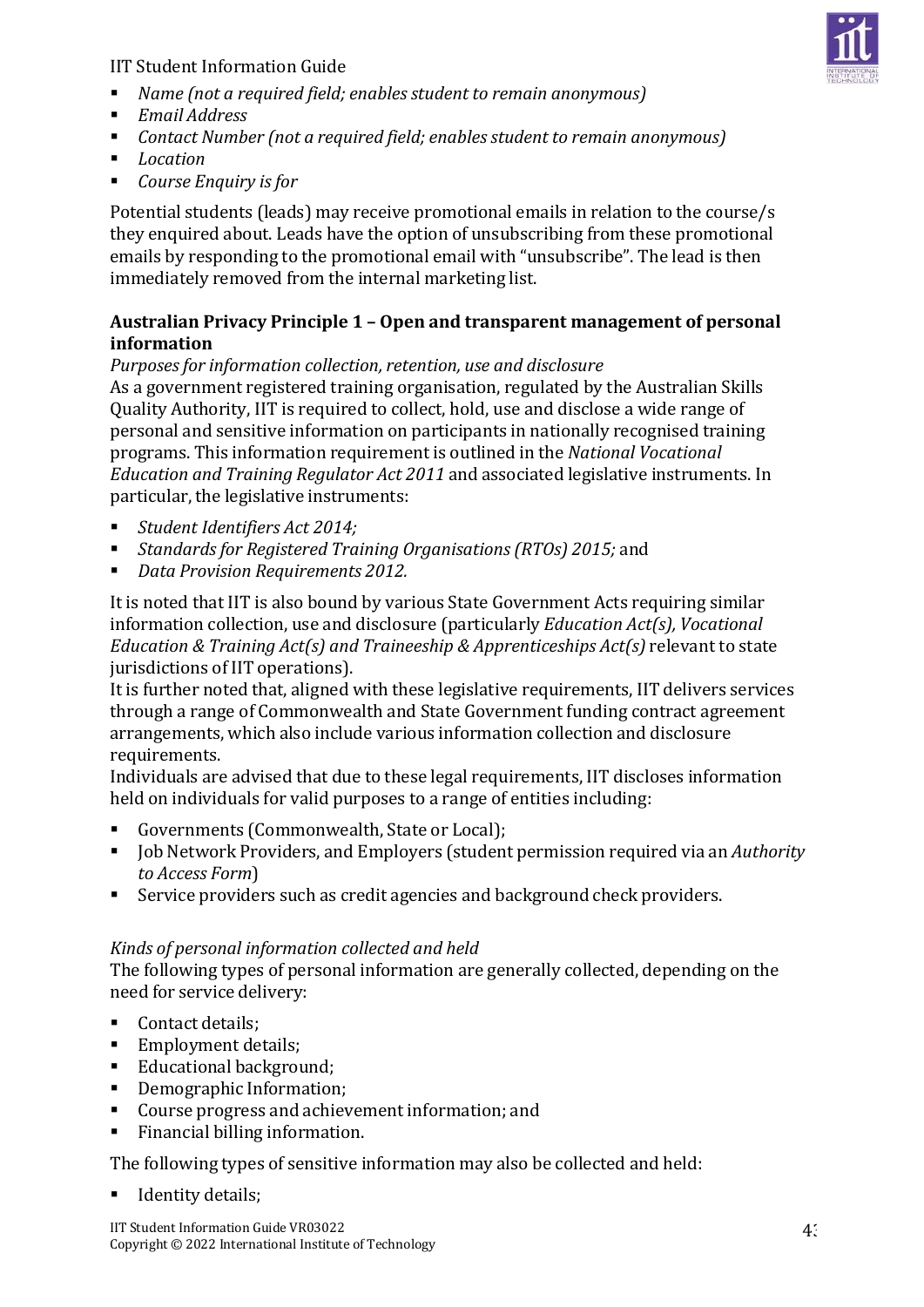

- Employee details & HR information;
- Complaint or issue information;
- Disability status & other individual needs;
- Indigenous status; and

IIT does not collect personal information from more vulnerable segments of the community (such as children

# *How personal information is collected*

IIT's usual approach to collecting personal information is to collect any required information directly from the individuals concerned. This may include the use of forms (such as enrolment forms) and the use of web based systems (such as online enquiry forms, web portals or internal operating systems).

IIT does receive solicited and unsolicited information from third party sources in undertaking service delivery activities. This may include information from such entities as:

- Governments (Commonwealth, State or Local);
- **Job Network Providers, and Employers (student permission required via an** *Authority to Access Form*); and
- Service providers such as credit agencies and background check providers

# *How personal information is held*

IIT's approach to holding personal information includes robust storage and security measures at all times. Information on collection is:

- Stored in secure, password protected systems, such as learning management system and student management system; and
- Monitored for unlawful access, data breaches, unknown logins, and appropriate authorised use at all times.

IIT data systems are hosted internally with robust internal security to physical server locations and server systems access. Virus protection and backup procedures are in place.

Destruction of paper based records occurs as soon as practicable in every matter, through the use of secure shredding and destruction services.

Individual information held across systems is linked through an IIT allocated identification number for each individual.

# *Retention and Destruction of Information*

IIT must retain student records for 30 years as required by law, for reasons such as matching qualifications with individuals in the event a student requires a re-issued certificate.

Specifically for our RTO records, in the event of our organisation ceasing to operate the required personal information on record for individuals undertaking nationally recognised training with us would be transferred to the Australian Skills Quality Authority, as required by law.

# *Accessing and seeking correction of personal information*

IIT confirms all individuals have a right to request access to their personal information held and to request its correction at any time. In order to request access to personal records, individuals are to make contact with:

CEO- International Institute of Technology (IIT) 1300 88 33 46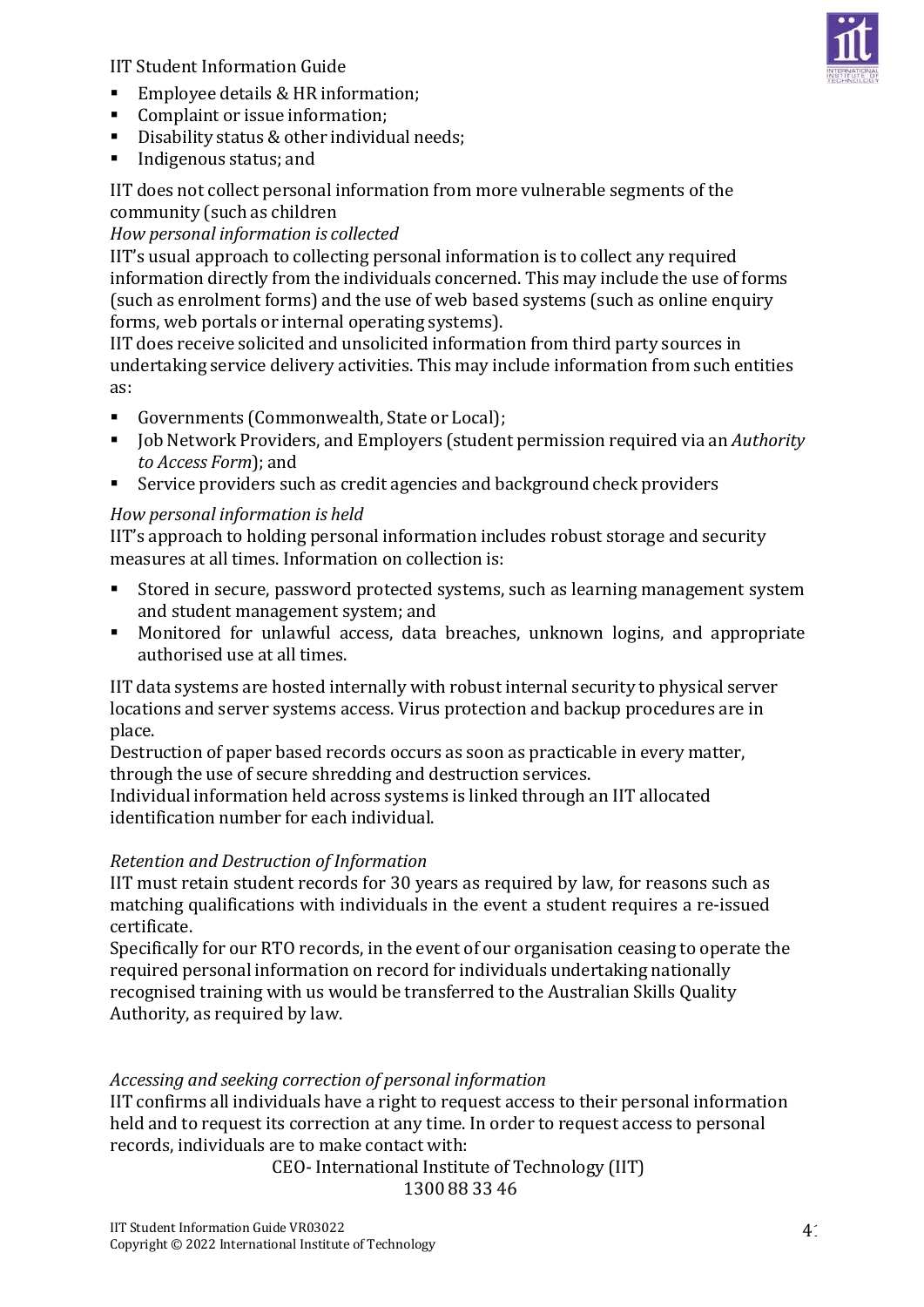# [education@iit.edu.au](mailto:education@iit.edu.au)

A number of third parties, other than the individual, may request access to an individual's personal information. Such third parties may include employers, Governments (Commonwealth, State or Local) and background check providers In all cases where access is requested, IIT will ensure that:

- Parties requesting access to personal information are robustly identified and vetted;
- the individual to whom the information relates will be need to confirm consent via a completed form submitted via the third party or by completing IIT's *Authority to Access Form*
- Only appropriately authorised parties, for valid purposes, will be provided access to the information.

# *Complaints about a breach of the APPs or a binding registered APP code*

If an individual feels that IIT may have breached one of the APPs or a binding registered APP code, the matter must be addressed as per IIT's *APP Privacy Complaints Procedure,* below for further information.

In the event an individual has a complaint or concern they must undertake the following steps

- 1. Submit a written complaint to the Chief Executive Officer (CEO).
- 2. IIT will respond within a reasonable timeframe (within 30 calendar days); if the individual is not satisfied with IIT's response they can take the matter to the Office of the Australian Information Commission (OAIC)
- 3. Individuals can lodge a privacy complaint to the OAIC via their preferred means of an online form. Alternatively, individuals can submit their complaint by mail, fax or email. The Online Form and contact details are available from the following website:

# <https://www.oaic.gov.au/about-us/contact-us>

- 4. If the individual is not satisfied with IIT's response (as per step 2 above( they can also take the matter to the Australian Skills Quality Authority (ASQA)
- 5. Individuals can lodge a complaint in relation to a privacy obligation not being met to ASQA, who will consider complaint and information. This can be done via an online form available on the ASQA website:

<https://www.asqa.gov.au/>

# *Likely overseas disclosures*

IIT confirms that individuals' personal information is not directly disclosed to overseas recipients and/or countries.

Individuals are subject to the Privacy Policy of third party data storage providers such as Google, Wisenet (Student Management System) and Survey Monkey (student feedback system)

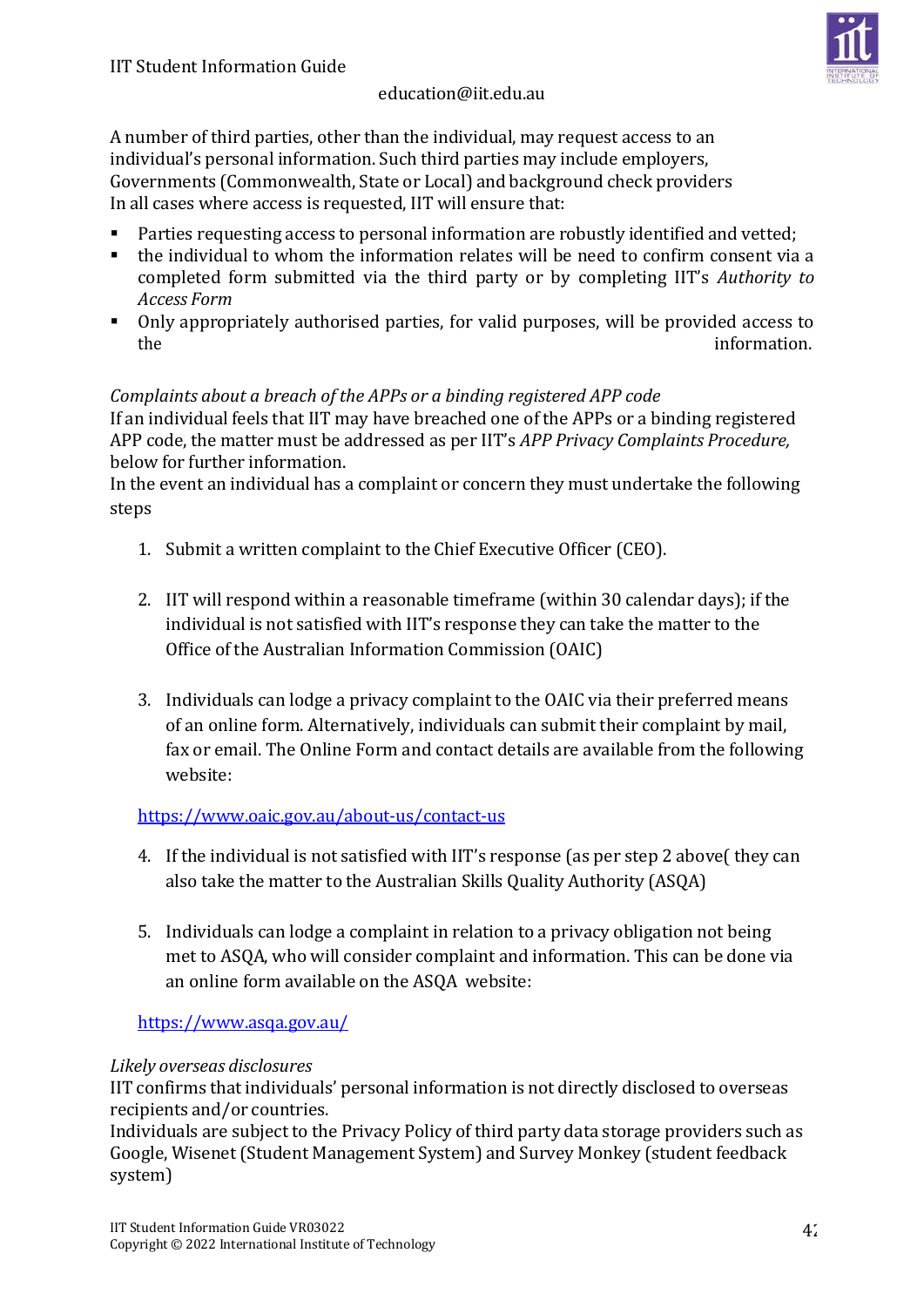

# *Making our APP Privacy Policy available*

IIT provides our APP Privacy Policy available free of charge, with all information being publicly available from the Student Information link on our website at <https://www.iit.edu.au/about/>

This website information is designed to be accessible as per web publishing accessibility guidelines, to ensure access is available to individuals with special needs (such as individuals with a vision impairment).

In addition, this APP Privacy Policy is:

- Included within our *Student Information Guide*
- Referred to on Enrolment Forms (details of how the policy may be accessed is provided); and
- Available for distribution free of charge on request, as soon as possible after the request is received, including in any particular format requested by the individual as is reasonably practical.

If, in the unlikely event the APP Privacy Policy is not able to be provided in a particular format requested by an individual, we will explain the circumstances around this issue with the requester and seek to ensure that another appropriate method is provided.

# *Review and Update of this APP Privacy Policy*

IIT reviews this APP Privacy Policy:

- On an ongoing basis, as suggestions or issues are raised and addressed, or as government required changes are identified;
- Through our internal audit processes on at least an annual basis;
- As a part of any external audit of our operations that may be conducted by various government agencies as a part of our registration as an RTO or in normal business activities; and
- As a component of each and every complaint investigation process where the compliant is related to a privacy matter.

Where this policy is updated, changes to the policy are widely communicated to internal personnel through internal communications, and externally through publishing of the policy on IIT's website and other relevant documentation (such as our Student Information Guide) for clients.

# **Australian Privacy Principle 2 – Anonymity and pseudonymity**

IIT provides individuals with the option of not identifying themselves, or of using a pseudonym, when dealing with us in relation to a particular matter, whenever practical. This includes providing options for anonymous dealings in cases of general course enquiries or other situations in which an individuals' information is not required to complete a request.

Individuals may deal with us by using a name, term or descriptor that is different to the individual's actual name wherever possible. This includes using generic email addresses that do not contain an individual's actual name, when individuals access enquiry forms they are not required to provide their full name or contact number.

IIT only stores and links pseudonyms to individual personal information in cases where this is required for service delivery (such as system login information) or once the individual's consent has been received.

Individuals are advised of their opportunity to deal anonymously or by pseudonym with us where these options are possible.

# *Requiring identification*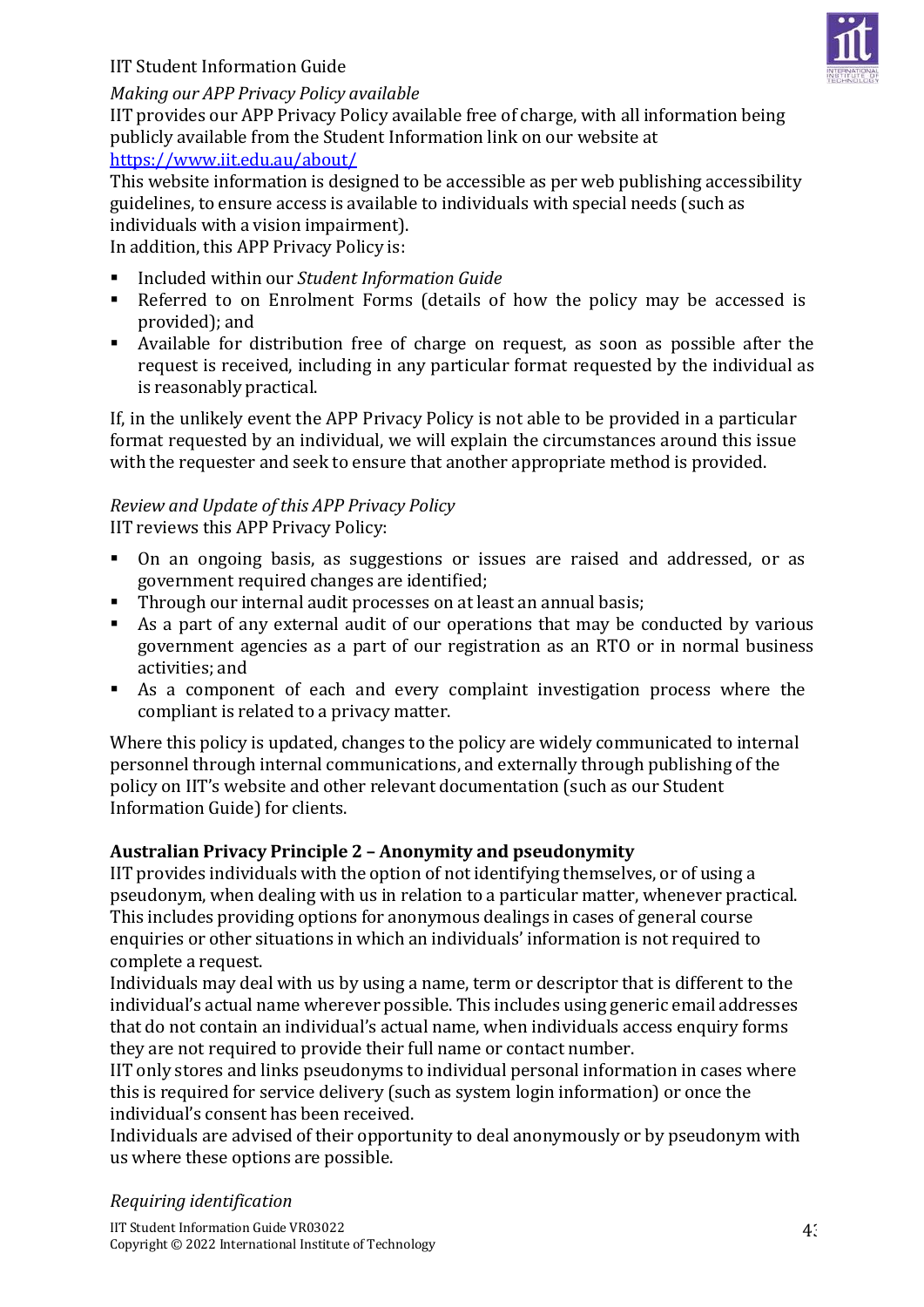IIT must require and confirm identification in service delivery to individuals for nationally recognised course programs. We are authorised by Australian law to deal only with individuals who have appropriately identified themselves. That is, it is a *Condition of Registration* for all RTOs under the *National Vocational Education and Training Regulator Act 2011* that we identify individuals and their specific individual needs on commencement of service delivery, and collect and disclose Australian Vocational Education and Training Management of Information Statistical Standard (AVETMISS) data on all individuals enrolled in nationally recognised training programs. Other legal requirements, as noted earlier in this policy, also require considerable identification arrangements.

There are also other occasions within our service delivery where an individual may not have the option of dealing anonymously or by pseudonym, as identification is practically required for us to effectively support an individual's request or need.

# **Australian Privacy Principle 3 — Collection of solicited personal information**

IIT only collects personal information that is reasonably necessary for our business activities.

We only collect sensitive information in cases where the individual consents to the sensitive information being collected, except in cases where we are required to collect this information by law, such as outlined earlier in this policy.

All information we collect is collected only by lawful and fair means.

We only collect solicited information directly from the individual concerned, unless it is unreasonable or impracticable for the personal information to only be collected in this manner.

# **Australian Privacy Principle 4 – Dealing with unsolicited personal information**

IIT may from time to time receive unsolicited personal information. Where this occurs we promptly review the information to decide whether or not we could have collected the information for the purpose of our business activities. Where this is the case, we may hold, use and disclose the information appropriately as per the practices outlined in this policy.

Where we could not have collected this information (by law or for a valid business purpose) we immediately destroy or de-identify the information (unless it would be unlawful to do so).

# **Australian Privacy Principle 5 – Notification of the collection of personal information**

Whenever IIT collects personal information about an individual, we take reasonable steps to notify the individual of the details of the information collection or otherwise ensure the individual is aware of those matters. This notification occurs at or before the time of collection, or as soon as practicable afterwards. (Such as reference to Privacy Policies upon collection of data on enrolment forms or online enquiry forms) Our notifications to individuals on data collection include:

- IIT's identity and contact details, including the position title, telephone number and email address of a contact who handles enquiries and requests relating to privacy matters;
- **•** If the collection is required or authorised by law, including the name of the Australian law or other legal agreement requiring the collection;
- The purpose of collection, including any primary and secondary purposes;
- The consequences for the individual if all or some personal information is not collected;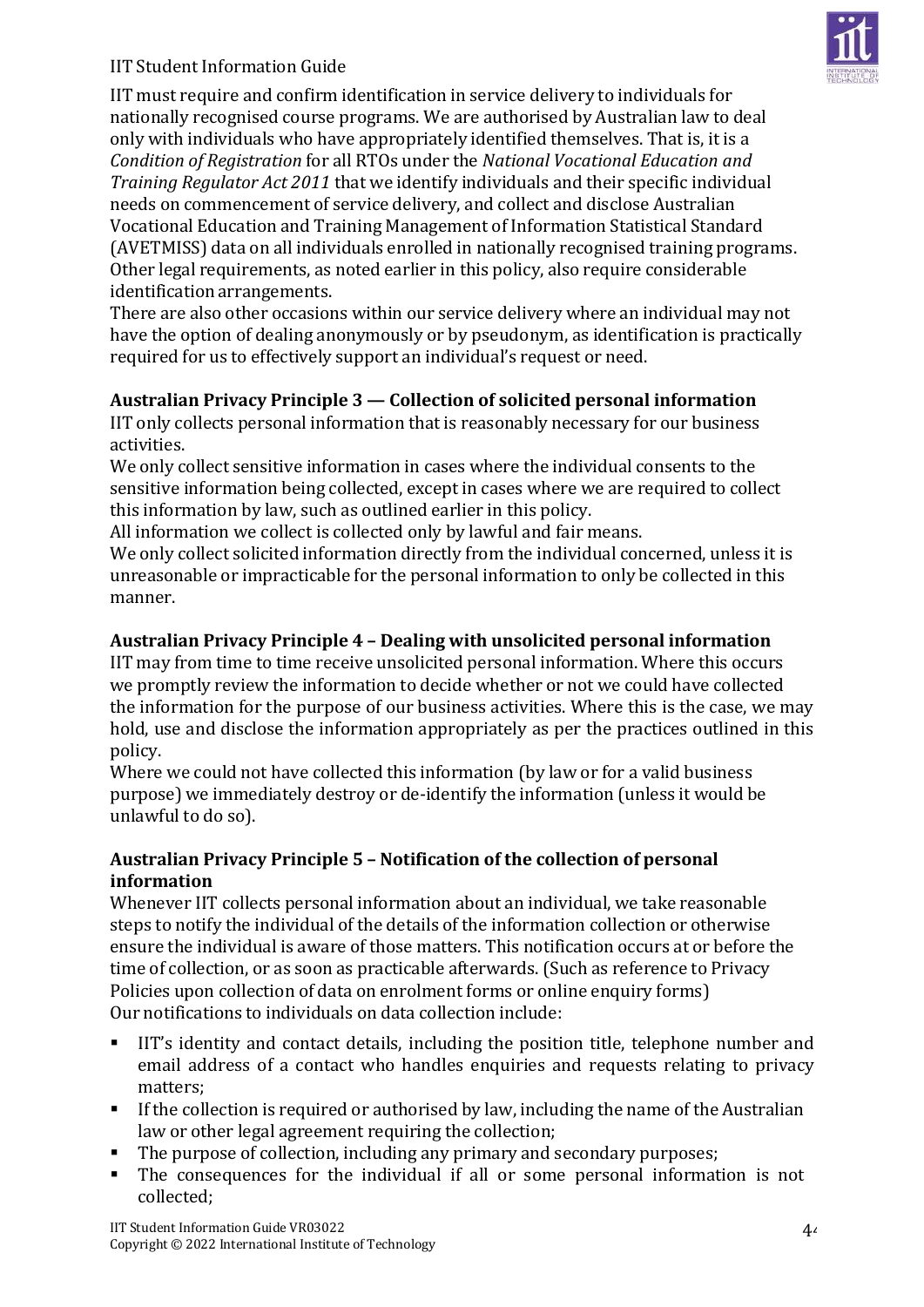

- Other organisations or persons to which the information is usually disclosed, including naming those parties;
- Whether we are likely to disclose the personal information to overseas recipients, and if so, the names of the recipients and the countries in which such recipients are located.
- A link to this APP Privacy Policy on our website or explain how it may be accessed; and
- Advice that this APP Privacy Policy contains information about how the individual may access and seek correction of the personal information held by us; and how to complain about a breach of the APPs, or any registered APP code, and how we will deal with such a complaint.

Where possible, we ensure that the individual confirms their understanding of these details, such as through signed declarations on enrolment forms, or website form acceptance of details.

# *Collection from third parties*

IIT generally collect information directly from individuals, however where IIT collects personal information from another organisation, we:

- 1. Confirm whether the other organisation has provided the relevant notice above to the individual; or
- 2. Whether the individual was otherwise aware of these details at the time of collection; and
- 3. If this has not occurred, we will undertake this notice to ensure the individual is fully informed of the information collection.

# **Australian Privacy Principle 6 – Use or disclosure of personal information**

IIT only uses or discloses personal information it holds about an individual for the particular primary purposes for which the information was collected, or secondary purposes in cases where:

- An individual consented to a secondary use or disclosure;
- An individual would reasonably expect the secondary use or disclosure, and that is directly related to the primary purpose of collection; or
- Using or disclosing the information is required or authorised by law.

At times IIT use personal information collected for internal marketing purposes. Contact emails are used but not disclosed to other recipients. Individuals have the option of opting out from marketing at the time of enrolment, or from any received marketing emails.

*Requirement to make a written note of use or disclosure for this secondary purpose* If IIT uses or discloses personal information in accordance with an 'enforcement related activity' we will make a written note of the use or disclosure, including the following details:

- The date of the use or disclosure:
- Details of the personal information that was used or disclosed;
- The enforcement body conducting the enforcement related activity;
- **■** If the organisation used the information, how the information was used by the organisation;
- The basis for our reasonable belief that we were required to disclose the information.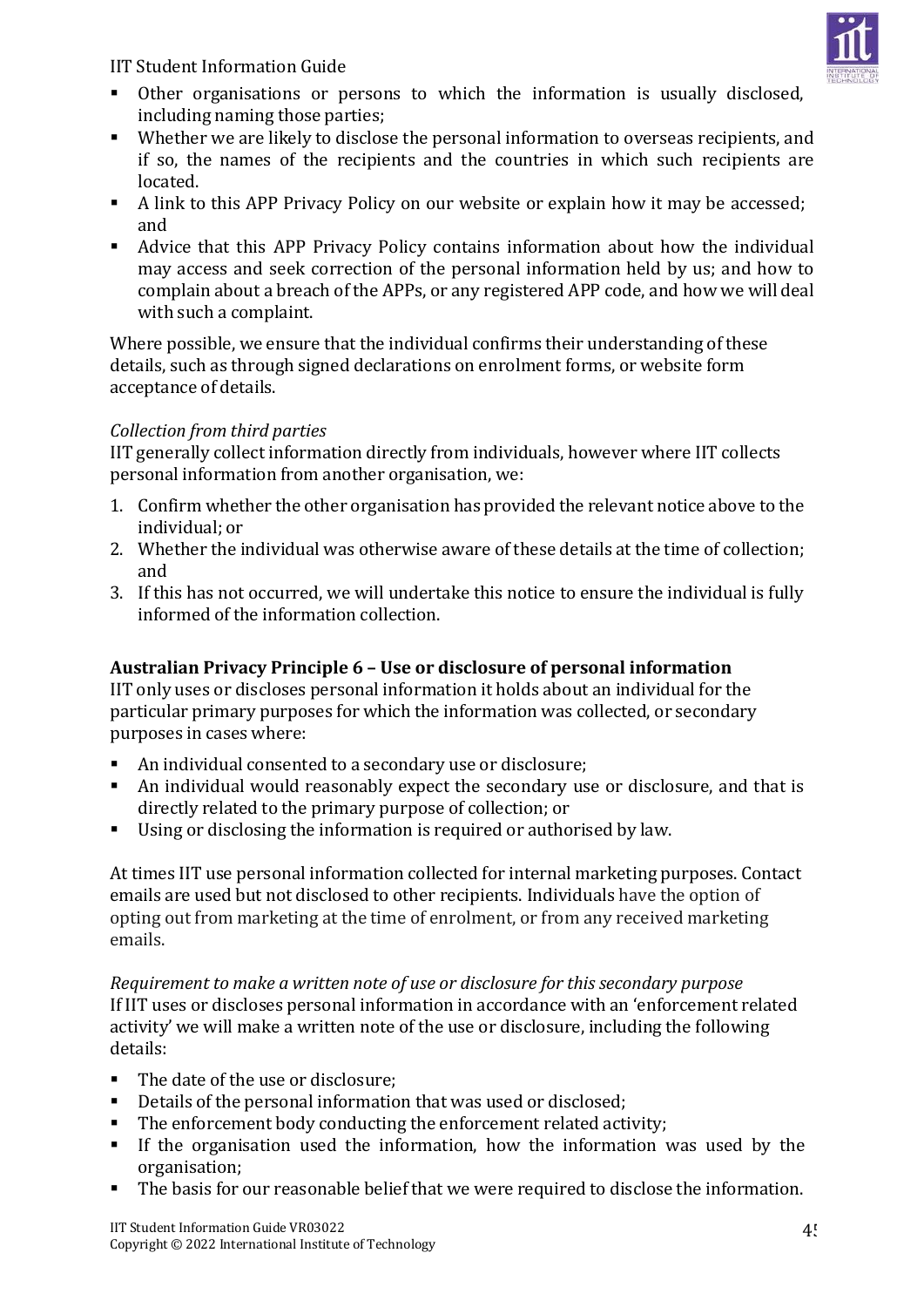

# **Australian Privacy Principle 7 – Direct marketing**

IIT does not engage with any third parties to undertake direct marketing. IIT does not use or disclose the personal information that it holds about an individual for the purpose of direct marketing, unless:

- The personal information has been collected directly from an individual, and the individual would reasonably expect their personal information to be used for the purpose of direct marketing; or
- The personal information has been collected from a third party, or from the individual directly, but the individual does not have a reasonable expectation that their personal information will be used for the purpose of direct marketing; and
- We provide a simple method for the individual to request not to receive direct marketing communications (also known as 'opting out').

On each of our direct marketing communications, IIT provides a statement that the individual may request to opt out of future communications, and how to do so. We comply with any request by an individual promptly and undertake any required actions for free.

An individual may also request us at any stage not to use or disclose their personal information for the purpose of direct marketing. We comply with any request by an individual promptly and undertake any required actions for free.

We also, on request, notify an individual of our source of their personal information used or disclosed for the purpose of direct marketing unless it is unreasonable or impracticable to do so.

# **Australian Privacy Principle 8 – Cross-border disclosure of personal information**

IIT does not disclose personal information about an individual to any overseas recipient.

# **Australian Privacy Principle 9 – Adoption, use or disclosure of government related identifiers**

IIT does not adopt, use or disclose a government related identifier related to an individual except:

- In situations required by Australian law or other legal requirements;
- Where reasonably necessary to verify the identity of the individual;
- Where reasonably necessary to fulfil obligations to an agency or a State or Territory authority; or
- As prescribed by regulations.

# **Australian Privacy Principle 10 – Quality of personal information**

IIT takes reasonable steps to ensure that the personal information it collects is accurate, up-to-date and complete. We also take reasonable steps to ensure that the personal information we use or disclose is, having regard to the purpose of the use or disclosure, accurate, up-to-date, complete and relevant. This is particularly important where:

- When we initially collect the personal information; and
- When we use or disclose personal information.

We take steps to ensure personal information is factually correct. In cases of an opinion, we ensure information takes into account competing facts and views and makes an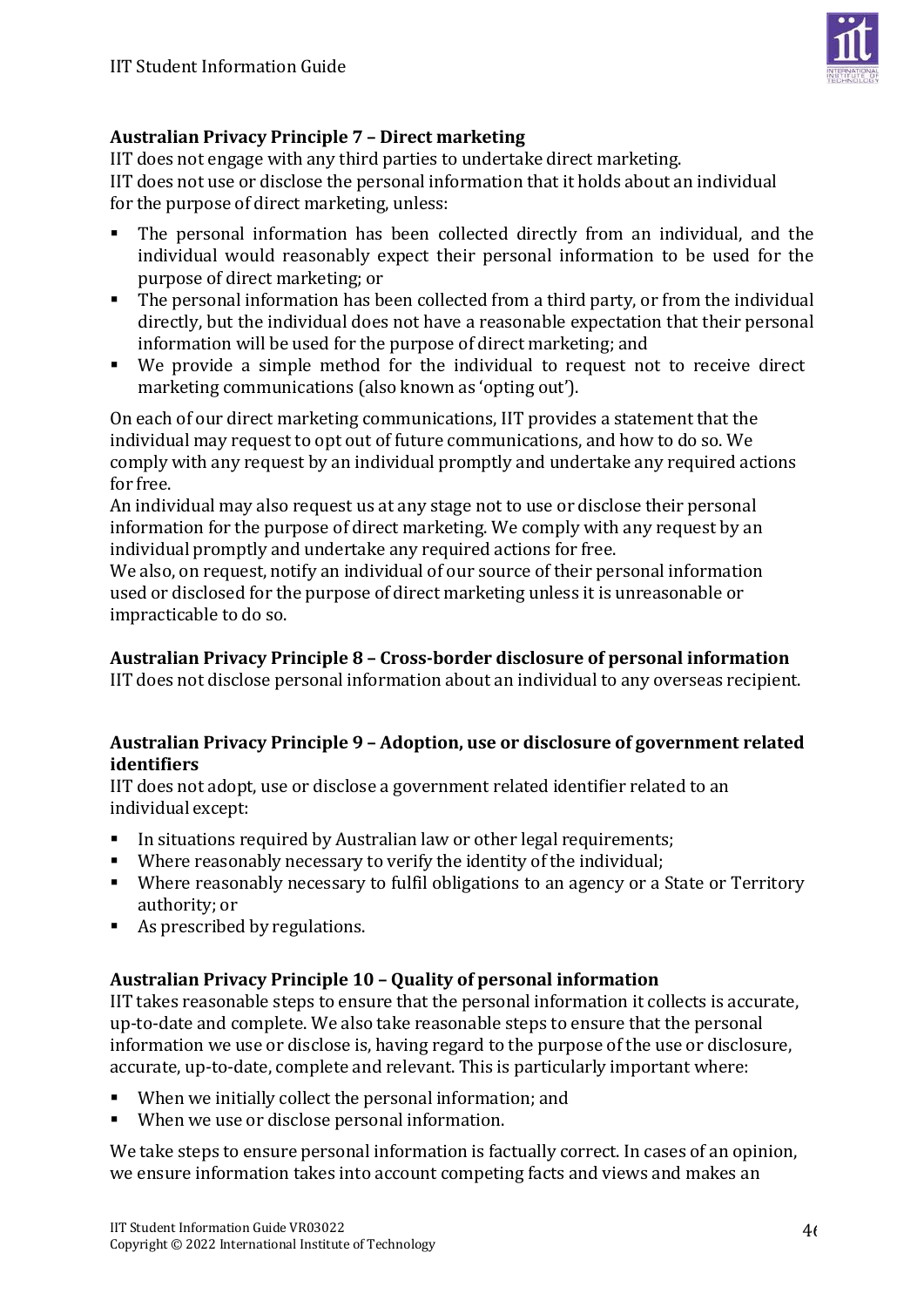

informed assessment, providing it is clear this is an opinion. Information is confirmed up-to-date at the point in time to which the personal information relates. Quality measures in place supporting these requirements include:

- Internal practices, procedures and systems to audit, monitor, identify and correct poor quality personal information (including training staff in these practices, procedures and systems);
- Protocols that ensure personal information is collected and recorded in a consistent format, from a primary information source when possible;
- Ensuring updated or new personal information is promptly added to relevant existing records;
- **•** Providing individuals within their enrolment details with a simple means to review and update their information on an on-going basis by contacting a member of the Enrolments Team;
- Reminding individuals to update their personal information at critical service delivery points (such as completion) when we engage with the individual;
- Contacting individuals to verify the quality of personal information where appropriate when it is about to be used or disclosed, particularly if there has been a lengthy period since collection (such as new forms for re-enrolment); and
- Checking that a third party, from whom personal information is collected, has implemented appropriate data quality practices, procedures and systems.

# **Australian Privacy Principle 11 — Security of personal information**

IIT takes active measures to consider whether we are able to retain personal information we hold, and also to ensure the security of personal information we hold. This includes reasonable steps to protect the information from misuse, interference and loss, as well as unauthorised access, modification or disclosure.

We destroy or de-identify personal information held once the information is no longer needed for any purpose for which the information may be legally used or disclosed. Access to IIT offices and work areas is limited to our personnel only - visitors to our premises must be authorised by relevant personnel and are accompanied at all times. With regard to any information in a paper based form, we maintain storage of records in an appropriately secure place to which only authorised individuals have access. IIT personnel are provided with training and information on privacy issues, and how the APPs apply to our practices, procedures and systems. Training is also included in our personnel induction practices.

We conduct ongoing internal audits (at least annually and as needed) of the adequacy and currency of security and access practices, procedures and systems implemented.

# **Australian Privacy Principle 12 — Access to personal information**

Where IIT holds personal information about an individual, we provide that individual access to the information on their request. In processing requests, we:

- Require the individual to submit a *Third Party Access to Student Files Authorisation Form (available via IIT website or upon request)*
- Ensure through confirmation of identity that the request is made by the individual concerned, or by another person who is authorised to make a request on their behalf;
- Respond to a request for access:
	- Within 14 calendar days, when notifying our refusal to give access, including providing reasons for refusal in writing, and the complaint mechanisms available to the individual; or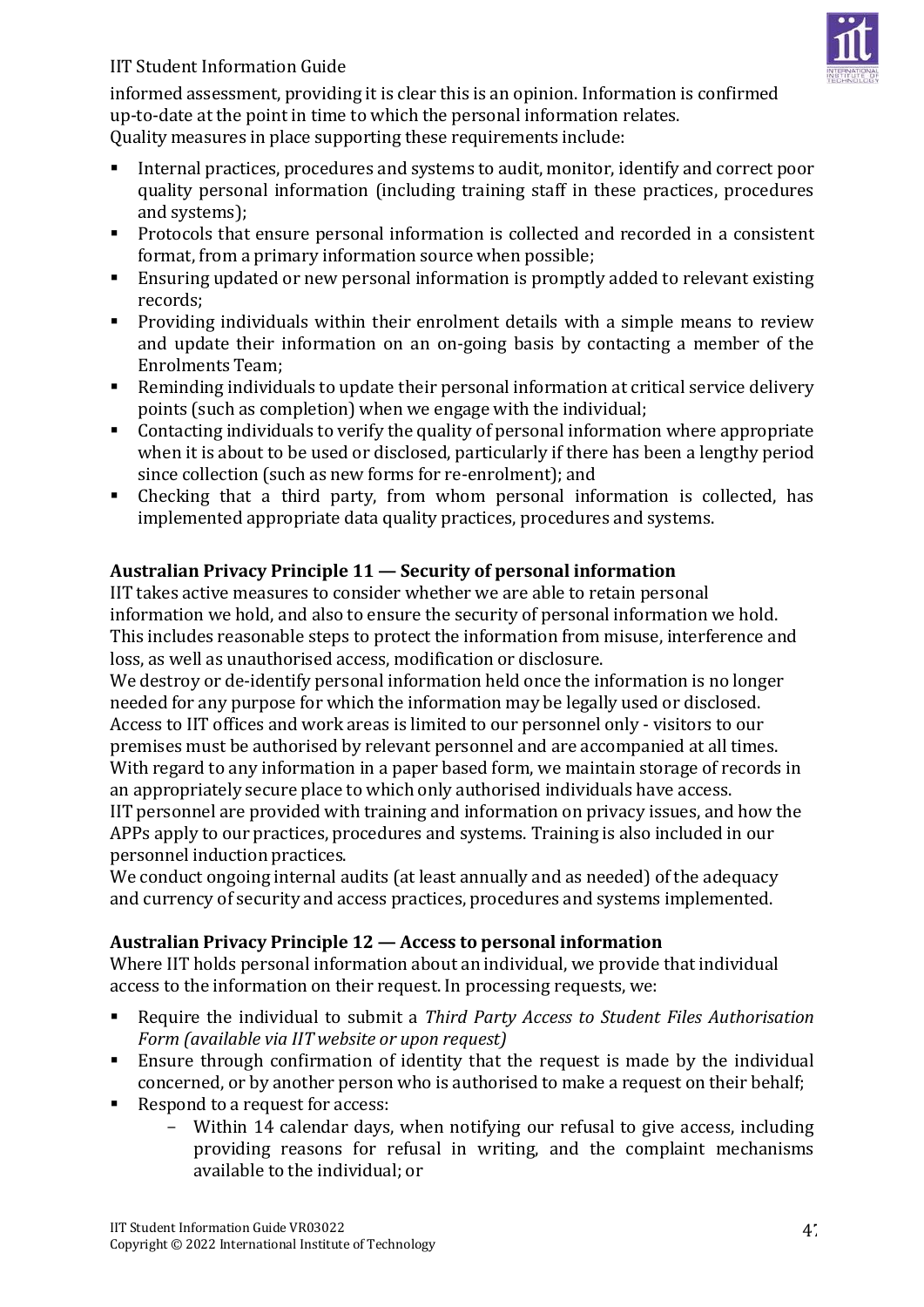

- Within 30 calendar days, by giving access to the personal information that is requested in the manner in which it was requested.
- Provide information access free of charge.

# **Australian Privacy Principle 13 – Correction of personal information**

IIT takes reasonable steps to correct personal information we hold, to ensure it is accurate, up-to-date, complete, relevant and not misleading, having regard to the purpose for which it is held. No fees or levies are charged for changes to personal information.

# *Individual Requests*

On an individual's request, we:

- Correct personal information held; and
- Notify any third parties of corrections made to personal information, if this information was previously provided to these parties.

In cases where we refuse to update personal information, we:

- Give a written notice to the individual, including the reasons for the refusal and the complaint mechanisms available to the individual;
- Upon request by the individual whose correction request has been refused, take reasonable steps to associate a statement with the personal information that the individual believes it to be inaccurate, out-of-date, incomplete, irrelevant or misleading;
- Respond within 14 calendar days to these requests; and
- Complete all actions free of charge.

#### *Correcting at IIT's initiative*

We take reasonable steps to correct personal information we hold in cases where we are satisfied that the personal information held is inaccurate, out-of-date, incomplete, irrelevant or misleading (that is, the information is faulty). This awareness may occur through collection of updated information, in notification from third parties or through other means.

# <span id="page-45-0"></span>**Privacy Notice**

# *Why we collect your personal information*

As a registered training organisation (RTO), we collect your personal information so we can process and manage your enrolment in a vocational education and training (VET) course with us. IIT will only collect personal information by fair and lawful means however failure to provide this personal information will mean that we are not able to enrol you as a student.

# *How we use your personal information*

We use your personal information to enable us to deliver VET courses to you, and otherwise, as needed, to comply with our obligations as an RTO.

# *How we disclose your personal information*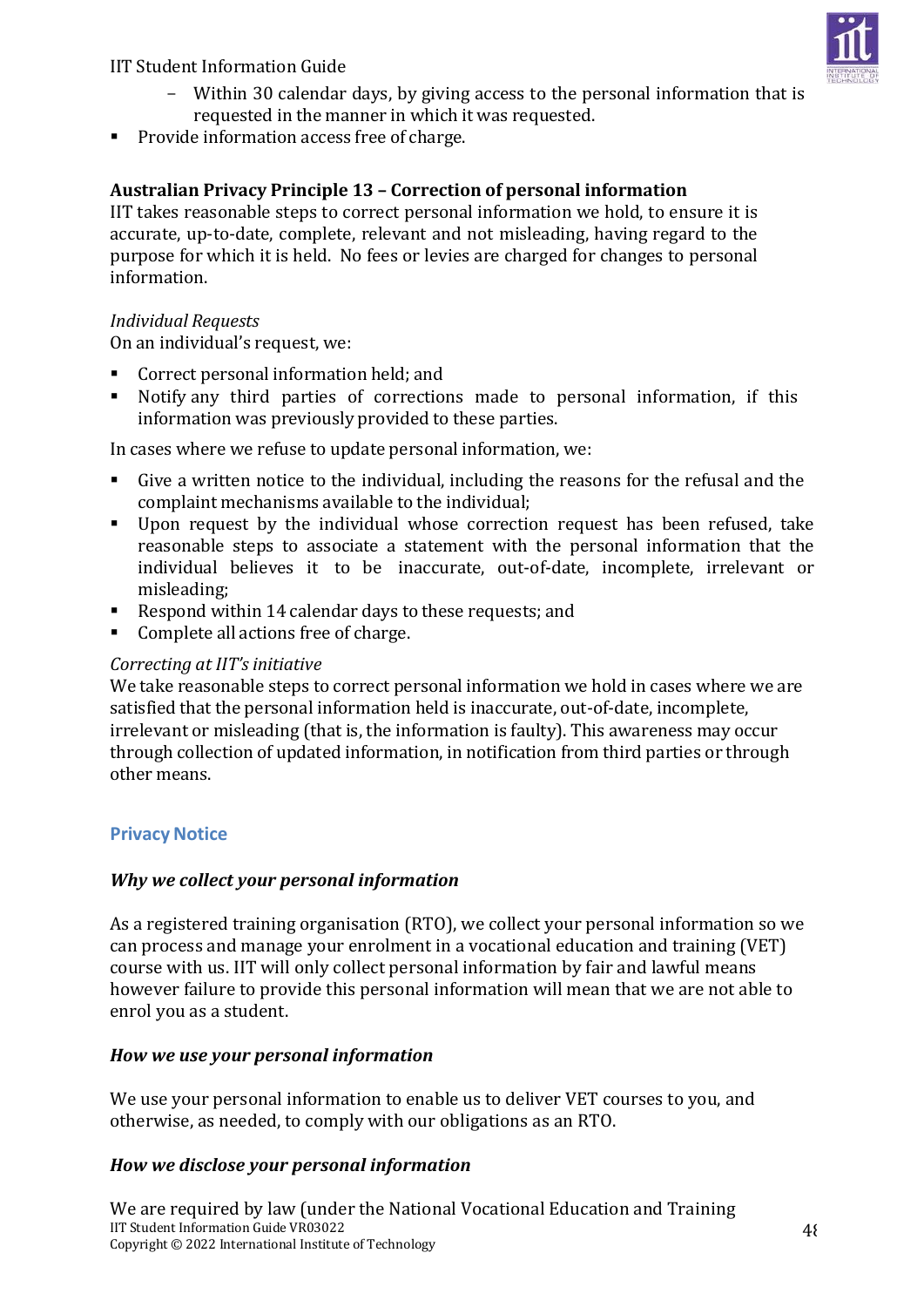

Regulator Act 2011 (Cth) (NVETR Act)) to disclose the personal information we collect about you to the National VET Data Collection kept by the National Centre for Vocational Education Research Ltd (NCVER). The NCVER is responsible for collecting, managing, analysing and communicating research and statistics about the Australian VET sector.

We are also authorised by law (under the NVETR Act) to disclose your personal information to the relevant state or territory training authority.

# *How the NCVER and other bodies handle your personal information*

The NCVER will collect, hold, use and disclose your personal information in accordance with the law, including the Privacy Act 1988 (Cth) (Privacy Act) and the NVETR Act. Your personal information may be used and disclosed by NCVER for purposes that include populating authenticated VET transcripts; administration of VET; facilitation of statistics and research relating to education, including surveys and data linkage; and understanding the VET market.

The NCVER is authorised to disclose information to the Australian Government Department of Education, Skills and Employment (DESE), Commonwealth authorities, State and Territory authorities (other than registered training organisations) that deal with matters relating to VET and VET regulators for the purposes of those bodies, including to enable:

- · administration of VET, including program administration, regulation, monitoring and evaluation.
- · facilitation of statistics and research relating to education, including surveys and data linkage.
- · understanding how the VET market operates, for policy, workforce planning and consumer information.

The NCVER may also disclose personal information to persons engaged by NCVER to conduct research on NCVER's behalf.

The NCVER does not intend to disclose your personal information to any overseas recipients.

For more information about how the NCVER will handle your personal information please refer to the NCVER's Privacy Policy at www.ncver.edu.au/privacy.

If you would like to seek access to or correct your information, in the first instance, please contact us, International Institute of Technology, using the contact details listed below.

DESE is authorised by law, including the Privacy Act and the NVETR Act, to collect, use and disclose your personal information to fulfil specified functions and activities. For more information about how the DESE will handle your personal information, please refer to the DESE VET Privacy Notice at https://www.dese.gov.au/national-vetdata/vet-privacy-notice.

IIT Student Information Guide VR03022 Copyright © 2022 International Institute of Technology  $4<sup>0</sup>$ If you are unable to access this DESE VET Privacy Notice electronically please call us on 1300 88 33 46 and we will provide a hardcopy.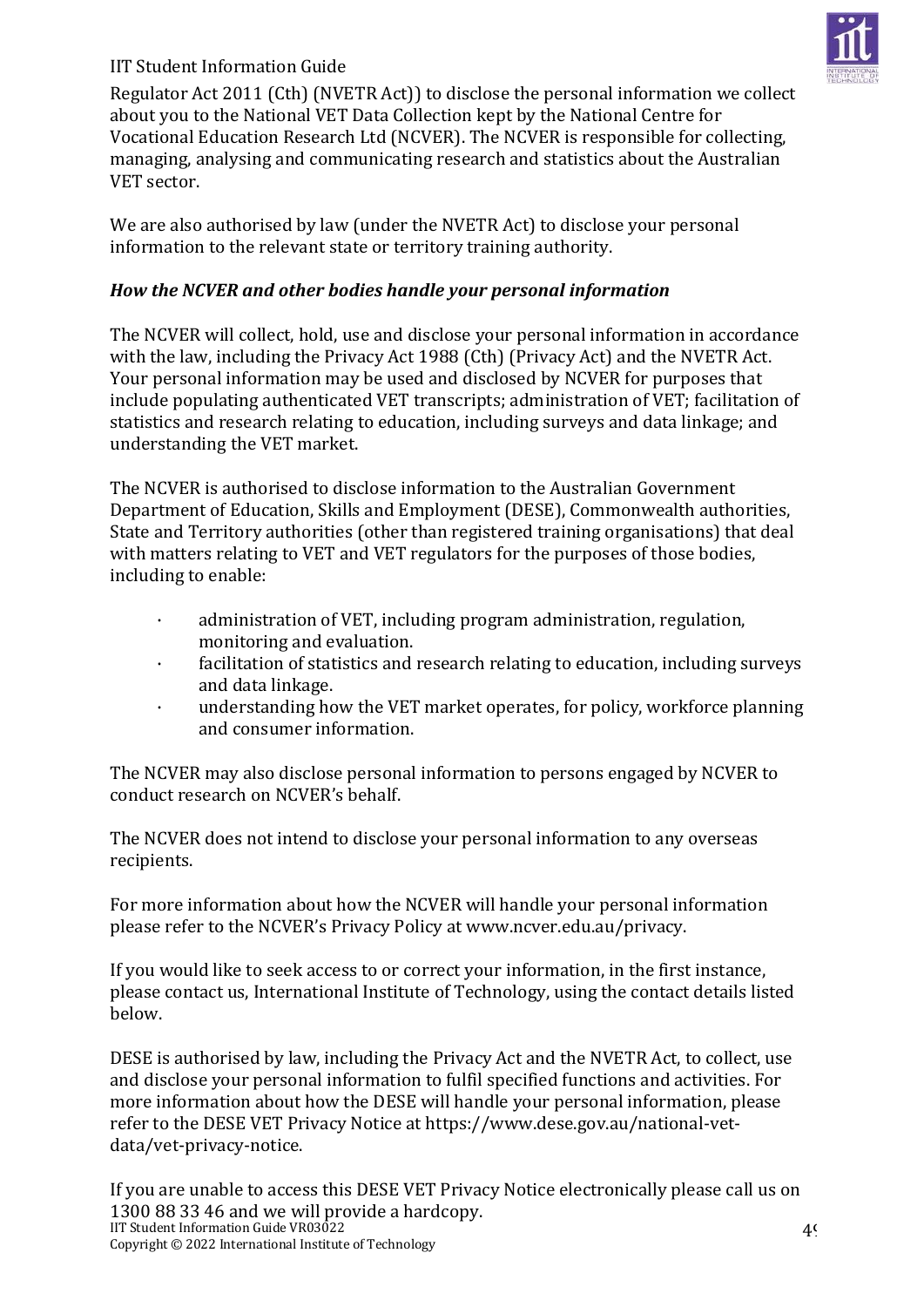

# *Surveys*

You may receive a student survey which may be run by a government department or an NCVER employee, agent, third-party contractor or another authorised agency. Please note you may opt out of the survey at the time of being contacted.

# *Contact information*

At any time, you may contact International Institute of Technology RTO 21421 to:

- · request access to your personal information
- · correct your personal information
- · make a complaint about how your personal information has been handled
- · ask a question about this Privacy Notice

# <span id="page-47-0"></span>**Privacy Policy**

IIT collect personal information solely for the purpose of operation as a Registered Training Organisation under the Australian Quality Training Framework administered by the Australian Skills Quality Authority (ASQA). The requirements of the registering authority may mean the release of your personal information for the purposes of audit, or as required by law.

Students should notify IIT of any special considerations that may be required with regards to access and equity at the time of enrolment. IIT recognises AQF Qualifications and Statements of Attainment issued by other registered training organisations. Under the National Privacy Principles you can access your personal information held and may request correction of information, which has become incorrect or out of date.

The International Institute of Technology will follow the ten national privacy principles in the handling of personal information of trainees / employees.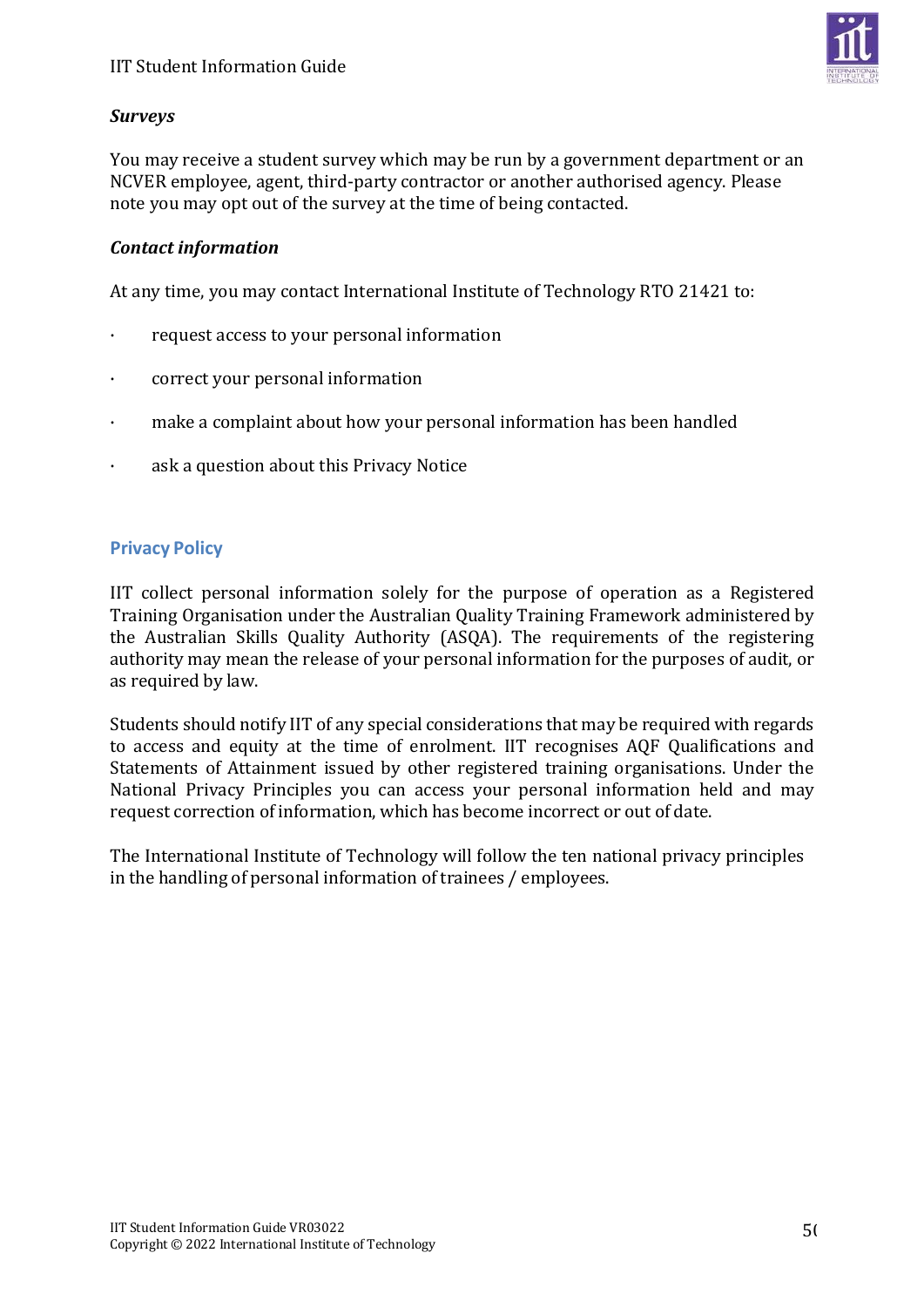

- 1. *Collection –* The organisation will collect only the information necessary for one or more of its functions. The individual will be told the purposes for which the information is collected.
- 2. *Use and disclosure –* Personal information will not be used or disclosed for a secondary purpose unless the individual has consented or a prescribed exception applies.
- 3. *Data quality –* The organisation will take all reasonable steps to ensure the personal information it collects, uses or discloses is accurate, complete and up to date.
- 4. *Data security –* The organisation will take all reasonable steps to protect the personal information it holds from misuse and loss and from unauthorised access, modification or disclosure
- 5. *Openness –* The organisation will document how they manage personal information and when asked by an individual, will explain the information it holds, for what purpose and how it collects, holds, uses and disclosed the information.
- 6. *Access and correction –* The individual will be given access to the information help except to the extent that prescribed exceptions apply. The organisation will correct and update information errors described by the individual
- 7. *Unique identifiers –* Commonwealth Government identifiers (Medicare number or tax file number) will only be used for the purposes for which they were issued. The organisation will not assign unique identifier except where it is necessary to carry out its functions efficiently
- 8. *Anonymity –* Wherever possible, the organisations will provide the opportunity for the individual to interact with them without identifying themselves.
- 9. *Trans border Data flows –* The individual's privacy protections apply to the transfer of personal information out of Australia
- 10. *Sensitive Information –* The organisation will seek the consent of the individual when collecting sensitive information about the individual such as health information, or information about the individual's racial or ethnic background, or criminal record

For comprehensive details please reviewIIT's "Privacy Policy" available upon thewebsite.

# <span id="page-48-0"></span>**Welfare and Guidance Services**

As an RTO the Assessors and Trainers will advise where welfare and guidance counselling can be obtained. Issues may be varied but information on many issues can be found from the heading below.

# <span id="page-48-1"></span>**Legislation Information for Trainers and Students/ Trainees**

The AQTF standards require the RTO to provide information to staff and clients about legislation that affects their activities and participants. Information is required on the following legislation and any other legislation relevant to the training program being delivered. The information will usually be presented in staff/ trainer and client/ student folders or handbooks.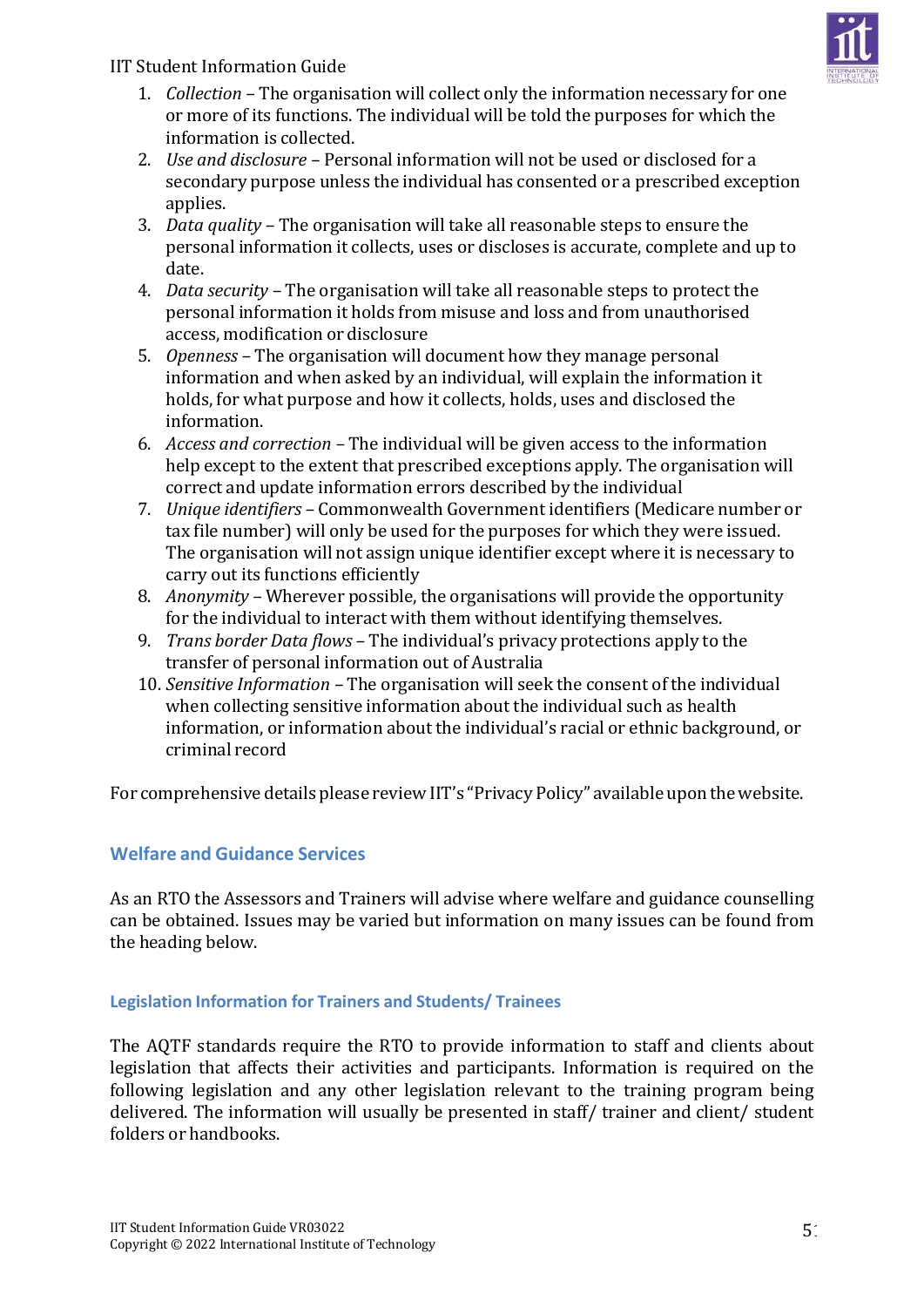#### *Workplace Harassment, Victimisation and Equal Employment Opportunity*



- Commonwealth Racial Discrimination Act 1975
- Commonwealth Sex Discrimination Act 1984
- Commonwealth Disability Discrimination Act 1992
- Commonwealth Racial Hatred Act 1995
- Victorian Equal Opportunity Act 1995
- Victorian Racial and Religious Tolerance Act 2001

IIT aims to remove barriers and to open up developmental opportunities for all students by creating a workplace and training environment that is free from discrimination, harassment, bigotry, prejudice, racism and offensive behaviour.

All students will receive fair and equitable treatment in all aspects of training and employment without regard to political affiliation, race, colour, religion, national origin, sex, marital status or physical disability.

# *Vocational Education and Training*

International Institute of Technology as a Registered Training Organisation will comply with the following:

- The AQTF Standards for Registered Training Organisations
- Privacy of trainee information
- All requirements of any Performance Agreements it has with Government departments or bodies
- Only issue credentials for qualifications and units of competency listed on its Scope of Registration
- Maintain a student management recording and reporting system
- Maintain its registration
- Ensure marketing and advertising material is accurate and ethical

The VET sector framework is established by both State and Commonwealth legislation. The Commonwealth Acts are:

- The Australian National Training Authority Act 1992, which established the functions and powers of the Australian National Training Authority
- The Vocational Education and Training Finding Act 1992 which sets out the funding of VET in Australia

The Australian Skills Quality Authority's (ASQA's) functions include registering training providers as registered training organisations (RTOs), and as CRICOS providers. ASQA governs VET.

# <span id="page-49-0"></span>**Occupational Health and Safety Policy**

All trainees have the responsibility to:

• Adhere to class instructions and rules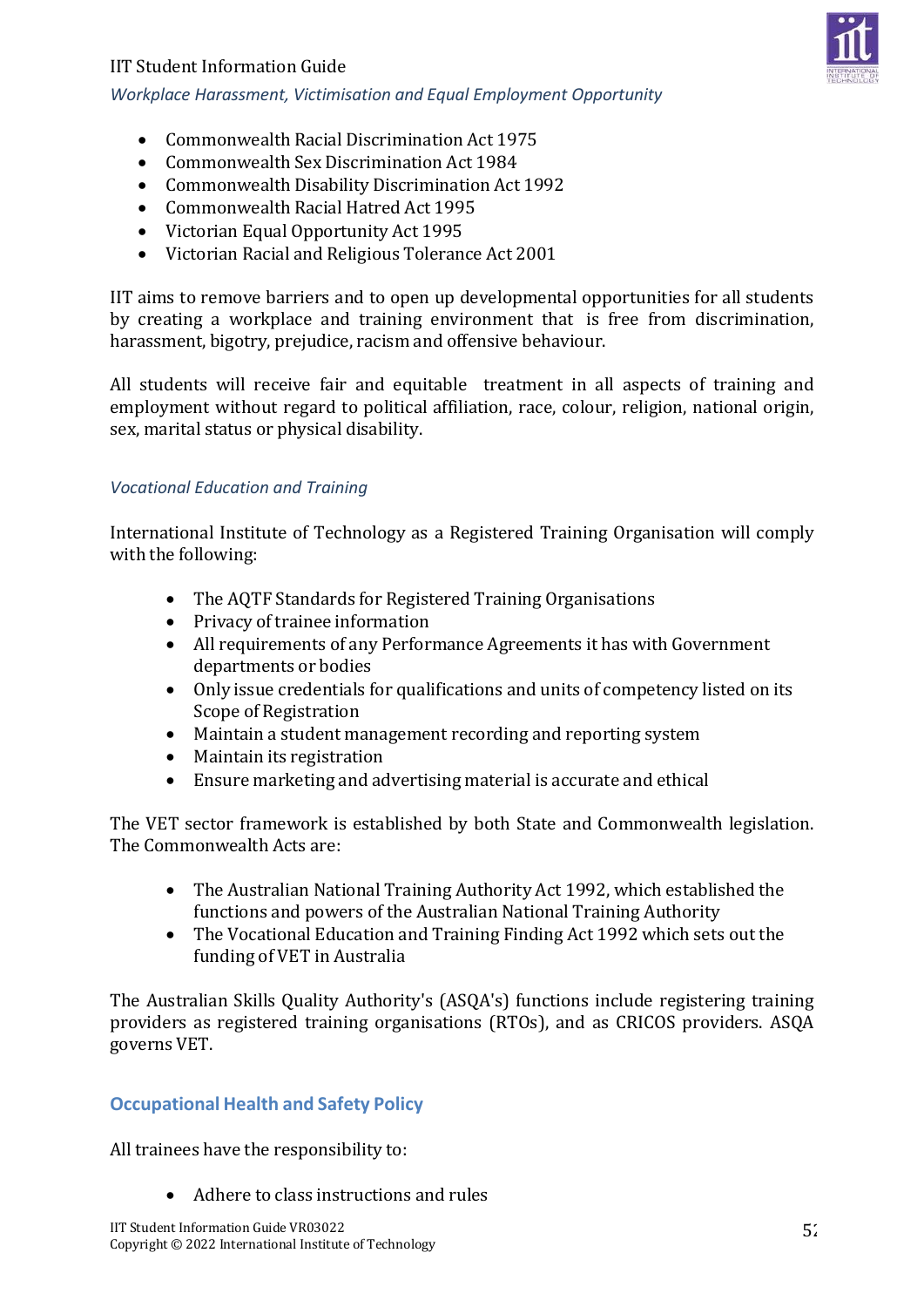

- Immediately report unsafe classroom conditions or equipment to management
- Not misuse, damage, refuse to use, or interfere with anything provided in the interest of occupational health and safety
- follow all classroom instructions in a manner which ensures individual health and safety and that of all other classmates/facilitators
- Encourage fellow classmates to create and maintain a safe and healthy classroom environment
- Co-operate with all facilitators to enable the health and safety responsibilities of all trainees be achieved

IIT is committed to providing a safe and healthy work environment for all students/ trainees. Its policy is to make every reasonable effort to prevent accidents, protect trainees from injury and promote the health, safety and welfare of all trainees.

The relevant act in Victoria is the Occupational Health and Safety Act 1985

# <span id="page-50-0"></span>**Intellectual Property Rights**

Intellectual Property (IP) rights are held by the International Institute of Technology in relation to all IIT training material and content in accordance with the Australian Copyright Act 1968

No element of our training resources may be copied or reproduced in any form or by any means (whether graphic, electronic or mechanical, including photocopying, printing, recording, or storing in an information retrieval system) without prior written consent from the International Institute of Technology. IIT's training resources include but are not limited to; all course content and materials, assessment materials and booklets, enrolment forms, brochures, website content and this Student Information Guide.

# <span id="page-50-1"></span>**Student Surveys and Feedback**

Registered Training Organisations are required to collect student feedback and administer student and employer satisfaction surveys. IIT complies with this requirement and seeks to implement suggestions, which we believe will improve our educational and operational processes and procedures.

All IIT students will be asked to complete student feedback and satisfaction surveys at the completion of modules and courses. This information is collated and stored in a specialised database in an anonymous format.

Student's employers may also from time to time be requested to complete surveys regarding their satisfaction with the educational outcomes provided by IIT for their employees.

IIT is required to submit this information on a yearly basis as part of ongoing registration and compliance for Quality indicator report. These reports are also uploaded each year on the IIT website.